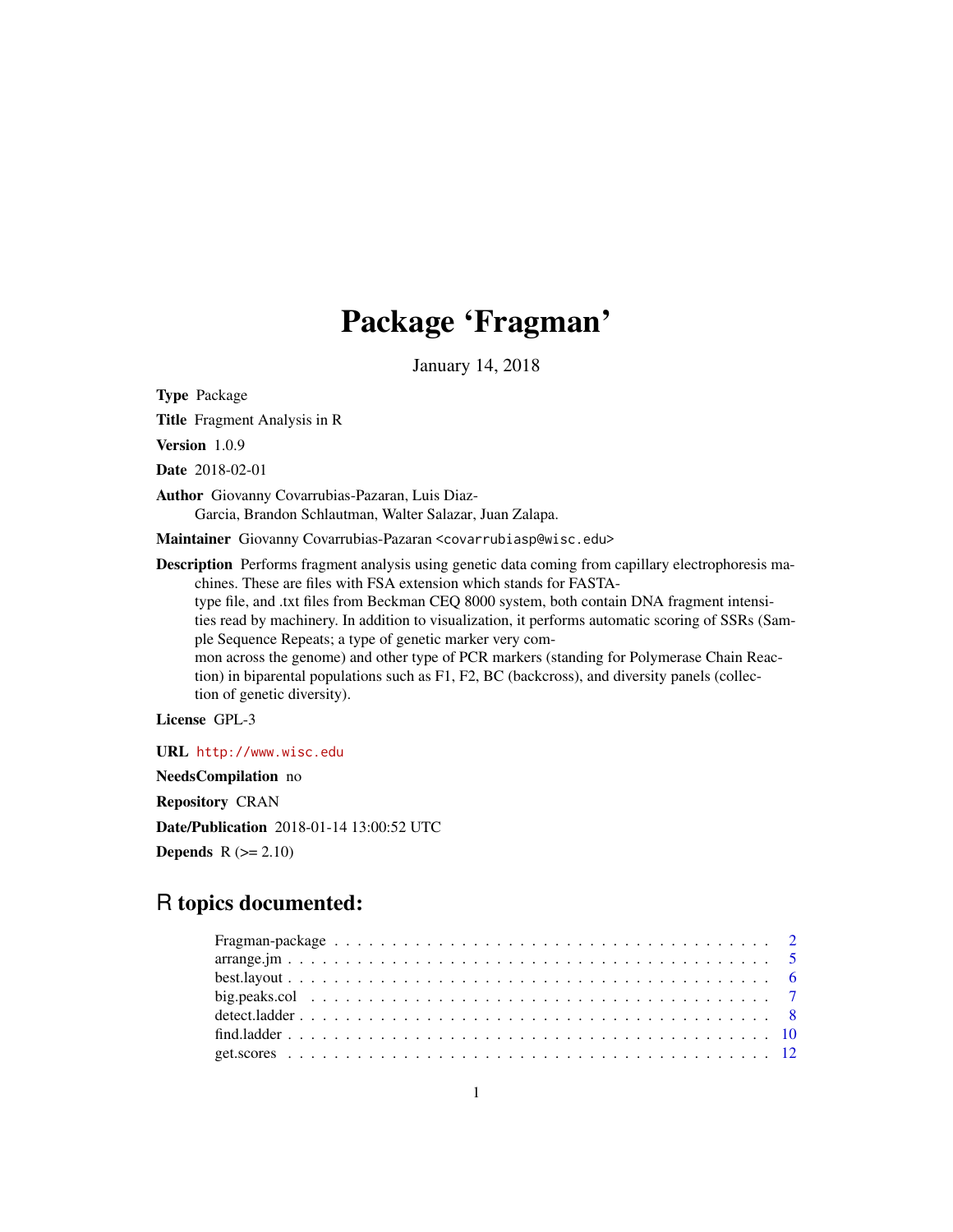<span id="page-1-0"></span>

|       | 32 |
|-------|----|
|       |    |
|       | 37 |
|       |    |
|       |    |
|       |    |
|       |    |
| Index | 42 |

Fragman-package *Fragment analysis and automatic scoring*

## <span id="page-1-1"></span>Description

Fragman is a package designed for Fragment analysis and automatic scoring of biparental populations (such as F1, F2, BC types) and populations for diversity studies. The program is designed to read files with FSA extension (which stands for FASTA-type file and contains lectures for DNA fragments), and .txt files from Beckman CEQ 8000 system, and extract the DNA intensities from the channels/colors where they are located, based on ABi machine plattforms to perform sizing and allele scoring.

The core of the package and the workflow of the fragment analysis rely in the following 4 functions;

1) [storing.inds](#page-36-1)(function in charge of reading the FSA or txt(CQS) files and storing them with a list structure)

2) [ladder.info.attach](#page-16-1) (uses the information read from the FSA files and a vector containing the ladder information (DNA size of the fragments) and matches the peaks from the channel where the ladder was run with the DNA sizes for all samples. Then loads such information in the R environment for the use of posterior functions)

3) [overview2](#page-23-1) (create friendly plots for any number of individuals specified and can be used to design panels ([overview2](#page-23-1)) for posterior automatic scoring (like licensed software does), or make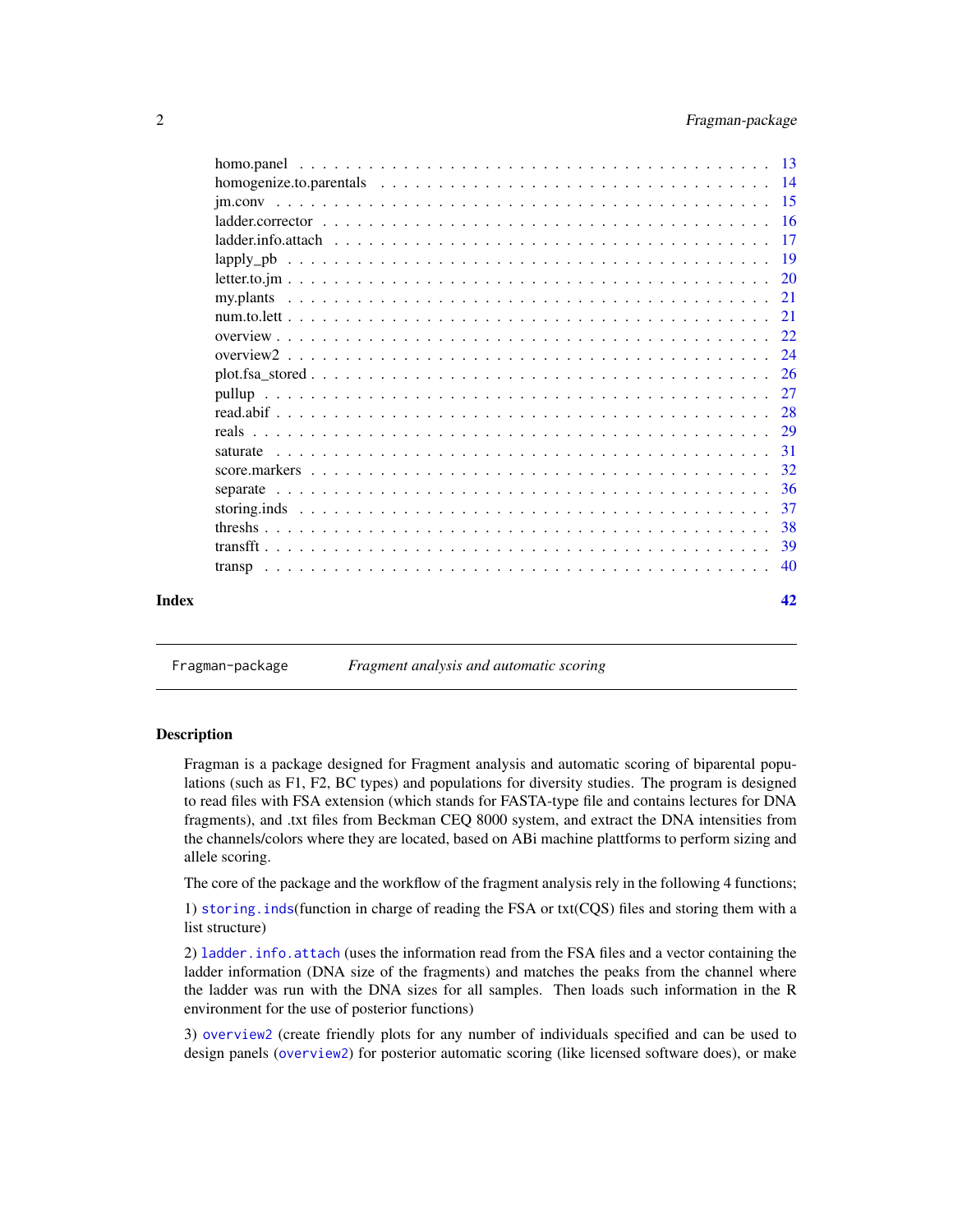## <span id="page-2-0"></span>Fragman-package 3

manual scoring ([overview](#page-21-1)) of individuals such as parents of biparental populations or diversity populations)

4) The [score.markers](#page-31-1) (function score the alleles by finding the peaks provided in the panel (if provided), otherwise returns all peaks present in the channel). Thisfinal function can be automatized if several markers are located in the same channel by creating lists of panels taking advantage of R capabilities and data structures.

\*\* Sometimes during the ladder sizing process some samples can go wrong for several reasons related to the sample quality (low intensity in ladder channel, extreme number of noisy peaks, etc.), because of that we have introduced [ladder.corrector](#page-15-1) function which allows the user to correct the bad samples by clicking over the real peaks, by default the [ladder.info.attach](#page-16-1) function returns the names of the samples that had a low correlation with the expected peaks.

When automatic scoring is not desired the function [overview](#page-21-1) can be used for getting an interactive session and click over the peaks (using the [locator](#page-0-0) function) in order to get the allele sizes.

#### Contact

Feel free to contact us with questions and improvement suggestions at:

covarrubiasp@wis.edu

Just send a sample file with your question to recreate the issue or bug reported along with vector for your ladder.

## **Citation**

We have spent valuable time developing this package, please cite it in your publication:

Covarrubias-Pazaran G, Diaz-Garcia L, Schlautman B, Salazar W, Zalapa J. Fragman: An R package for fragment analysis. 2016. BMC Genetics 17(62):1-8.

#### Author(s)

Giovanny Covarrubias-Pazaran, Luis Diaz-Garcia, Brandon Schlautman, Walter Salazar, Juan Zalapa.

#### References

Covarrubias-Pazaran G, Diaz-Garcia L, Schlautman B, Salazar W, Zalapa J. Fragman: An R package for fragment analysis. 2016. BMC Genetics 17(62):1-8.

Robert J. Henry. 2013. Molecular Markers in Plants. Wiley-Blackwell. ISBN 978-0-470-95951-0.

Ben Hui Liu. 1998. Statistical Genomics. CRC Press LLC. ISBN 0-8493-3166-8.

## See Also

http://cggl.horticulture.wisc.edu/home-page/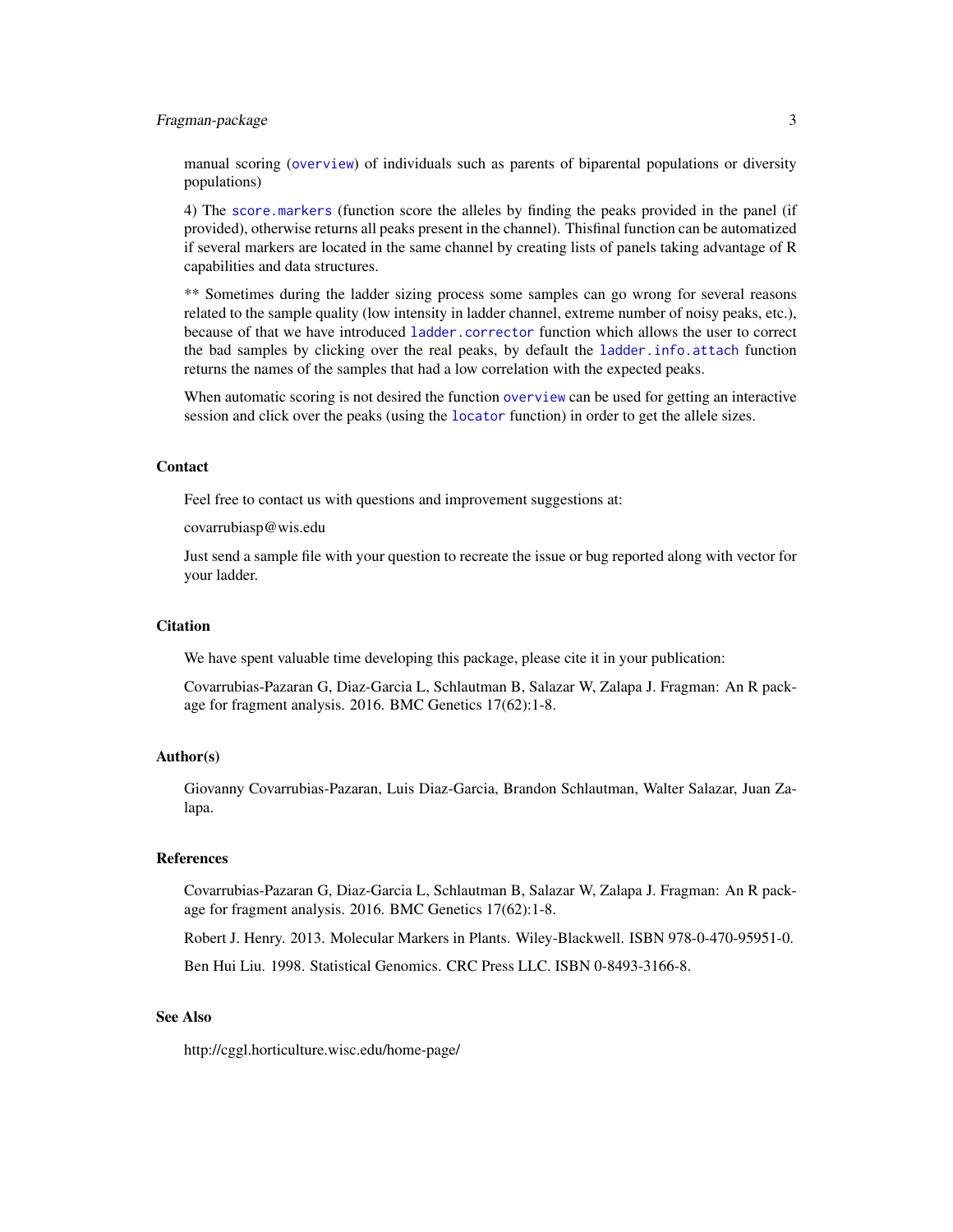## Examples

```
## ================================= ##
## ================================= ##
## Fragment analysis requires
## 1) loading your data
## 2) matching your ladder
## 3) define a panel for scoring
## 4) score the samples
## ================================= ##
## ================================= ##
```
##################### ## 1) Load your data #####################

```
### you would use something like:
# folder <- "~/myfolder"
# my.plants <- storing.inds(folder)
### here we just load our sample data and use the first 2 plants
```

```
?my.plants
data(my.plants)
my.plants <- my.plants[1:2]
class(my.plants) <- "fsa_stored"
# plot(my.plants) # to visualize the raw data
```

```
#######################
## 2) Match your ladder
#######################
```
### create a vector indicating the sizes of your ladder and do the match

my.ladder <- c(50, 75, 100, 125, 129, 150, 175, 200, 225, 250, 275, 300, 325, 350, 375) ladder.info.attach(stored=my.plants, ladder=my.ladder)

```
### matching your ladder is a critical step and should only happen once per batch of
### samples read
```

```
###****************************************************************************************###
### OPTIONAL:
### If the ladder.info attach function detects some bad samples
### that you can correct them manually using
### the ladder.corrector() function
### For example to correct one sample in the previous data
### ladder.corrector(stored=my.plants,
#to.correct="FHN152-CPN01_01A_GH1x35_152-148-209_717-704-793_367-382-381.fsa",
#ladder=my.ladder)
###****************************************************************************************###
```

```
#######################
```
## 3) Define a panel #######################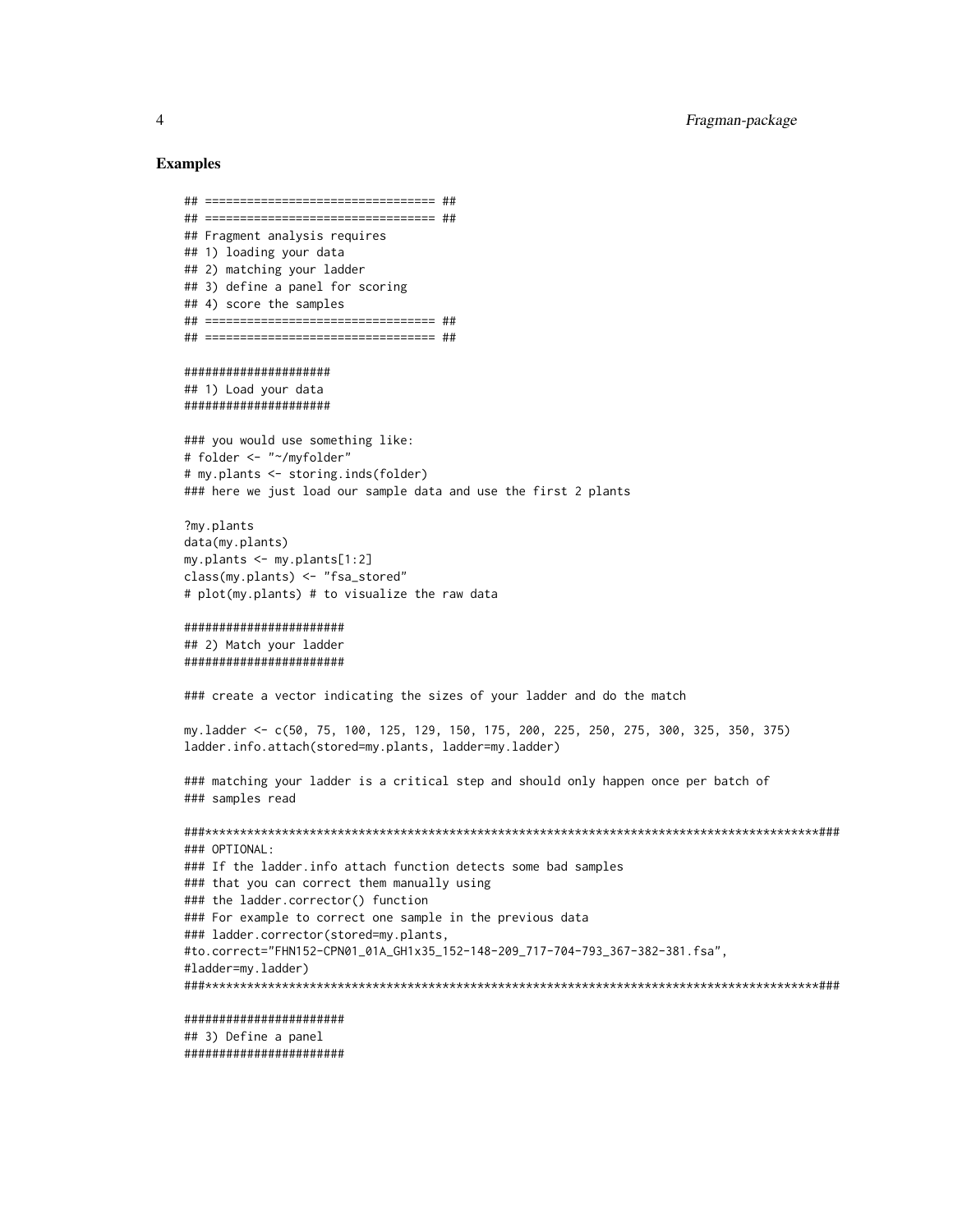#### <span id="page-4-0"></span>arrange.jm 5

```
### In fragment analysis you usually design a panel where you indicate
### which peaks are real. You may use the overview2 function which plots all the
### plants in the channel you want in the base pair range you want
overview2(my.inds=my.plants, channel = 2:3, ladder=my.ladder, init.thresh=5000)
### You can click on the peaks you think are real, given that the ones
### suggested by the program may not be correct. This can be done by using the
### 'locator' function and press 'Esc' when you're done, i.e.:
# my.panel <- locator(type="p", pch=20, col="red")$x
### That way you can click over the peaks and get the sizes
### in base pairs stored in a vector named my.panel
### Just for demonstration purposes I will use the suggested peaks by
### the program using overview2, which will return a vector with
### expected DNA sizes to be used in the next step for scoring
### we'll do it in the 160-190 bp region
my.panel <- overview2(my.inds=my.plants, channel = 3,
                    ladder=my.ladder, init.thresh=7000,
                    xlim=c(160,190)); my.panel
##########################
## 4) Score the samples
##########################
### When a panel is created is time to score the samples by providing the initial
### data we read, the ladder vector, the panel vector, and our specifications
### of channel to score (other arguments are available)
### Here we will score our samples for channel 3 with our panel created previously
res <- score.markers(my.inds=my.plants, channel = 3, panel=my.panel$channel_3,
                ladder=my.ladder, electro=FALSE)
### Check the plots and make sure they were scored correctly. In case some samples
### are wrong you might want to use the locator function again and figure out
### the size of your peaks. To extract your peaks in a data.frame do the following:
final.results <- get.scores(res)
final.results
```
arrange.jm *Arrange data converted to joinmap code into a joinmap readable file*

#### Description

This function converts a data frame containing the joinmap code into the readable file for joinmap. This format still needs some extra information, specifically the header indicating the population type, no.loci and no. of individuals, please check file examples included in JoinMap software.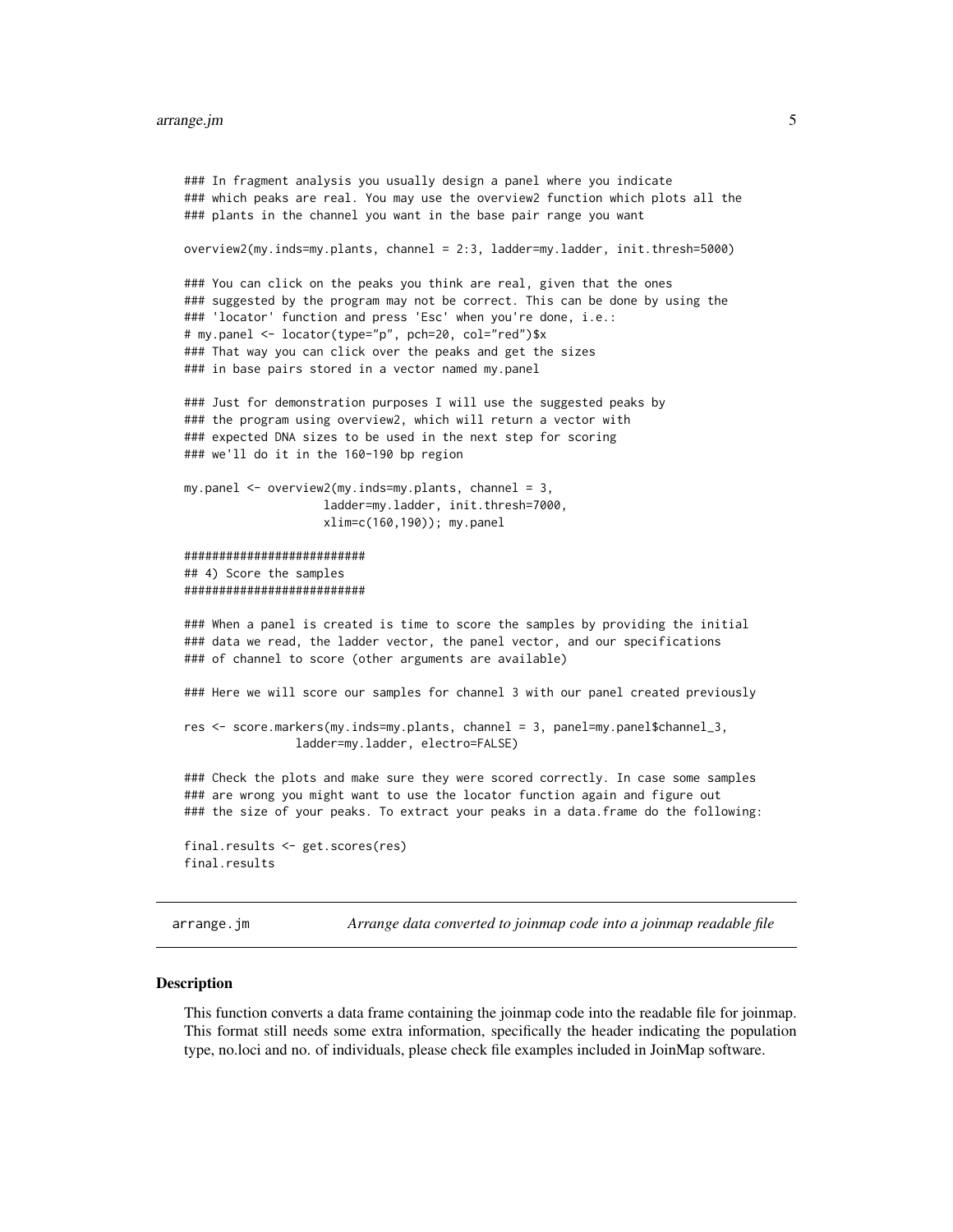#### <span id="page-5-0"></span>Usage

arrange.jm(x, par=FALSE)

#### **Arguments**

| X.  | A data frame containing the scores in im coding.                                                                                                                                      |
|-----|---------------------------------------------------------------------------------------------------------------------------------------------------------------------------------------|
| par | A TRUE/FALSE value indicating if the data returned should include the parents<br>or not, the dafault value is FALSE, indicating that the first 2 individuals will not<br>be included. |
|     |                                                                                                                                                                                       |

## Details

No major details.

## Value

If arguments are correct the function returns a new data frame

joinmap A new data frame with markers in joinmap readable format

## References

Covarrubias-Pazaran G, Diaz-Garcia L, Schlautman B, Salazar W, Zalapa J. Fragman: An R package for fragment analysis. 2016. BMC Genetics 17(62):1-8.

Robert J. Henry. 2013. Molecular Markers in Plants. Wiley-Blackwell. ISBN 978-0-470-95951-0.

Ben Hui Liu. 1998. Statistical Genomics. CRC Press LLC. ISBN 0-8493-3166-8.

## Examples

```
xx <- data.frame(cbind(a=rep(150, 96), b=c(rep(100,48), rep(150,48)))); xx[1,] <- c(150,150)
xx2 <- cbind(jm.conv(xx), jm.conv(xx), jm.conv(xx))
xx3 <- arrange.jm(xx2, par=FALSE)
xx3[,1:10]
```
best.layout *complementary tools for layout*

## Description

This function just find the best layout fit for a number of plots desired.

## Usage

```
best.layout(x)
```
#### Arguments

x A scalar value indicating the number of plots desired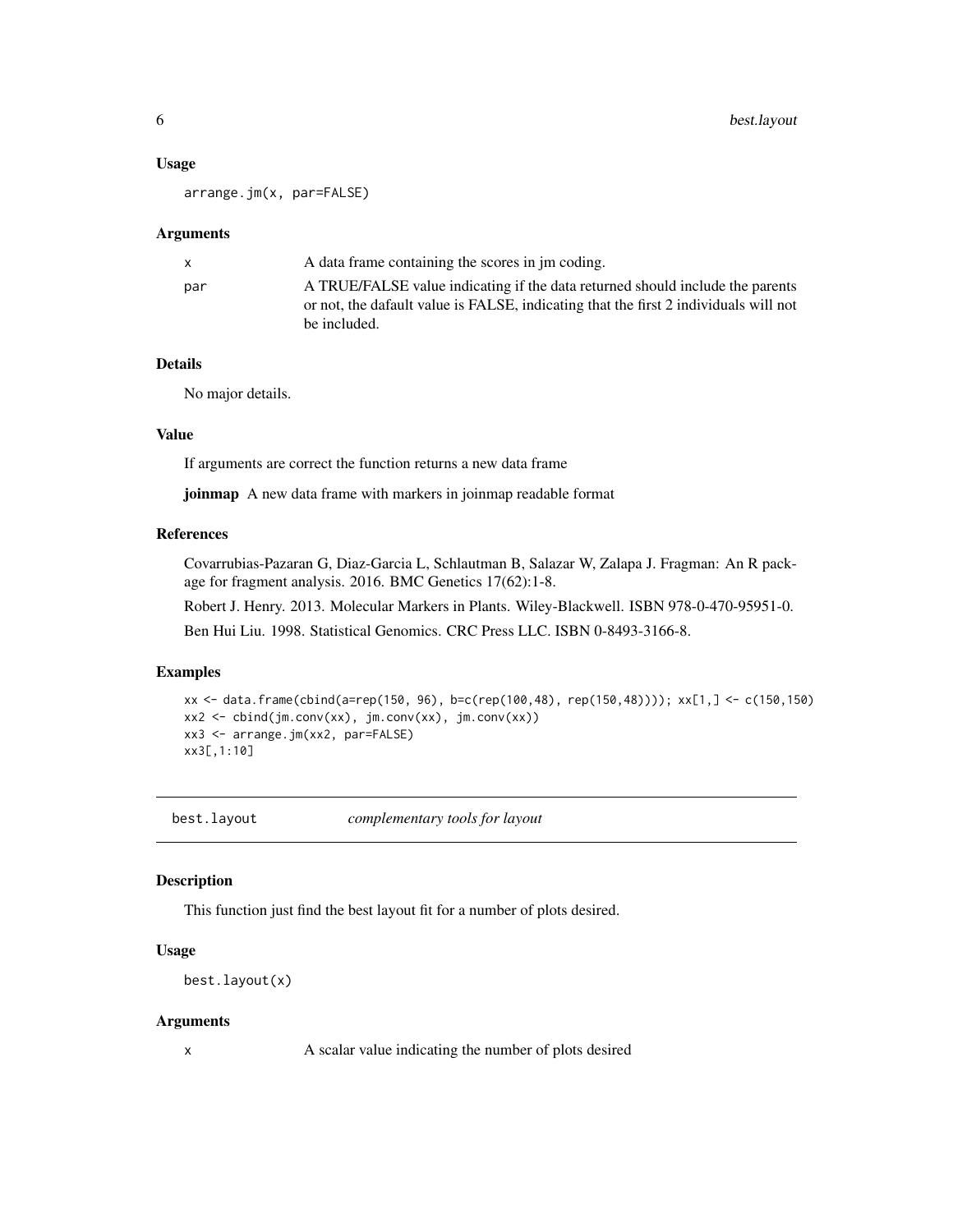## <span id="page-6-0"></span>big.peaks.col 7

## Details

No major details

## Value

Returns the best layout

res the number of rows and columns giving the best fit

#### References

Covarrubias-Pazaran G, Diaz-Garcia L, Schlautman B, Salazar W, Zalapa J. Fragman: An R package for fragment analysis. 2016. BMC Genetics 17(62):1-8.

Robert J. Henry. 2013. Molecular Markers in Plants. Wiley-Blackwell. ISBN 978-0-470-95951-0.

Ben Hui Liu. 1998. Statistical Genomics. CRC Press LLC. ISBN 0-8493-3166-8.

## Examples

best.layout(9)

big.peaks.col *Peak search by first derivatives*

## Description

This function find all peaks by taking the first derivative based on 'rle' function. Is used in different Fragma functions.

#### Usage

```
big.peaks.col(x,tre)
```
#### Arguments

|     | A vector of heights or intensities                 |
|-----|----------------------------------------------------|
| tre | A scalar value deciding when peaks will be ignored |

## Details

No major details.

## Value

Retuns the biggest peaks for a vector of intensities.

out a vector of positions where the derivative is zero and therefore a peak was found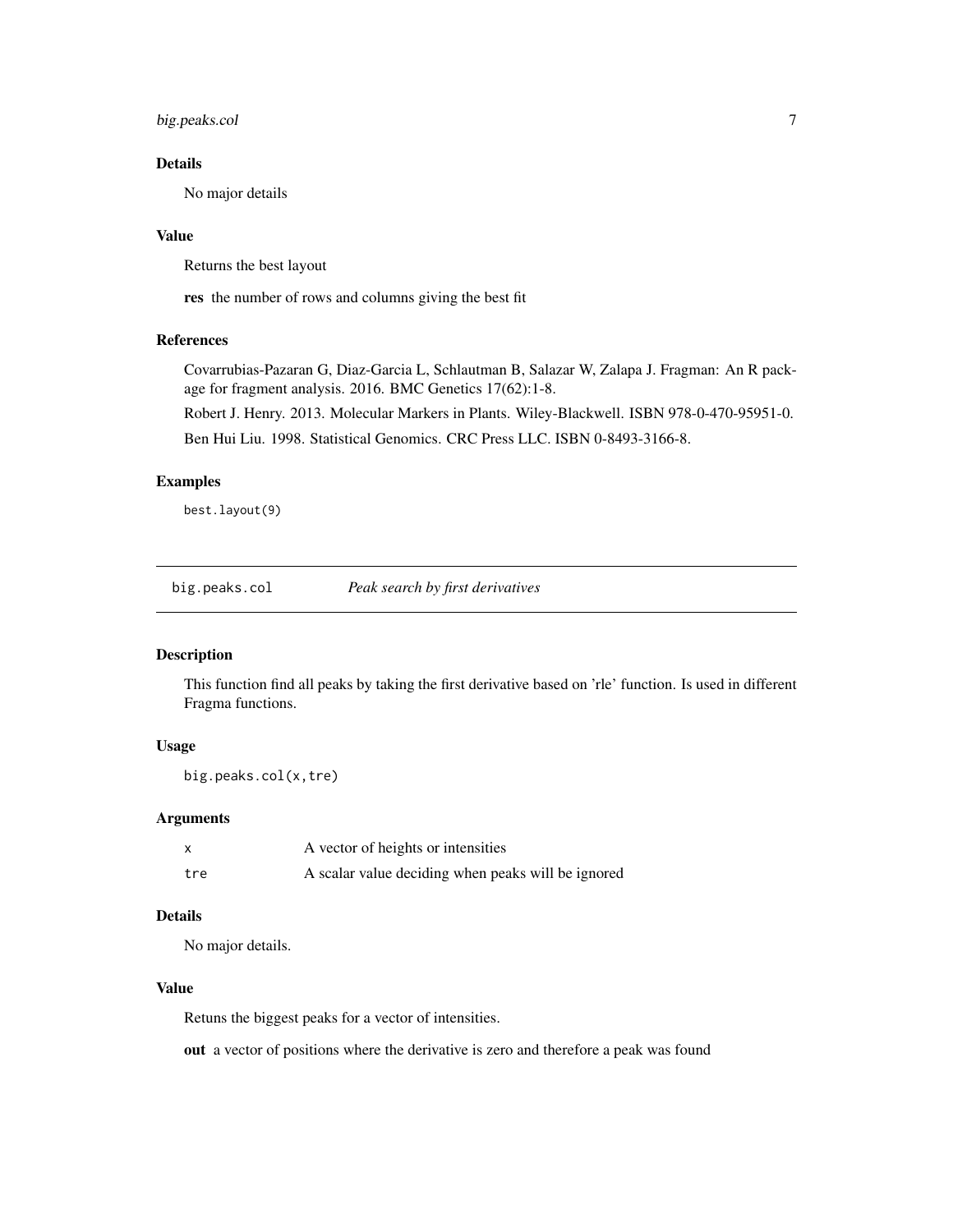#### <span id="page-7-0"></span>References

Covarrubias-Pazaran G, Diaz-Garcia L, Schlautman B, Salazar W, Zalapa J. Fragman: An R package for fragment analysis. 2016. BMC Genetics 17(62):1-8.

Robert J. Henry. 2013. Molecular Markers in Plants. Wiley-Blackwell. ISBN 978-0-470-95951-0. Ben Hui Liu. 1998. Statistical Genomics. CRC Press LLC. ISBN 0-8493-3166-8.

#### Examples

```
data(my.plants)
big.peaks.col(my.plants[[1]][,1],100)#for any color
```
detect.ladder *Ladder detection by correlation or confidence intervals*

## Description

This function takes a vector of color heights/intensities from the fragment analysis containing the ladder/standard channel, and detects the biggest peaks where the derivative is equal zero and uses the information from the expected weights for the ladder to construct confidence intervals in order to detect the ladder peaks.

Please! if using the confidence interval method ("ci"), which is NOT the default, once you have found the best parameters for the arguments to match your ladder using this function, please pass those values to all the posterior functions, making sure the 'dev' argument is passed to the new functions. If using the correlation method ("cor"), don't worry about it.

## Usage

```
detect.ladder(stored, ind=1, ladder, channel.ladder=dim(stored[[1]])[2],
             ci.upp=1.96, ci.low=1.96, draw=TRUE, dev=50, warn=TRUE,
           init.thresh=250, sep.index=8, method="cor", avoid=1500, who="sample")
```
### Arguments

| stored | Lis of dataframes obtained by using the storing. inds function.                                                                                                                          |
|--------|------------------------------------------------------------------------------------------------------------------------------------------------------------------------------------------|
| ind    | The individual that you wish to analyze for assessing that the ladder was cor-<br>rectly detected.                                                                                       |
| ladder | Vector containing the expected weights of the dna fragments of the ladder in use                                                                                                         |
|        | channel. Ladder A scalar value indicating in which channel or color the ladder was read                                                                                                  |
| ci.upp | A scalar value indicating how many standar errors will be used to detect peaks<br>when checking the height of the ladder peaks (upper bound). To be used in the<br>find. ladder function |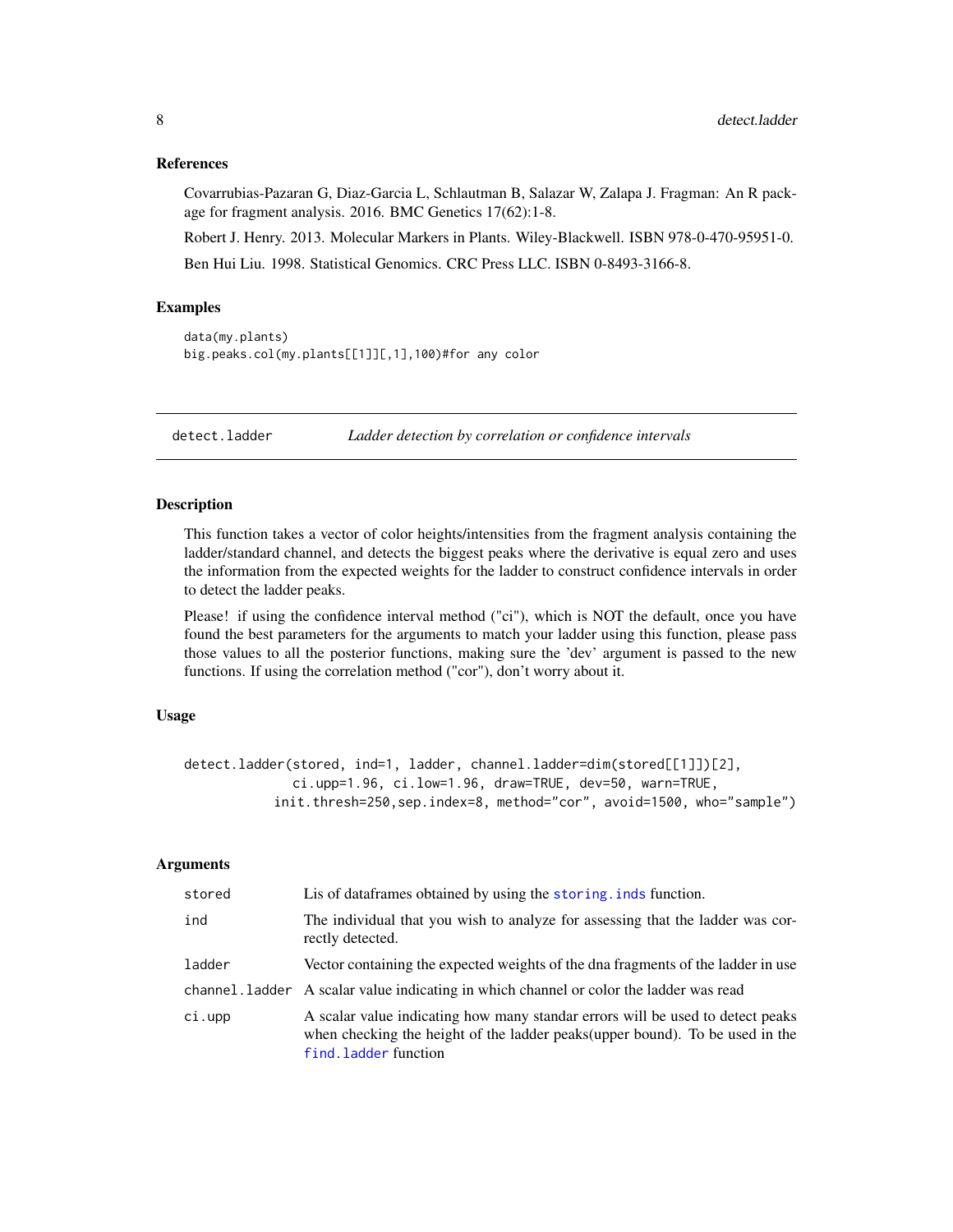| ci.low      | A scalar value indicating how many standar errors will be used to detect peaks<br>when checking the height of the ladder peaks(lower bound). To be used in the<br>'find.ladder' function                                                                                                                                                             |
|-------------|------------------------------------------------------------------------------------------------------------------------------------------------------------------------------------------------------------------------------------------------------------------------------------------------------------------------------------------------------|
| draw        | A TRUE/FALSE value indicating if the plot for the ladder found should be<br>printed or not                                                                                                                                                                                                                                                           |
| dev         | A scalar value indicating the number of indexes to be used as peak separation<br>when deciding the ladder peaks. Some ladders contain dna fragments of very<br>closed weights and modifying this parameter helps to detect them correctly                                                                                                            |
| warn        | A TRUE/FALSE value indicating if warnings should be provided when detect-<br>ing the ladder                                                                                                                                                                                                                                                          |
| init.thresh | An initial value of color intensity to be used when detecting the ladder, could be<br>really important for the correlation method                                                                                                                                                                                                                    |
| sep.index   | A scalar value indicating how many indexes should be allowed to considered a<br>true peak from noisy peaks                                                                                                                                                                                                                                           |
| method      | An argument indicating one of the 2 methods available; "cor" makes all possi-<br>ble combination of peaks and searches exhaustive correlations to find the right<br>peaks corresponsding to the expected DNA weights, or "ci" constructing confi-<br>dence intervals to look for peaks meeting the conditions specified in the previous<br>arguments |
| who         | A name to indicate which sample is being analyzed                                                                                                                                                                                                                                                                                                    |
| avoid       | A scalar value indicating how many indexes should be avoided when the method<br>of correlation fails to find peaks and a random sample will be drawn from the<br>existing peaks. The default is 1500 indexes which will samples peaks avoiding<br>the first 1500 indexes which is usually related to noisy area in some ladders.                     |

## Details

The peaks are detected by default using a correlation method bu the user can use confidence intervals if desired.

## Value

If parameters are indicated correctly the function returns:

\$pos the index positions for the intensities

\$hei the intensities for the fragments found

\$wei the putative weights in base pairs based on the ladder provided

## References

Covarrubias-Pazaran G, Diaz-Garcia L, Schlautman B, Salazar W, Zalapa J. Fragman: An R package for fragment analysis. 2016. BMC Genetics 17(62):1-8.

Robert J. Henry. 2013. Molecular Markers in Plants. Wiley-Blackwell. ISBN 978-0-470-95951-0.

Ben Hui Liu. 1998. Statistical Genomics. CRC Press LLC. ISBN 0-8493-3166-8.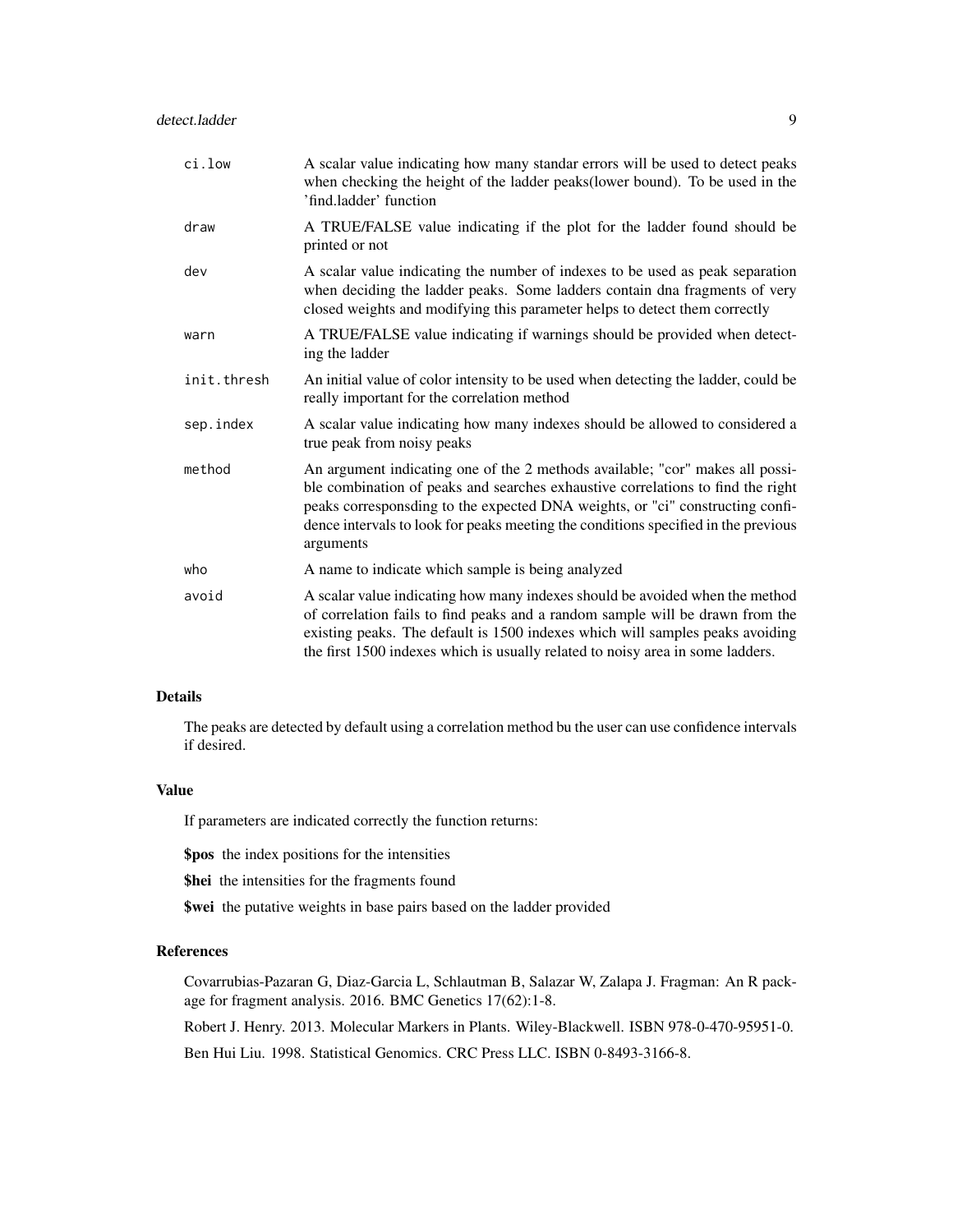## Examples

```
data(my.plants)
my.ladder <- c(120, 125, 129, 150, 175, 200, 225, 250, 275, 300, 325, 350, 375)
# looking at the first individual
detect.ladder(stored=my.plants, ind=1, ladder=my.ladder)
```
<span id="page-9-1"></span>find.ladder *Ladder detection by correlation or confidence intervals*

## Description

This function takes a vector of color heights/intensities from the fragment analysis containing the ladder/standard channel, and detects the biggest peaks where the derivative is equal zero and uses the information from the expected weights for the ladder to construct confidence intervals in order to detect the ladder peaks.

Please! if using the confidence interval method ("ci"), which is not the default, once you have found the best parameters for the arguments to match your ladder using this function, please pass those values to all the posterior functions, please make sure the 'dev' argument is passed to the new functions.

#### Usage

```
find.ladder(x, ladder, draw=TRUE, dev=50, warn=TRUE, init.thresh=NULL,
            sep.index=8, method=NULL, reducing=NULL, who="sample",
            attempt=10, cex.title=0.8)
```
## Arguments

| X           | Vector of heights from the ladder channel. See example to see how to access to<br>it.                                                                                                                                                                                                                                                                |
|-------------|------------------------------------------------------------------------------------------------------------------------------------------------------------------------------------------------------------------------------------------------------------------------------------------------------------------------------------------------------|
| ladder      | Vector containing the expected weights of the dna fragments of the ladder in use                                                                                                                                                                                                                                                                     |
| draw        | A TRUE/FALSE value indicating if the plot for the ladder found should be<br>printed or not                                                                                                                                                                                                                                                           |
| dev         | A scalar value indicating the number of indexes to be used as peak separation<br>when deciding the ladder peaks. Some ladders contain dna fragments of very<br>closed weights and modifying this parameter helps to detect them correctly                                                                                                            |
| warn        | A TRUE/FALSE value indicating if warnings should be provided when detect-<br>ing the ladder                                                                                                                                                                                                                                                          |
| init.thresh | An initial value of color intensity to be used when detecting the ladder                                                                                                                                                                                                                                                                             |
| sep.index   | A scalar value indicating how many indexes should be allowed to considered a<br>true peak from noisy peaks                                                                                                                                                                                                                                           |
| method      | An argument indicating one of the 2 methods available; "cor" makes all possi-<br>ble combination of peaks and searches exhaustive correlations to find the right<br>peaks corresponsding to the expected DNA weights, or "ci" constructing confi-<br>dence intervals to look for peaks meeting the conditions specified in the previous<br>arguments |

<span id="page-9-0"></span>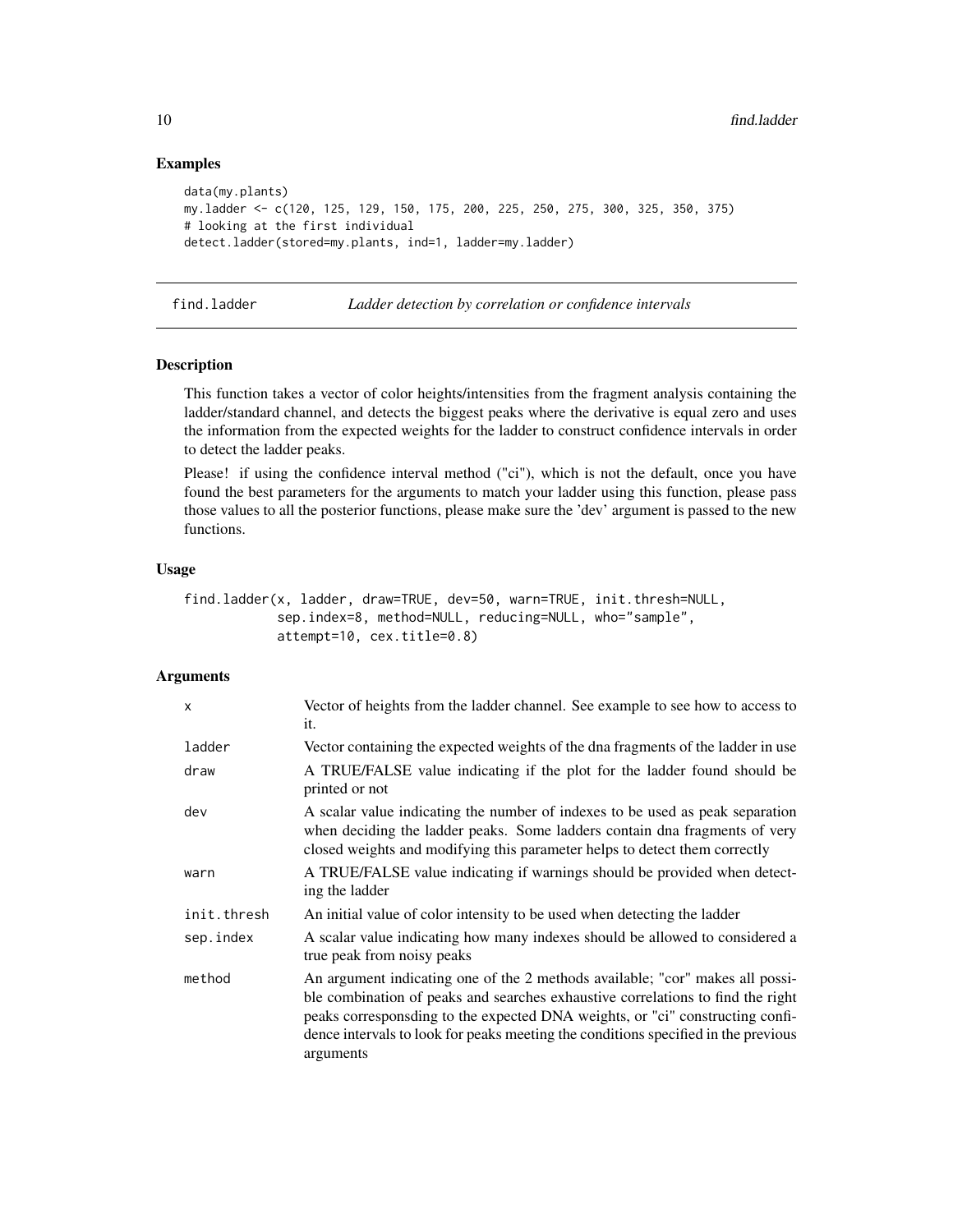| who       | A name to indicate which sample is being analyzed                                                                                                                                                                                                                                                                                                                                                                                               |
|-----------|-------------------------------------------------------------------------------------------------------------------------------------------------------------------------------------------------------------------------------------------------------------------------------------------------------------------------------------------------------------------------------------------------------------------------------------------------|
| attempt   | A scalar value indicating how many attempts should be made to find the real<br>ladder peaks. By default is 7 attempts, which means that will try to build the<br>model assuming that the first peak found in the ladder is the corresponding first<br>peak of the expected ladder, then moves to the 2nd peak until the 7th and the<br>seven models are compared picking the most likely model based on the R2 value<br>for each of the models. |
| reducing  | A vector of values to reduce the search of peaks to certain indexes in the x axis.<br>Default is NULL so it looks for all peaks for matching the ladder.                                                                                                                                                                                                                                                                                        |
| cex.title | A scalar value indicating how big the title (name of the sample) in the plot should<br>be.                                                                                                                                                                                                                                                                                                                                                      |

#### Details

We have implemented 3 methods for sizing the ladder, each with their advantages and disadvantages. The default method named "red" which stands for "reduction" detect the region where peaks exist (in indexes) in the ladder channel and assumes that your ladder should have some equivalence in indexes and creates an 'expected ladder', then the putative ladder moves along the peak region and correlations and squared distances to the closest peaks are calculated. We have define the coefficient of similarity  $(CS)$  as  $cor(x,y)/var(z)$ , where:

 $cor(x,y)$  are the correlations between expected and observed peaks, and  $var(z)$  is the sum of squares between the differences of expected and observed peaks.

This value usually let us identify the most likely peaks and then all possible combinations for those peaks are computed followed by exhaustive correlations of those combinations with the actual ladder. The highest correlation usually points to the right peaks, which is selected.

In addition the method "cor" is the previous version to "red" which doesn't reduce the search of peaks and computes all possible combinations of peaks from the beggining, with the drawback that slows down the detection process especially when the ladder intensities are low and noisy peaks exist in abundance.

The last method that has been superseded by the previous 2 is the "ci" method based on confidence intervals, which assumes that real ladder peaks have more or less the same intensity and a they can be found by finding the median intensity and computing a 90 percent confidence interval to find the rest of the peaks. This method has been proved to fail when the first condition is broken and ladder have real peaks with intensities greater than the expected.

## Value

If parameters are indicated correctly the function returns:

\$pos the index positions for the intensities

\$hei the intensities for the fragments found

\$wei the putative weights in base pairs based on the ladder provided

#### References

Covarrubias-Pazaran G, Diaz-Garcia L, Schlautman B, Salazar W, Zalapa J. Fragman: An R package for fragment analysis. 2016. BMC Genetics 17(62):1-8.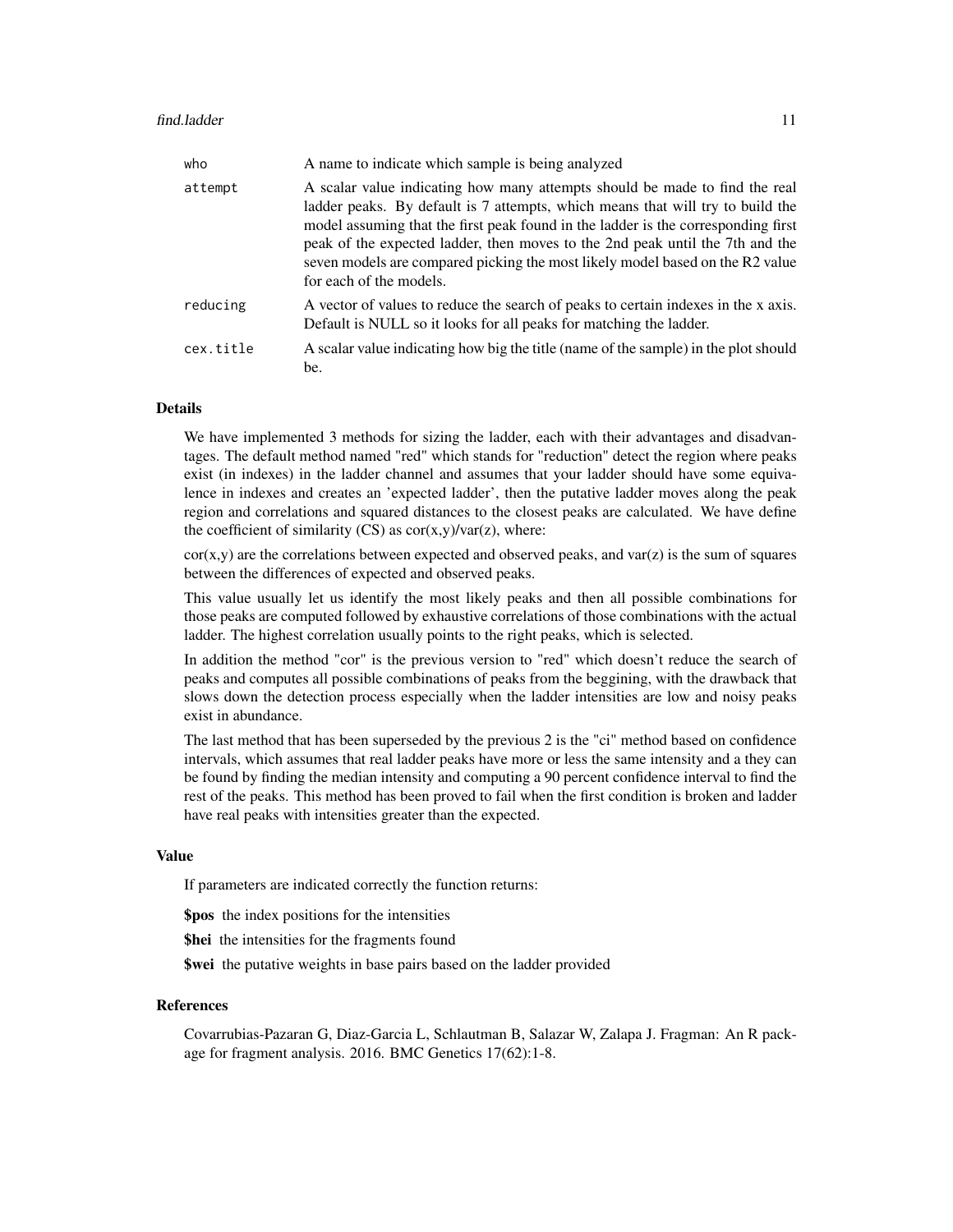<span id="page-11-0"></span>Robert J. Henry. 2013. Molecular Markers in Plants. Wiley-Blackwell. ISBN 978-0-470-95951-0. Ben Hui Liu. 1998. Statistical Genomics. CRC Press LLC. ISBN 0-8493-3166-8.

#### Examples

data(my.plants) my.ladder <- c(50, 75, 100, 125, 129, 150, 175, 200, 225, 250, 275, 300, 325, 350, 375) find.ladder(my.plants[[1]][,4], ladder=my.ladder)

get.scores *complementary tools*

#### Description

This function extracts the information from auto.score and score.easy functions and fits everything in a dataframe.

#### Usage

get.scores(my.scores, mark = "mark")

#### Arguments

| my.scores | List of individuals which contains at the same time a list of positions, heights |
|-----------|----------------------------------------------------------------------------------|
|           | and weights for the fragment analysis                                            |
| mark      | A vector of names of the markers scored in the panel or the parents              |

#### Details

Nomajor details.

#### Value

If arguments are correct the function returns a data frame containing

\$da A dataframe containing the ssr calls

#### References

Covarrubias-Pazaran G, Diaz-Garcia L, Schlautman B, Salazar W, Zalapa J. Fragman: An R package for fragment analysis. 2016. BMC Genetics 17(62):1-8.

Robert J. Henry. 2013. Molecular Markers in Plants. Wiley-Blackwell. ISBN 978-0-470-95951-0.

Ben Hui Liu. 1998. Statistical Genomics. CRC Press LLC. ISBN 0-8493-3166-8.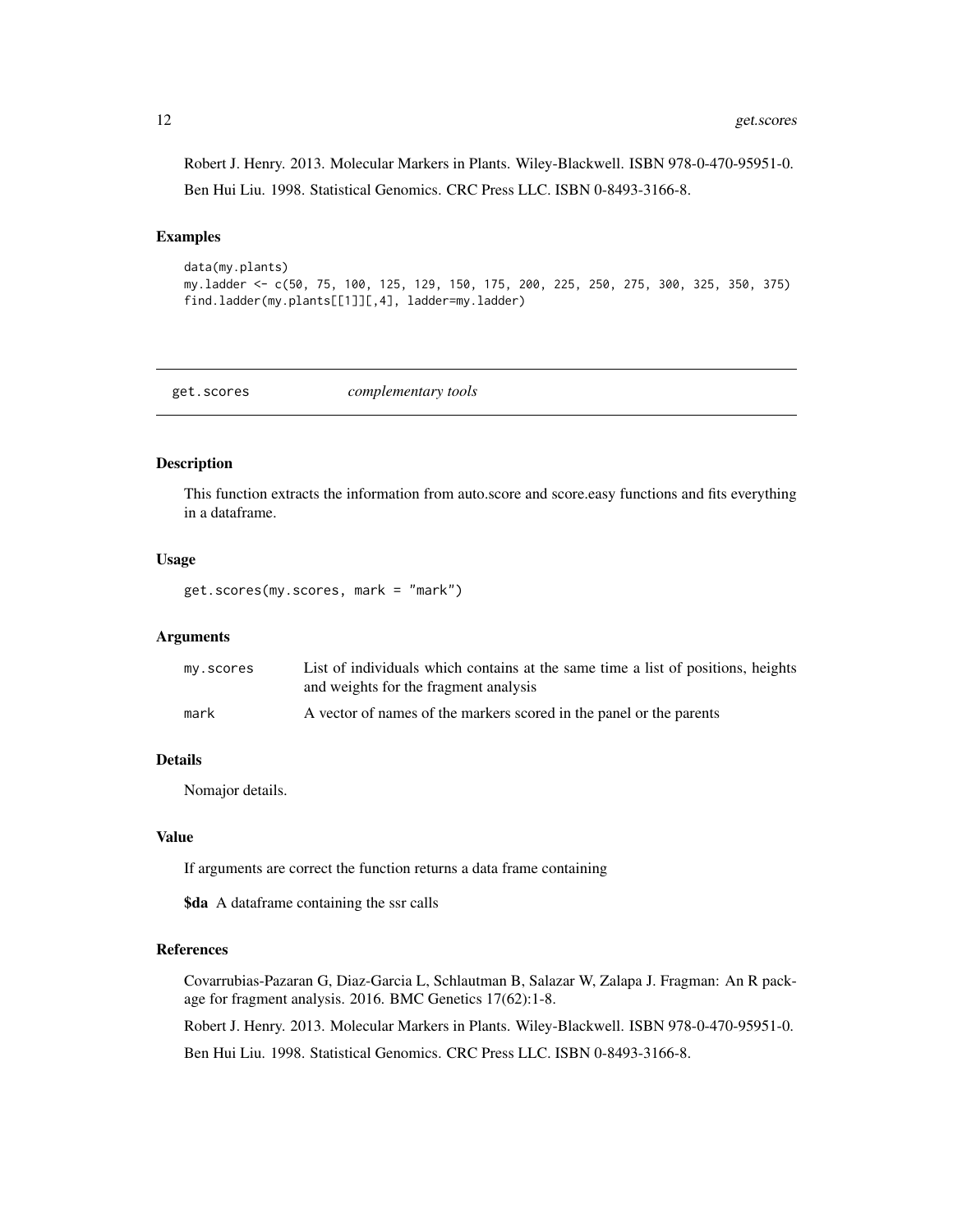## <span id="page-12-0"></span>homo.panel 13

#### Examples

```
## here "a" is a similar ouptput to the 'score.easy' function
par1 <- list(pos=c(3100, 3240), hei=c(22917,20563), wei=c(202,212))
par2 <- list(pos=c(3100, 3240), hei=c(22917,20563), wei=c(202,214))
a \leftarrow list(i1=par1, i2=par2)get.scores(a)
```

```
homo.panel complementary tools
```
#### Description

This functions takes a list of positions, heights and weights for ssr calls of a certain plant and uses panel information and a window to homogenize the weights of base pairs to the panel calls provided.

#### Usage

homo.panel(x, panel, window)

## Arguments

| X      | list of positions, heights and weights                                          |
|--------|---------------------------------------------------------------------------------|
| panel  | different dna sizes usually obtained by using overview and locator functions    |
| window | window in base pairs indicating when should be considered the same panel allele |

#### Details

No major details.

#### Value

If arguments are correct the function returns a list containing

\$pos the index positions for the intensities

\$hei the intensities for the fragments found

\$wei the putative weights in base pairs based on the panel provided

#### References

Robert J. Henry. 2013. Molecular Markers in Plants. Wiley-Blackwell. ISBN 978-0-470-95951-0. Ben Hui Liu. 1998. Statistical Genomics. CRC Press LLC. ISBN 0-8493-3166-8.

## Examples

```
#No example provided, internally working to round to the closest parent ssr call.
x < -1:10
```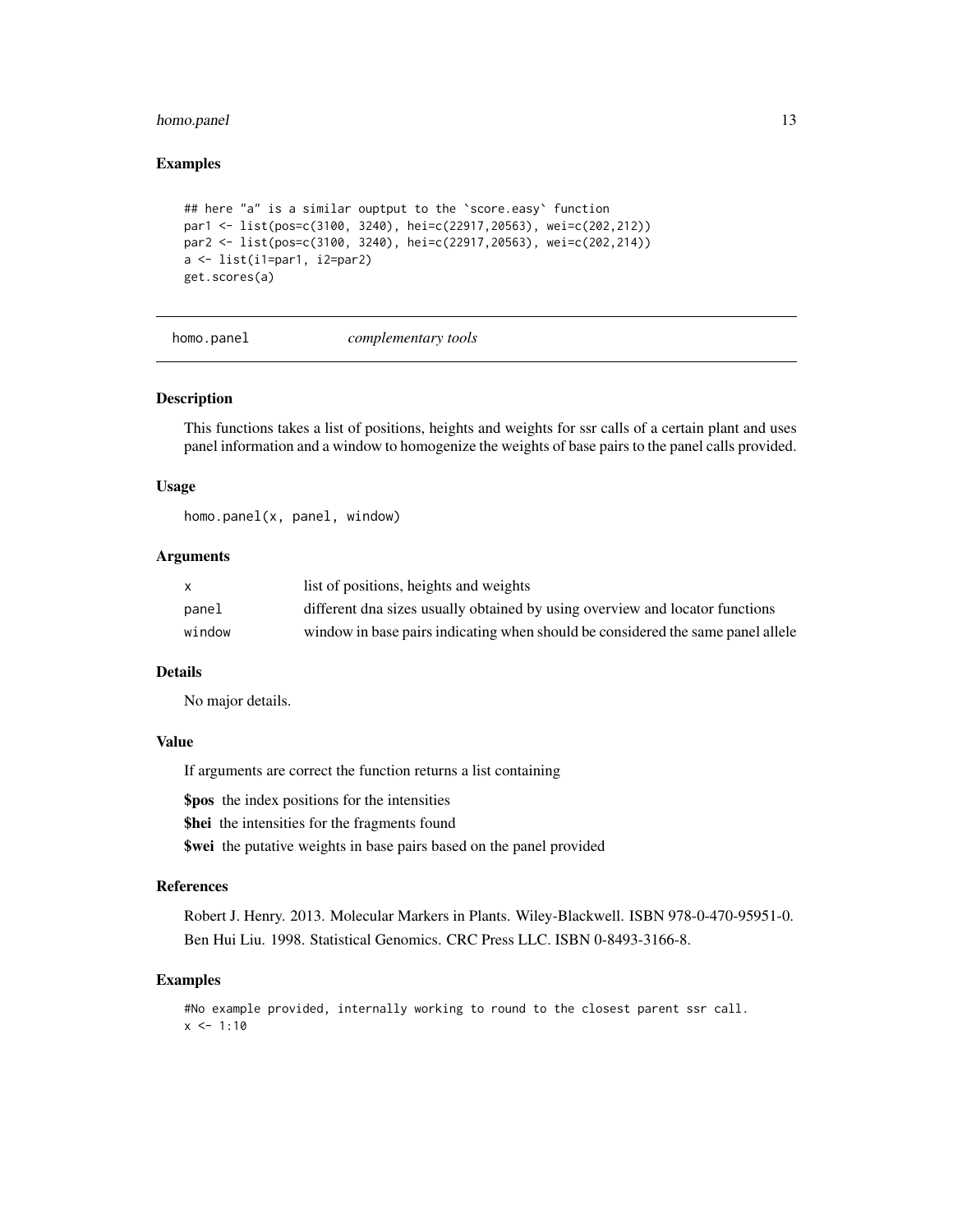<span id="page-13-0"></span>homogenize.to.parentals

*complementary tools*

## Description

This functions takes a list of positions, heights and weights for ssr calls of a certain plant and uses parental information and a window to homogenize to the parent calls.

## Usage

homogenize.to.parentals(x, parents, window)

## Arguments

|         | list of positions, heights and weights                                    |
|---------|---------------------------------------------------------------------------|
| parents | different parental calls                                                  |
| window  | window in base pairs indicating when should be considered the same allele |

## Details

No major details.

#### Value

If arguments are correct the function returns a list containing

\$pos the index positions for the intensities

\$hei the intensities for the fragments found

\$wei the putative weights in base pairs based on the ladder provided

## References

Robert J. Henry. 2013. Molecular Markers in Plants. Wiley-Blackwell. ISBN 978-0-470-95951-0. Ben Hui Liu. 1998. Statistical Genomics. CRC Press LLC. ISBN 0-8493-3166-8.

## Examples

#No example provided, internally working to round to the closest parent ssr call.  $x \le -1:10$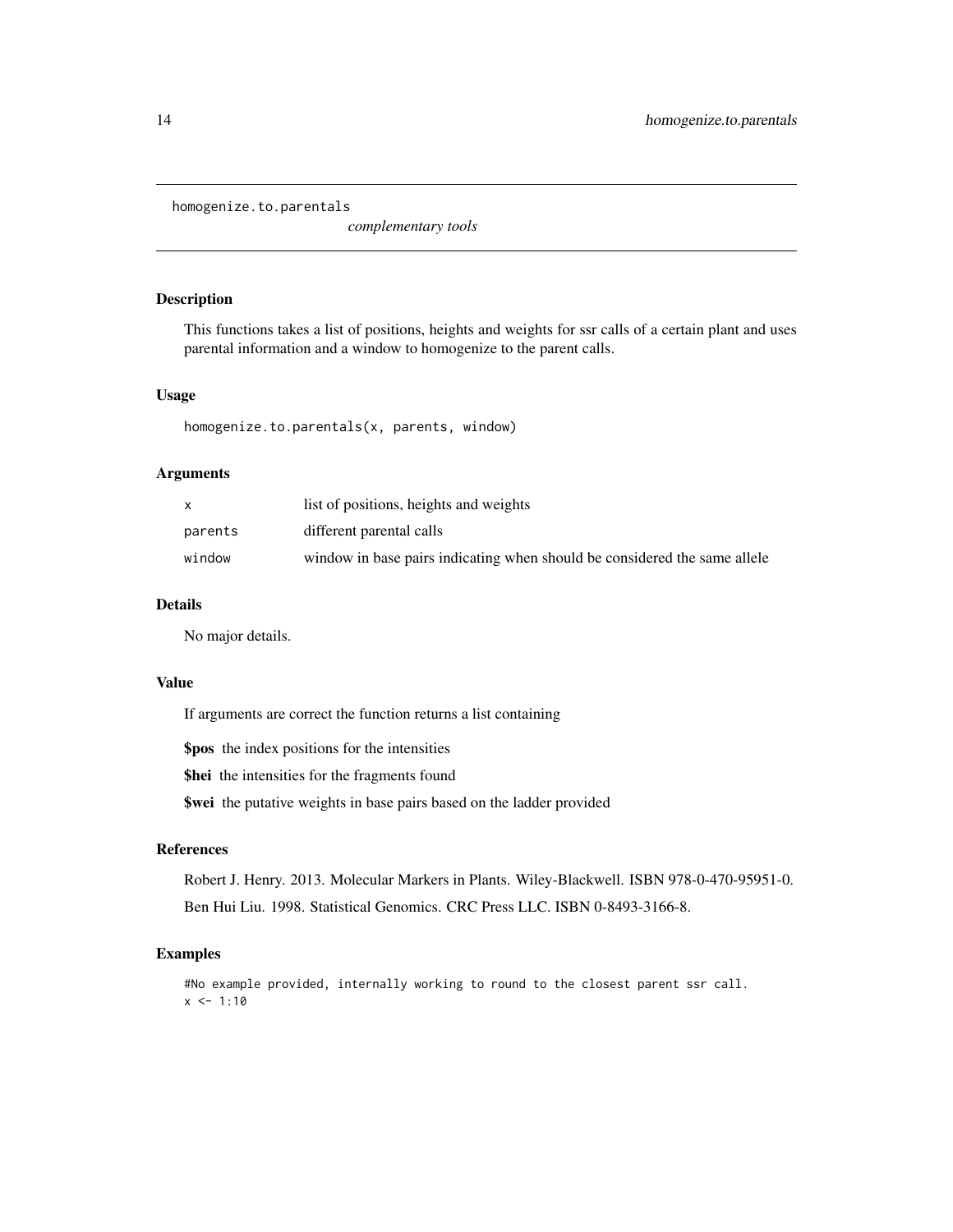<span id="page-14-0"></span>

## Description

This function converts a data frame containing the scores from score.easy to a new data frame with joinmap calls. The parents need to be provided in the first and second row. Currently only works for CP type of crosses. From CP type to F2 and BC2 is straight forward.

#### Usage

jm.conv(a)

## Arguments

a A data frame containing the scores from score.easy function extracted from get.scores function containing the parental calls in the first 2 rows.

#### Details

No major details.

## Value

If arguments are correct the function returns a new data frame

res A new data frame with markers in joinmap format

## References

Covarrubias-Pazaran G, Diaz-Garcia L, Schlautman B, Salazar W, Zalapa J. Fragman: An R package for fragment analysis. 2016. BMC Genetics 17(62):1-8.

Robert J. Henry. 2013. Molecular Markers in Plants. Wiley-Blackwell. ISBN 978-0-470-95951-0.

Ben Hui Liu. 1998. Statistical Genomics. CRC Press LLC. ISBN 0-8493-3166-8.

#### Examples

```
xx <- data.frame(cbind(a=rep(150, 96), b=c(rep(100,48), rep(150,48))))
jm.conv(xx)
# try using apply to a dataframe
```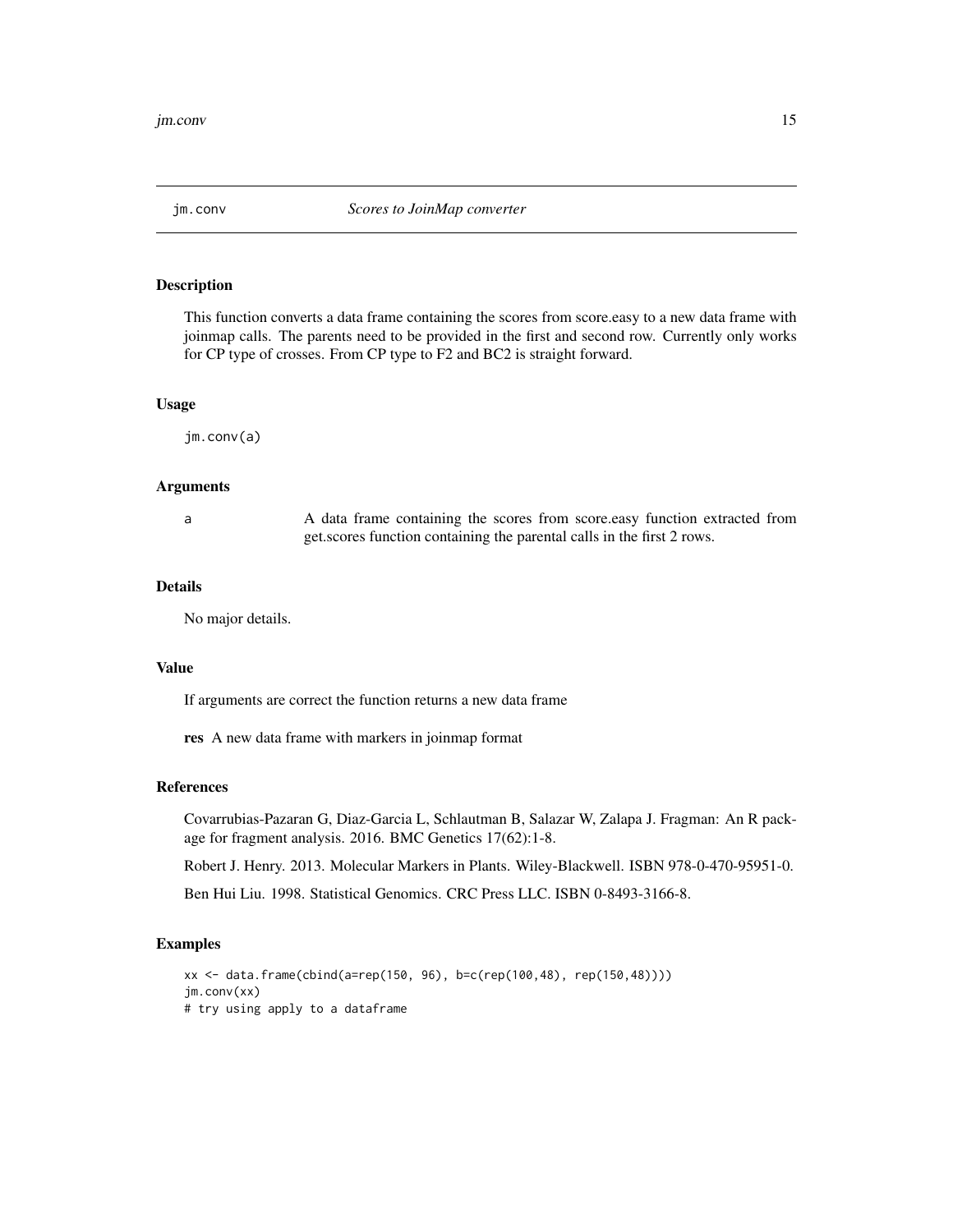## Description

This function was designed to correct manually samples that could not be correctly detected by the [ladder.info.attach](#page-16-1) function and allows the user to select manually the peaks he knows are the correct peaks. This function uses the output of the [ladder.info.attach](#page-16-1) function which is basically a vector with the names of the samples that were too dificult for the algorithm to find. The console will draw a plot and will ask the user to click over the peaks expected for a ladder provided, once the user is done should press the 'esc' key and continue to the next sample. This process is repeated until the all samples with the names provided are adjusted.

#### Usage

```
ladder.corrector(stored, to.correct, ladder,
     thresh=200, env = parent.frame(),...)
```
#### Arguments

| stored     | List with the channels information from the individuals specified, usually com-<br>ing from the storing, inds function output.               |
|------------|----------------------------------------------------------------------------------------------------------------------------------------------|
| to.correct | Vector containing the names of the samples to be corrected and usually the output<br>of the ladder.info.attach function.                     |
| ladder     | Vector containing the expected weights of the dna fragments of the ladder in<br>use.                                                         |
| thresh     | A scalar value indicating the minimum value in RFUs to look for peaks to match<br>the user-selected peaks with the program recognized peaks. |
| env        | this is used to detect the environment of the user and load the result in the same<br>environment.                                           |
| $\ddotsc$  | Further arguments to be passed                                                                                                               |

## Details

Once the user has selected the right peaks the function will fix the ladder and attach such information to the R environment.

#### Value

This function does not produce any output.

**\$data** the program will attach the information to the R environment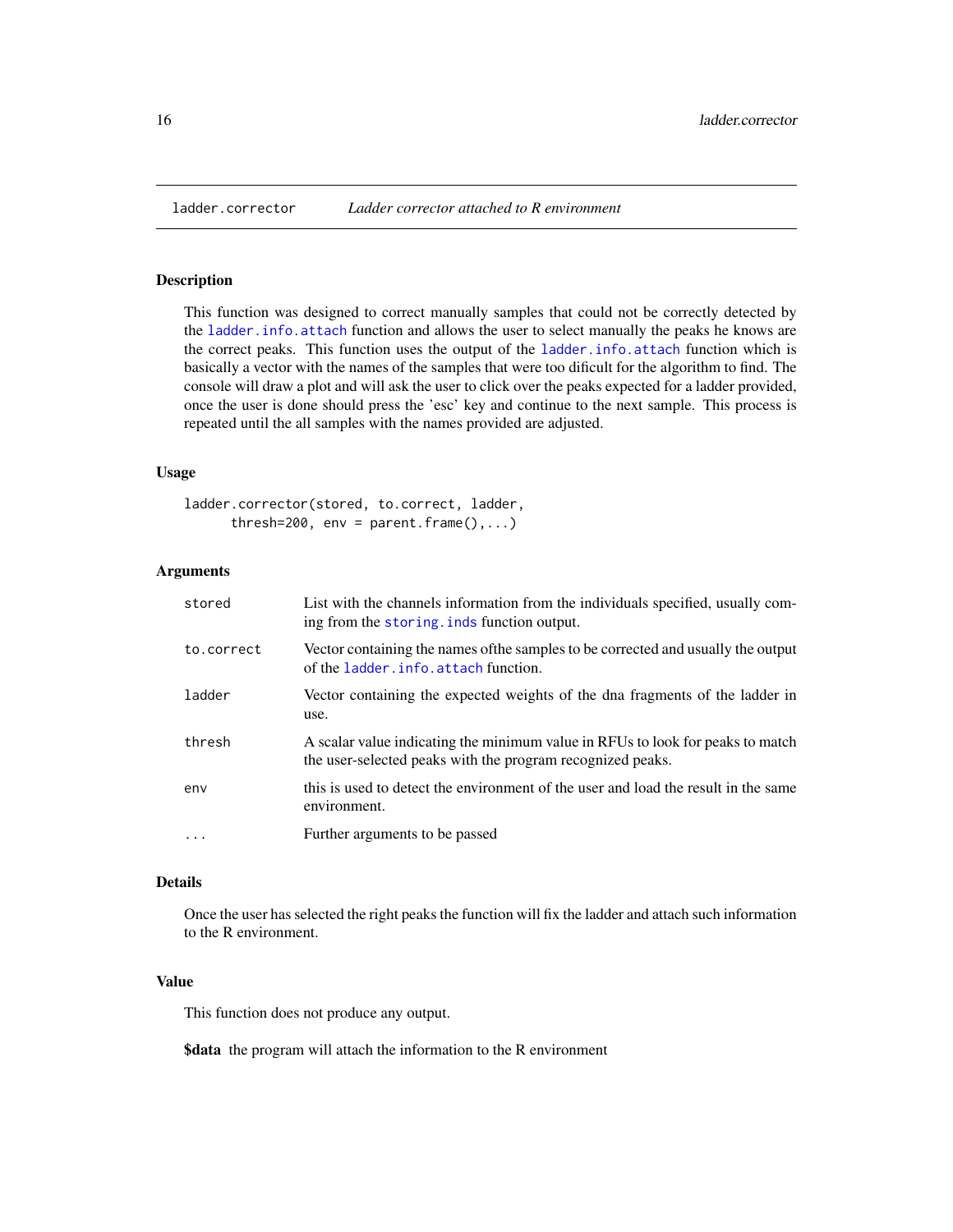#### <span id="page-16-0"></span>References

We have spent valuable time developing this package, please cite it in your publication:

Covarrubias-Pazaran G, Diaz-Garcia L, Schlautman B, Salazar W, Zalapa J. Fragman: An R package for fragment analysis. 2016. BMC Genetics 17(62):1-8.

Robert J. Henry. 2013. Molecular Markers in Plants. Wiley-Blackwell. ISBN 978-0-470-95951-0.

Ben Hui Liu. 1998. Statistical Genomics. CRC Press LLC. ISBN 0-8493-3166-8.

#### Examples

```
data(my.plants)
my.plants <- my.plants[1:2]
my.ladder <- c(50, 75, 100, 125, 129, 150, 175, 200, 225, 250, 275, 300, 325, 350, 375)
ladder.info.attach(stored=my.plants, ladder=my.ladder, ladd.init.thresh=300)
## now if something goes wrong use the corrector:
#ladder.corrector(stored=my.plants,
#to.correct="FHN152-CPN01_01A_GH1x35_152-148-209_717-704-793_367-382-381.fsa",
#ladder=my.ladder)
```
<span id="page-16-1"></span>ladder.info.attach *Ladder detection and attachment to R environment*

#### Description

This function uses the information stored by the [storing.inds](#page-36-1) function and a vector specifying the ladder/standard and finds the real peaks corresponding to the expected weights. The user may use this function to be able to load the ladder information in the global environment of R, so when using the [overview](#page-21-1) or [score.markers](#page-31-1) functions calculations will be performed faster, if the function is not used the program will calculate the ladder information each time [overview](#page-21-1) or [score.markers](#page-31-1) functions are used.

NOTE: THE STEP OF MATCHING THE LADDER WITH YOUR SAMPLES USING THE 'ladder.info.attach' FUNCTION IS CRITICAL. IF YOU HAVE ANY PROBLEM TRY MODIFYING THE ARGUMENT 'method', WITH THE 2 MOST EFFECTIVE METHODS method="iter" OR method="iter2"

#### Usage

```
ladder.info.attach(stored, ladder, channel.ladder=NULL,
                  method="iter2", ladd.init.thresh=NULL,
                  env = parent.frame(), prog=TRUE,
                  draw=TRUE, attempt=10)
```
#### Arguments

stored List with the channels information from the individuals specified, usually coming from the [storing.inds](#page-36-1) function output.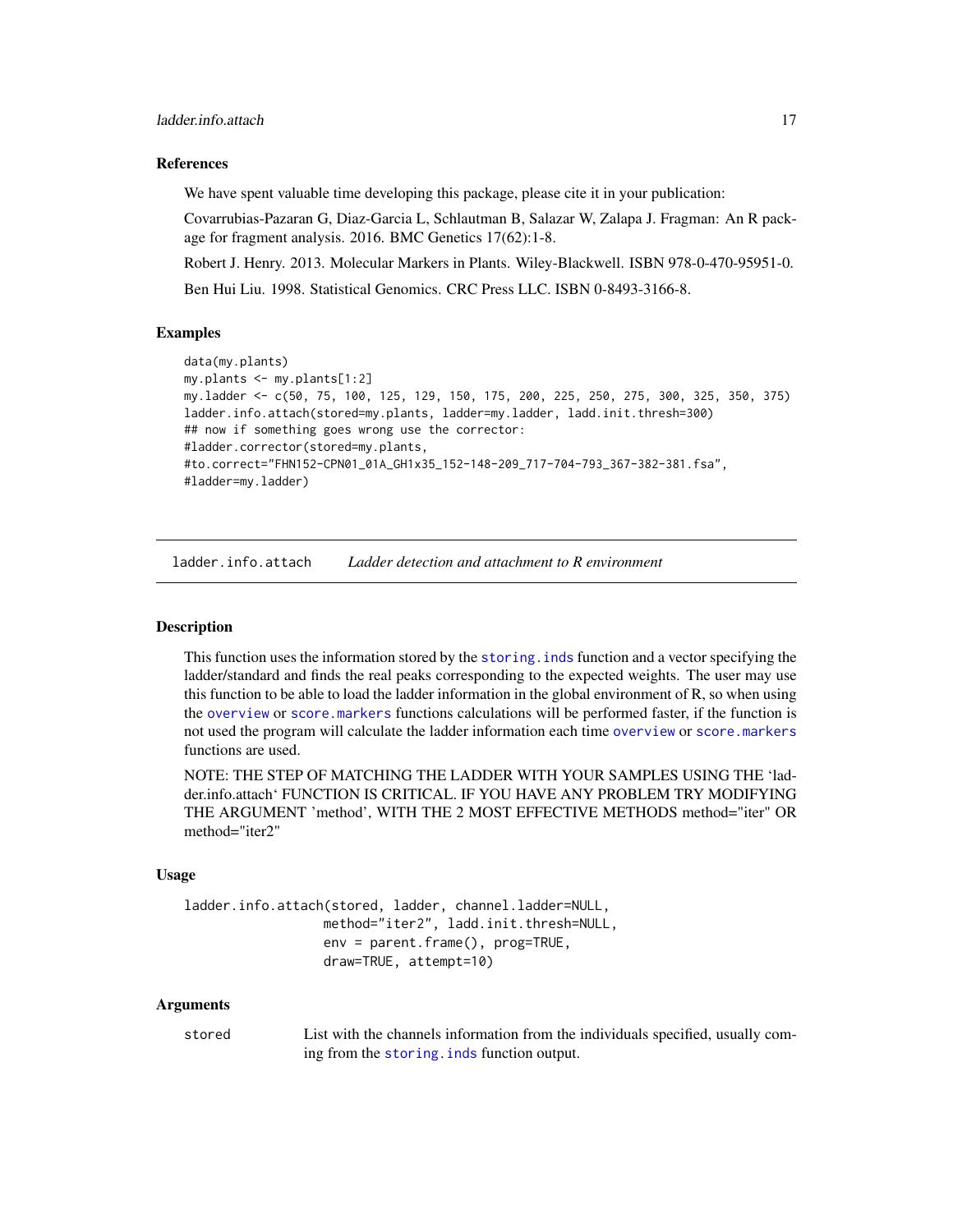<span id="page-17-0"></span>

| ladder           | Vector containing the expected weights of the dna fragments of the ladder in<br>use.                                                                                                                                                                                                                                                                                                                                                                                                                                                                |
|------------------|-----------------------------------------------------------------------------------------------------------------------------------------------------------------------------------------------------------------------------------------------------------------------------------------------------------------------------------------------------------------------------------------------------------------------------------------------------------------------------------------------------------------------------------------------------|
| channel.ladder   | A scalar value indicating in which channel or color the ladder was read                                                                                                                                                                                                                                                                                                                                                                                                                                                                             |
| method           | An argument indicating one of the methods available; "iter" makes an iterative<br>procedure to find the ladder, "iter2" the same but backwards, "cor" makes all<br>possible combination of peaks and searches exhaustive correlations to find the<br>right peaks corresponsding to the expected DNA weights, or "ci" constructing<br>confidence intervals to look for peaks meeting the conditions specified in the<br>previous arguments. The default allows the program to pick among "iter" and<br>"iter2". Older methods have been depreciated. |
| ladd.init.thresh |                                                                                                                                                                                                                                                                                                                                                                                                                                                                                                                                                     |
|                  | A value of intensity to detect peaks in the internal use of the find. ladder func-<br>tion. We recommend not to deal to much with it unless you identified special<br>situations with your ladder                                                                                                                                                                                                                                                                                                                                                   |
| env              | this is used to detect the environment of the user and load the result in the same<br>environment.                                                                                                                                                                                                                                                                                                                                                                                                                                                  |
| prog             | A TRUE/FALSE value indicating if a progress bar should be drawn while pro-<br>cessing the samples in order to assess the time it takes to find the ladder. The<br>dafault value is TRUE but usually this makes the process slower. Please feel<br>free to set it equal FALSE if the number of samples is quite large and speed is a<br>concern.                                                                                                                                                                                                     |
| draw             | A TRUE/FALSE value indicating if a plot showing the peaks matched with your<br>ladder should be drawn. The dafault value is FALSE to avoid extra delay. Please<br>feel free to set it equal TRUE if you prefer to assess the sizing process.                                                                                                                                                                                                                                                                                                        |
| attempt          | A scalar value indicating how many attempts should be made to find the real<br>ladder peaks when using the "iter" and "iter2" methods. By default is 7 attempts,<br>which means that will try to build the model assuming that the first peak found<br>in the ladder is the corresponding first peak of the expected ladder, then moves<br>to the 2nd peak until the 7th and the seven models are compared picking the<br>most likely model based on the R2 value for each of the models.                                                           |

## Details

Method "ci" has been depreciated, currently the method "iter2" is the default and uses the ladder provided and observed peaks to match them using an iterative procedure based on least squares.

## Value

If parameters are indicated correctly the function returns:

\$pos the index positions for the intensities

\$hei the intensities for the fragments found

\$wei the putative weights in base pairs based on the ladder provided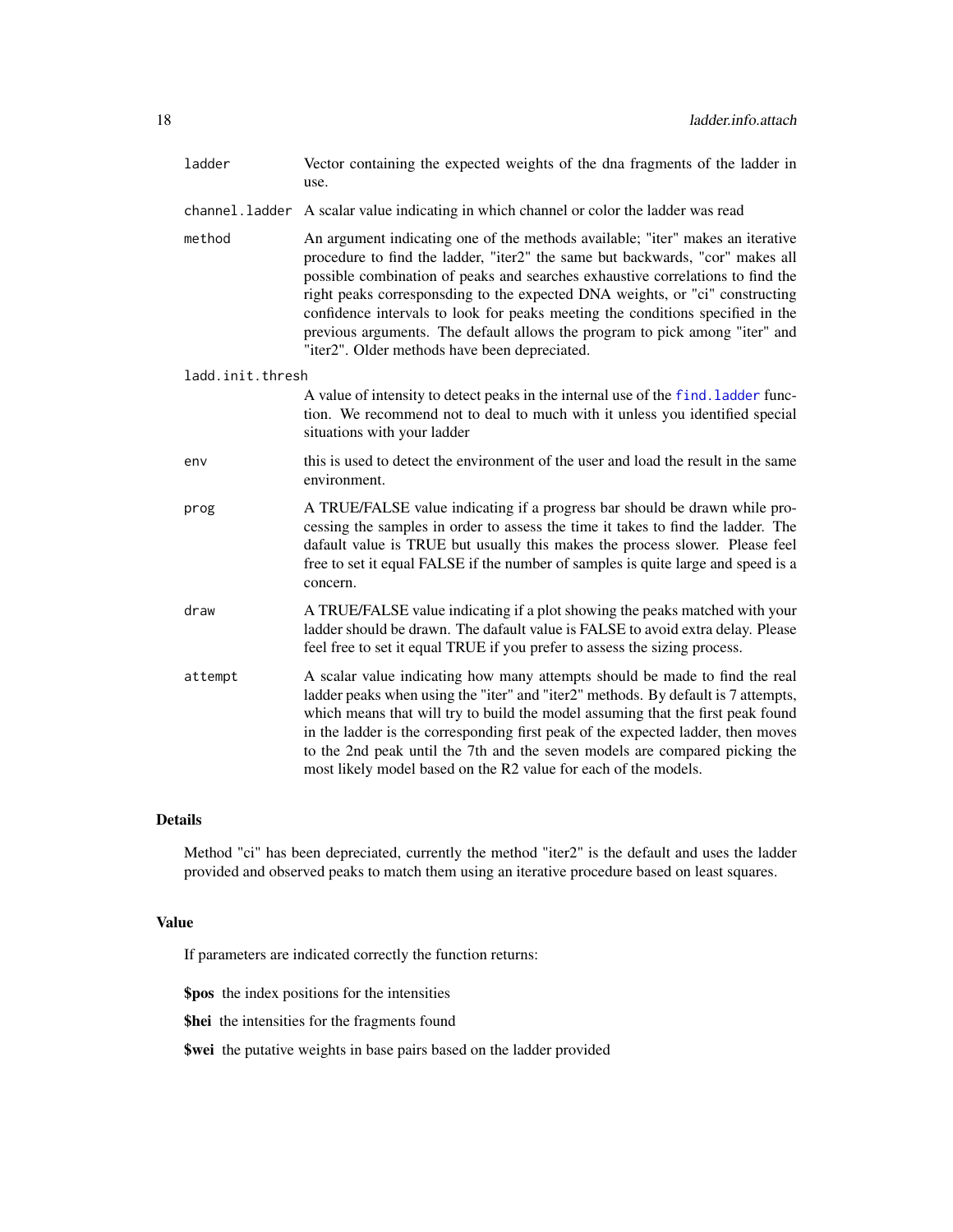#### <span id="page-18-0"></span>lapply\_pb 19

## References

We have spent valuable time developing this package, please cite it in your publication:

Covarrubias-Pazaran G, Diaz-Garcia L, Schlautman B, Salazar W, Zalapa J. Fragman: An R package for fragment analysis. 2016. BMC Genetics 17(62):1-8.

Robert J. Henry. 2013. Molecular Markers in Plants. Wiley-Blackwell. ISBN 978-0-470-95951-0. Ben Hui Liu. 1998. Statistical Genomics. CRC Press LLC. ISBN 0-8493-3166-8.

#### Examples

```
data(my.plants)
my.plants <- my.plants[1:2]
my.ladder <- c(50, 75, 100, 125, 129, 150, 175, 200, 225, 250, 275, 300, 325, 350, 375)
ladder.info.attach(stored=my.plants, ladder=my.ladder)
```
lapply\_pb *complementary tools for Fragman*

## Description

This function is a wrapper of lapply function that allows the drawing of a progress bar to assess the speed of the process.

#### Usage

 $l$ apply\_pb  $(X, FUN, ...)$ 

## Arguments

| X        | a vector (atomic or list) or an expression object. See see lapply.     |
|----------|------------------------------------------------------------------------|
| FUN      | the function to be applied to each element of X: see $\text{lapoly}$ . |
| $\cdots$ | passes another arguments to the typical lapply function.               |

## Details

No major details

## Value

Performs lapply drawing a progress bar

res the same result than using lapply

## References

See see [lapply](#page-0-0)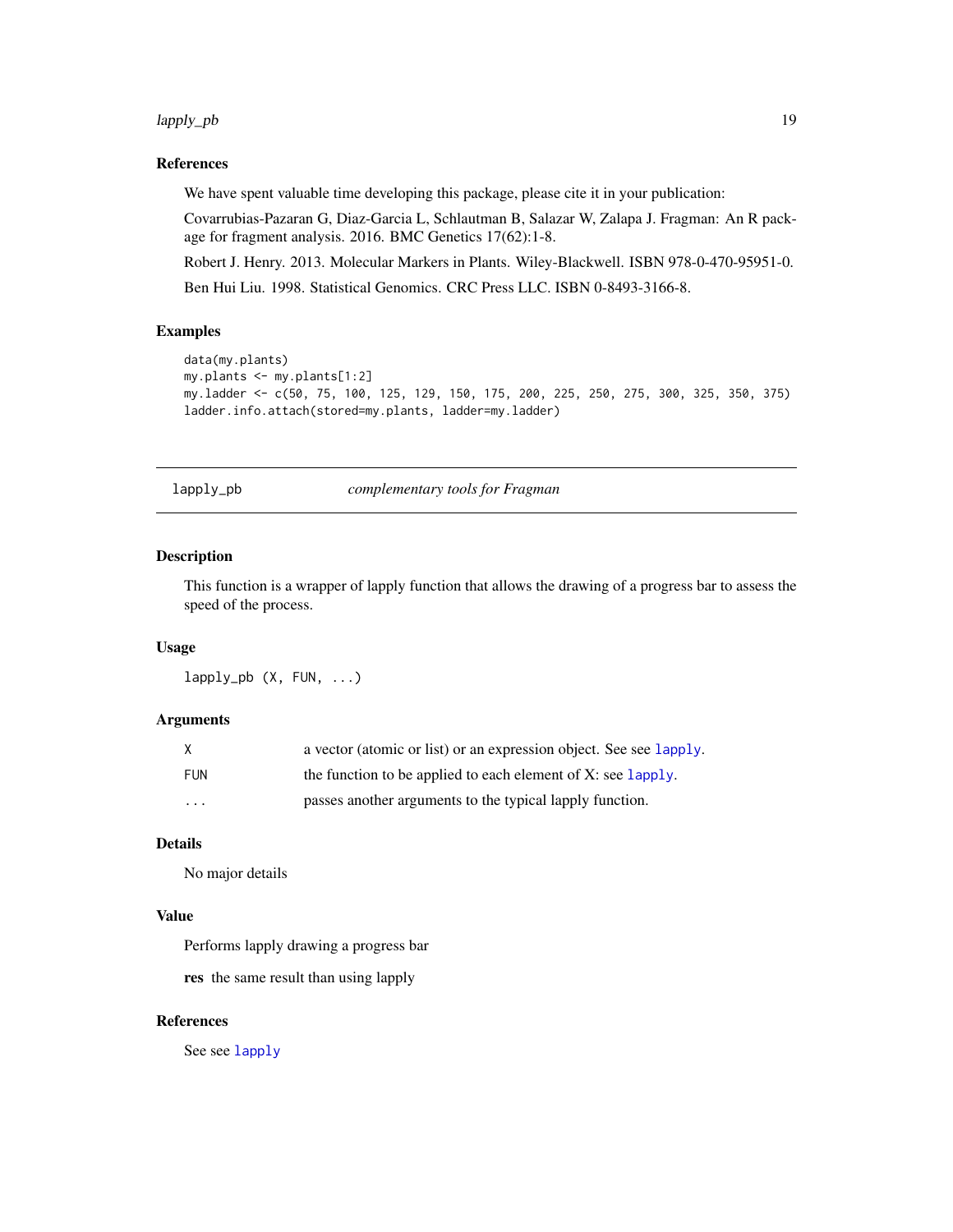#### Examples

```
l \leq sapply(1:200, function(x) list(rnorm(1000)))
lapply_pb(l, mean)
```
letter.to.jm *Letter to JoinMap code converter*

## Description

This function converts a vector of ssr calls in letter format to joinmap code using information from mother and father provided in first and second row respectively

#### Usage

letter.to.jm(x)

#### Arguments

x A vector of ssr calls in letter format or snp types, mother and father of the population should be in 1st and 2nd position respectively

#### Details

If numeric data exists first needs to be converted to letter code in order to use this function.

### Value

If arguments are correct the function returns a list containing

\$y A vector with ssr calls in joinmap format

#### References

Covarrubias-Pazaran G, Diaz-Garcia L, Schlautman B, Salazar W, Zalapa J. Fragman: An R package for fragment analysis. 2016. BMC Genetics 17(62):1-8.

Robert J. Henry. 2013. Molecular Markers in Plants. Wiley-Blackwell. ISBN 978-0-470-95951-0.

Ben Hui Liu. 1998. Statistical Genomics. CRC Press LLC. ISBN 0-8493-3166-8.

#### Examples

```
xx <- data.frame(cbind(a=rep(150, 96), b=c(rep(100,48), rep(150,48))))
xx1 \leq -num.to.left(xx)letter.to.jm(unlist(xx1))
# try using apply to a dataframe
```
<span id="page-19-0"></span>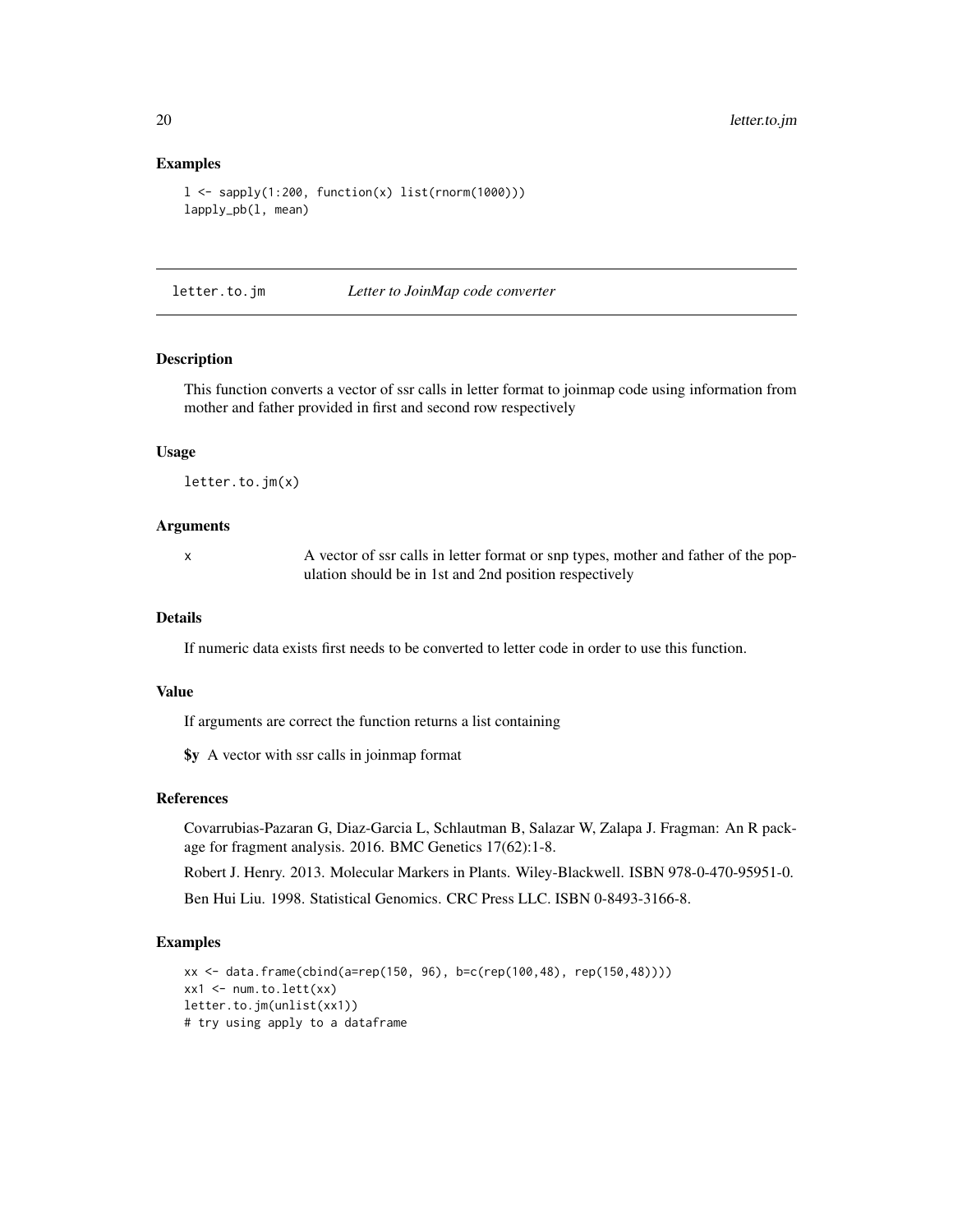<span id="page-20-0"></span>

#### Description

This dataset are 60 individuals from a progeny coming from the cross of 2 cranberry plants. Six SSR markers were run, 2 in the first channel (blue), 2 in the second channel (green), 2 in the third channel (yellow) and the Roxtrash375 ladder was run in the fourth channel (red).

#### Usage

```
data("my.plants")
```
## Format

The format is: chr "my.plants"

#### Details

The data is basically the raw FSA files coming from the ABi machine. No more details for this data.

#### Source

This data was generated by the Cranberry Genomics Lab.

### References

Covarrubias-Pazaran G, Diaz-Garcia L, Schlautman B, Salazar W, Zalapa J. Fragma: An R package for fragment analysis. http://horticulture.wisc.edu/cggl/ZalapaLab/People.html. 2015.

#### Examples

data(my.plants) ## look at the list structure str(my.plants)

num.to.lett *Number to Letter code converter*

#### Description

This function converts dataframes with rounded calls (numeric format in 2 cells), to letter format based on the GBS pipeline developed by Elshire et al. (2011) which can be used as intermediate step to transform to joinmap and Onemap formats, it requires mother and father in first and second row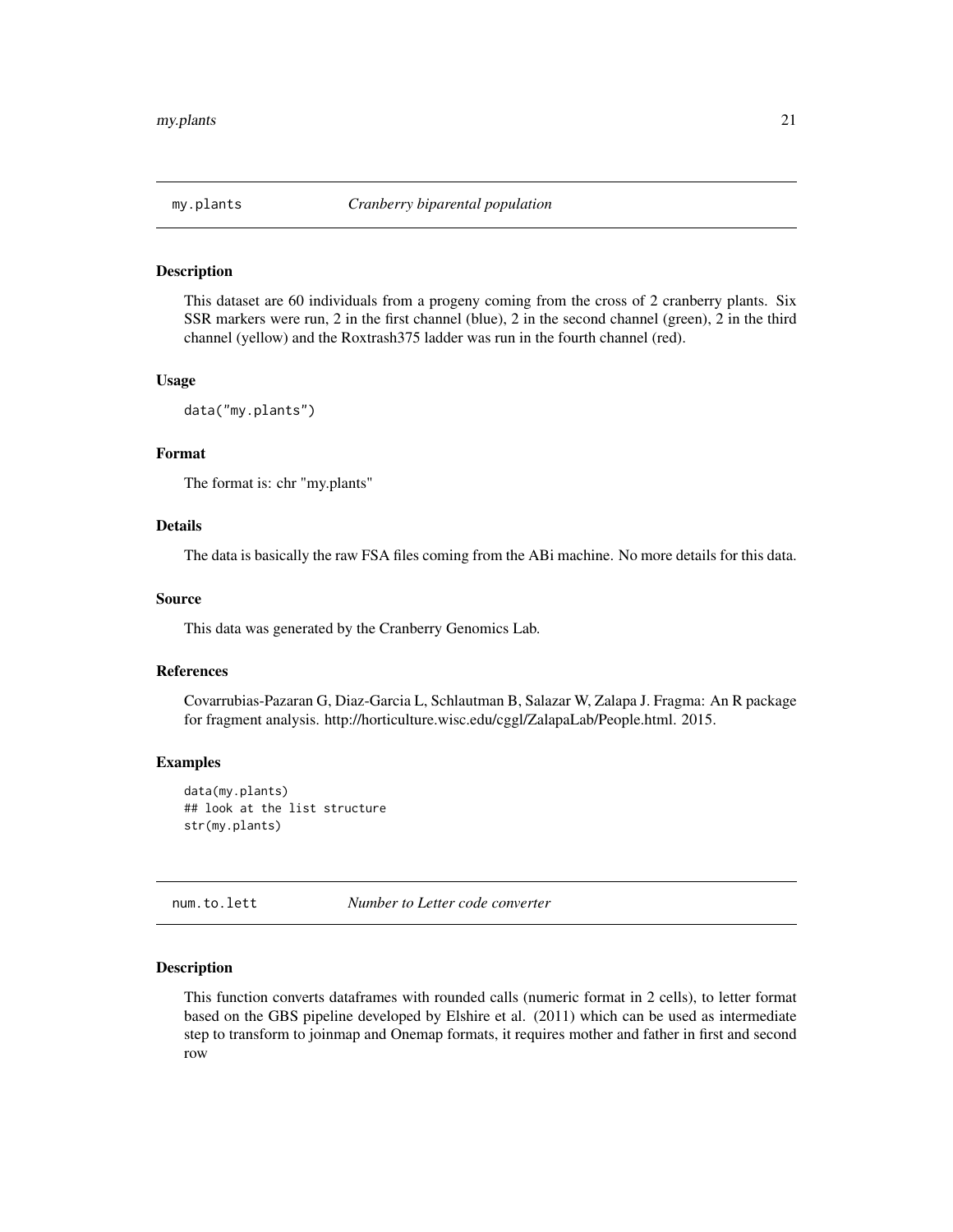#### Usage

num.to.lett(xx)

#### Arguments

xx matrix with numbers, every 2 columns is a marker and each row is an individual, parents are located in the first 2 rows

#### Details

No major details.

## Value

If arguments are correct the function returns a list containing

xx2 matrix coded in letter format where each column is a marker and each row is an individual

#### References

Covarrubias-Pazaran G, Diaz-Garcia L, Schlautman B, Salazar W, Zalapa J. Fragman: An R package for fragment analysis. 2016. BMC Genetics 17(62):1-8.

Robert J. Henry. 2013. Molecular Markers in Plants. Wiley-Blackwell. ISBN 978-0-470-95951-0.

Ben Hui Liu. 1998. Statistical Genomics. CRC Press LLC. ISBN 0-8493-3166-8.

#### Examples

```
xx <- data.frame(cbind(a=rep(150, 96), b=c(rep(100,48), rep(150,48))))
num.to.lett(xx)
```
<span id="page-21-1"></span>overview *Assesing several plants with an overview*

#### Description

This function uses information from the FSA files read from [storing.inds](#page-36-1) function and creates a plot to assess graphically the peaks of several plants in certain channel in order to score manually or assess the parental fragments in the case of biparentla ppulations. If you desire to create a panel you may want to take a look at [overview2](#page-23-1). The function contains several defaults in most of the arguments, please check arguments but in general.

#### Usage

```
overview(my.index, channel = 1, n.index = c(1:length(my.index)),xlimi=c(min(ladder),max(ladder)), ladder, channel.ladder=dim(my.inds[[1]])[2],
       ploidy=2, dev=50, method="iter",
       init.thresh=200, ladd.init.thresh=200, warn=TRUE, my.palette=NULL,
       env = parent.frame()
```
<span id="page-21-0"></span>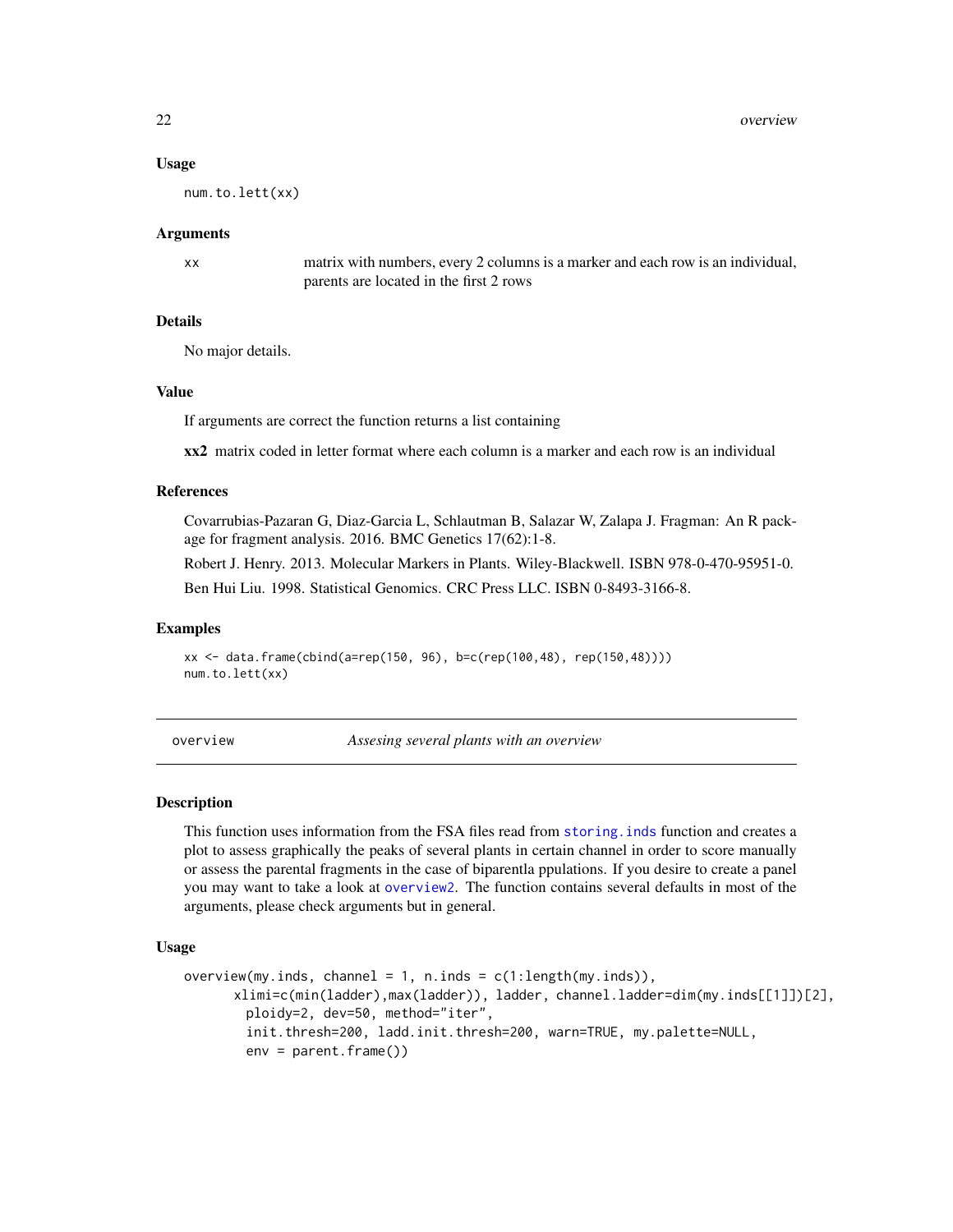#### <span id="page-22-0"></span>overview 23

#### Arguments

| my.inds          | List with the channels information from the individuals specified, usually com-<br>ing from the storing. inds function output                                                                                                                                                                                                                        |
|------------------|------------------------------------------------------------------------------------------------------------------------------------------------------------------------------------------------------------------------------------------------------------------------------------------------------------------------------------------------------|
| channel          | The channel you wish to analyze, usually 1 is blue, 2 is green, 3 is yellow, 4 is<br>red and so on                                                                                                                                                                                                                                                   |
| $n.$ inds        | Vector specifying the plants to be scored                                                                                                                                                                                                                                                                                                            |
| xlimi            | A vector containing the base pair interval where the plot should be drawn                                                                                                                                                                                                                                                                            |
| ladder           | A vector containing the expected weights for the ladder peaks that will be found<br>the using the find. ladder function                                                                                                                                                                                                                              |
| channel.ladder   | A scalar value indicating in which channel or color the ladder was read                                                                                                                                                                                                                                                                              |
| ploidy           | A scalar value indicating the ploidy of the organism to be scored                                                                                                                                                                                                                                                                                    |
| dev              | A scalar value indicating the number of indexes to be used as peak separation<br>when deciding the ladder peaks, for more details check find. ladder function                                                                                                                                                                                        |
| method           | An argument indicating one of the 2 methods available; "cor" makes all possi-<br>ble combination of peaks and searches exhaustive correlations to find the right<br>peaks corresponsding to the expected DNA weights, or "ci" constructing confi-<br>dence intervals to look for peaks meeting the conditions specified in the previous<br>arguments |
| init.thresh      | An initial value of intensity to detect peaks. We recommend not to deal to much<br>with unless you have highly controlled dna concentrations in your experiment                                                                                                                                                                                      |
| ladd.init.thresh |                                                                                                                                                                                                                                                                                                                                                      |
|                  | A value of intensity to detect peaks in the internal use of the find. ladder func-<br>tion. We recommend not to deal to much with it unless you identified special<br>situations with your ladder                                                                                                                                                    |
| warn             | A TRUE/FALSE value indicating if warnings should be provided when detect-<br>ing the ladder                                                                                                                                                                                                                                                          |
| my.palette       | A character vector with the colors to be used when drawing the RFU plots. If<br>NULL it will use the programmed palette.                                                                                                                                                                                                                             |
| env              | this is used to detect the environment of the user and load the result in the same<br>environment.                                                                                                                                                                                                                                                   |

#### Details

No major details.

#### Value

If rarguments are correct the function returns a list containing

\$plot Returns a plot joining the channel for the plants specified for the color desired and the peaks found by the function using the parameters specified

\$nana Returns a vector with the names of the plants specified in the function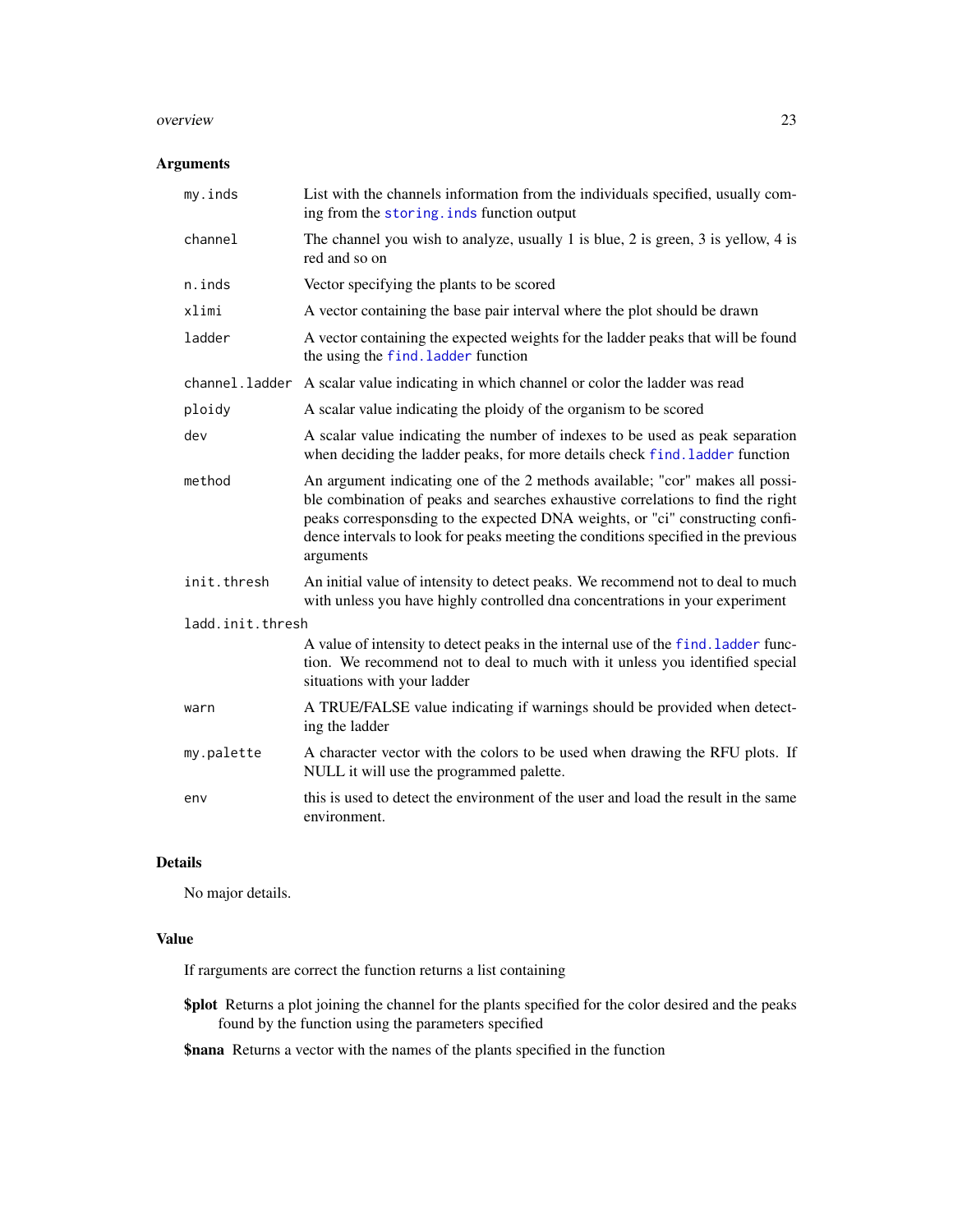## <span id="page-23-0"></span>References

Covarrubias-Pazaran G, Diaz-Garcia L, Schlautman B, Salazar W, Zalapa J. Fragman: An R package for fragment analysis. 2016. BMC Genetics 17(62):1-8.

Robert J. Henry. 2013. Molecular Markers in Plants. Wiley-Blackwell. ISBN 978-0-470-95951-0. Ben Hui Liu. 1998. Statistical Genomics. CRC Press LLC. ISBN 0-8493-3166-8.

## Examples

```
data(my.plants)
my.plants <- my.plants[1:10]
my.ladder <- c(50, 75, 100, 125, 129, 150, 175, 200, 225, 250, 275, 300, 325, 350, 375)
overview(my.inds=my.plants, channel = 1, n.inds = c(1:5), ladder=my.ladder, xlim=c(200,220))
# now use:
# locator(type="p", pch=20, col="red")$x
# to click over the peaks and get the sizes in base pairs
# when you are done make sure you press the "Esc" key,
# do not push the stop button, some versions of R usually crash
# by stopping instead of pressing 'Esc'.
```
<span id="page-23-1"></span>overview2 *Assesing several plants with an overview*

#### Description

This function uses information from the FSA files read from [storing.inds](#page-36-1) function and creates an overlapping plot to assess graphically the peaks of several plants in certain channel in order to create a panel for the scoring functions [score.markers](#page-31-1). The function contains several defaults in most of the arguments, please check arguments but in general you only need the first 4 arguments to create a panel.

#### Usage

```
overview2(my.inds, channel = 1, ladder, xlim = NULL, ylim = NULL,
       n.inds = NULL, channel.ladder = NULL, ploidy = 2,
       method="iter2", init.thresh=NULL, ladd.init.thresh=200,
       lwd=.25, warn=TRUE, min.panel=100, suggested=TRUE,
       env = parent.frame(), my.palette=NULL, verbose=TRUE)
```
#### Arguments

| my.inds | List with the channels information from the individuals specified, usually com-<br>ing from the storing, inds function output |
|---------|-------------------------------------------------------------------------------------------------------------------------------|
| channel | The channel/color you wish to analyze, usually 1 is blue, 2 is green, 3 is yellow,<br>4 is red and so on                      |
| ladder  | A vector containing the expected weights for the ladder peaks that will be found<br>the using the find. Ladder function       |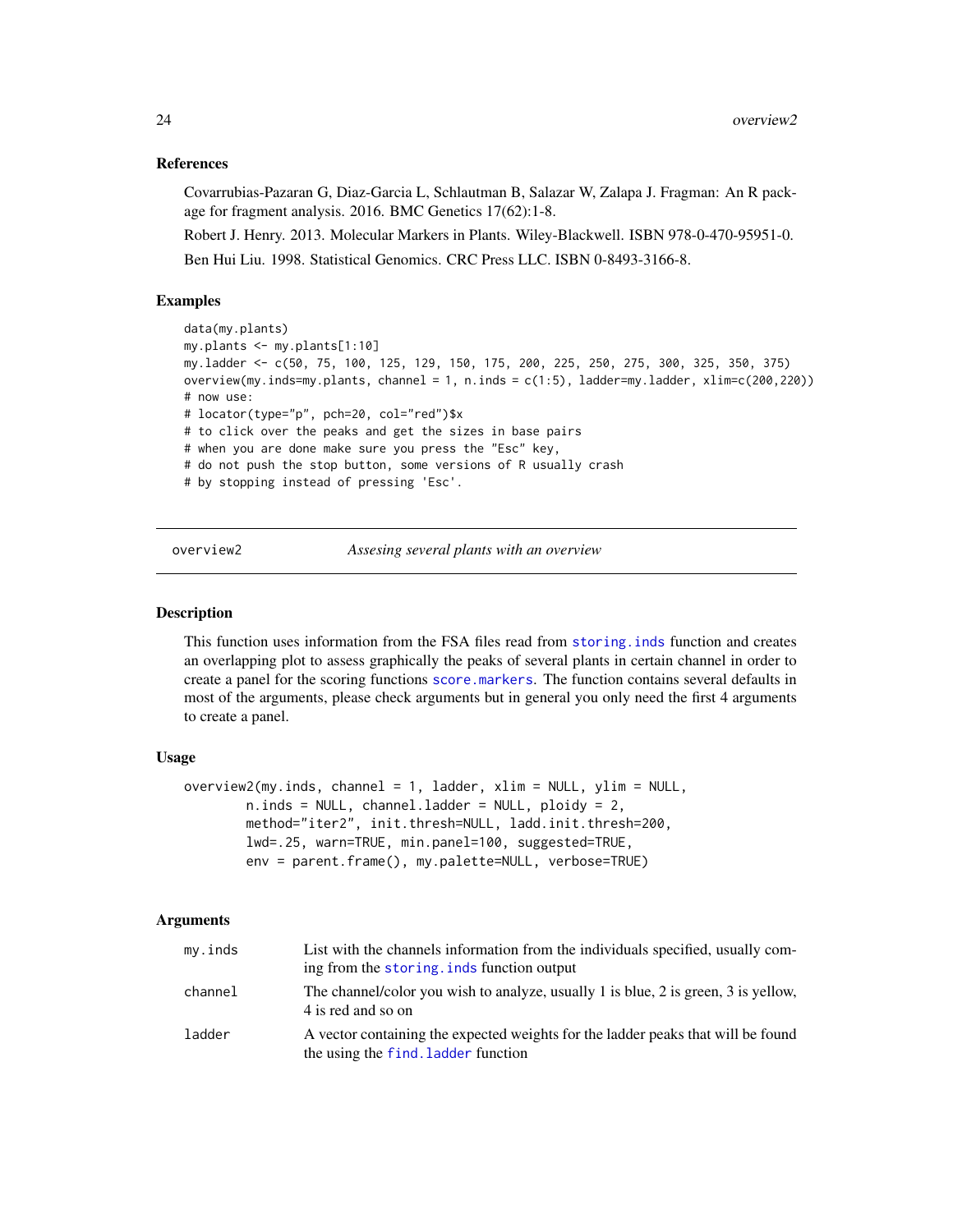<span id="page-24-0"></span>

| xlim             | A vector containing the base pair interval where the plot should be drawn                                                                                                                                                                                                                                                                            |
|------------------|------------------------------------------------------------------------------------------------------------------------------------------------------------------------------------------------------------------------------------------------------------------------------------------------------------------------------------------------------|
| ylim             | A vector containing the intensity interval where the plot should be drawn                                                                                                                                                                                                                                                                            |
| $n.$ inds        | Vector specifying the plants to be scored                                                                                                                                                                                                                                                                                                            |
| channel.ladder   | A scalar value indicating in which channel or color the ladder was read                                                                                                                                                                                                                                                                              |
| ploidy           | A scalar value indicating the ploidy of the organism to be scored                                                                                                                                                                                                                                                                                    |
| method           | An argument indicating one of the 2 methods available; "cor" makes all possi-<br>ble combination of peaks and searches exhaustive correlations to find the right<br>peaks corresponsding to the expected DNA weights, or "ci" constructing confi-<br>dence intervals to look for peaks meeting the conditions specified in the previous<br>arguments |
| init.thresh      | An initial value of intensity to detect peaks. We recommend not to deal to much<br>with unless you have highly controlled dna concentrations in your experiment                                                                                                                                                                                      |
| ladd.init.thresh |                                                                                                                                                                                                                                                                                                                                                      |
|                  | A value of intensity to detect peaks in the internal use of the find. ladder func-<br>tion. We recommend not to deal to much with it unless you identified special<br>situations with your ladder                                                                                                                                                    |
| lwd              | The width of the line                                                                                                                                                                                                                                                                                                                                |
| warn             | A TRUE/FALSE value indicating if warnings should be provided when detect-<br>ing the ladder                                                                                                                                                                                                                                                          |
| min.panel        | A scalar value indicating which peak values should be ignored when creating a<br>panel. If 'xlim' values are specified the 'min.panel' value is ignored and instead<br>the panel peaks provided by the program are based in the region where you are<br>zooming in.                                                                                  |
| suggested        | a TRUE/FALSE value statement declaring if you want the program to return<br>suggested peaks for your panel. The default is TRUE but can be anoying if the<br>program draws too many peaks.                                                                                                                                                           |
| env              | this is used to detect the environment of the user and load the result in the same<br>environment.                                                                                                                                                                                                                                                   |
| my.palette       | A character vector with the colors to be used when drawing the RFU plots. If<br>NULL it will use the programmed palette.                                                                                                                                                                                                                             |
| verbose          | A TRUE/FALSE statement indicating if the function should return informative<br>messages.                                                                                                                                                                                                                                                             |

## Details

No major details.

## Value

If rarguments are correct the function returns a list containing

\$plot Returns a plot joining the channel for the plants specified for the color desired and the peaks found by the function using the parameters specified

\$nana Returns a vector with the names of the plants specified in the function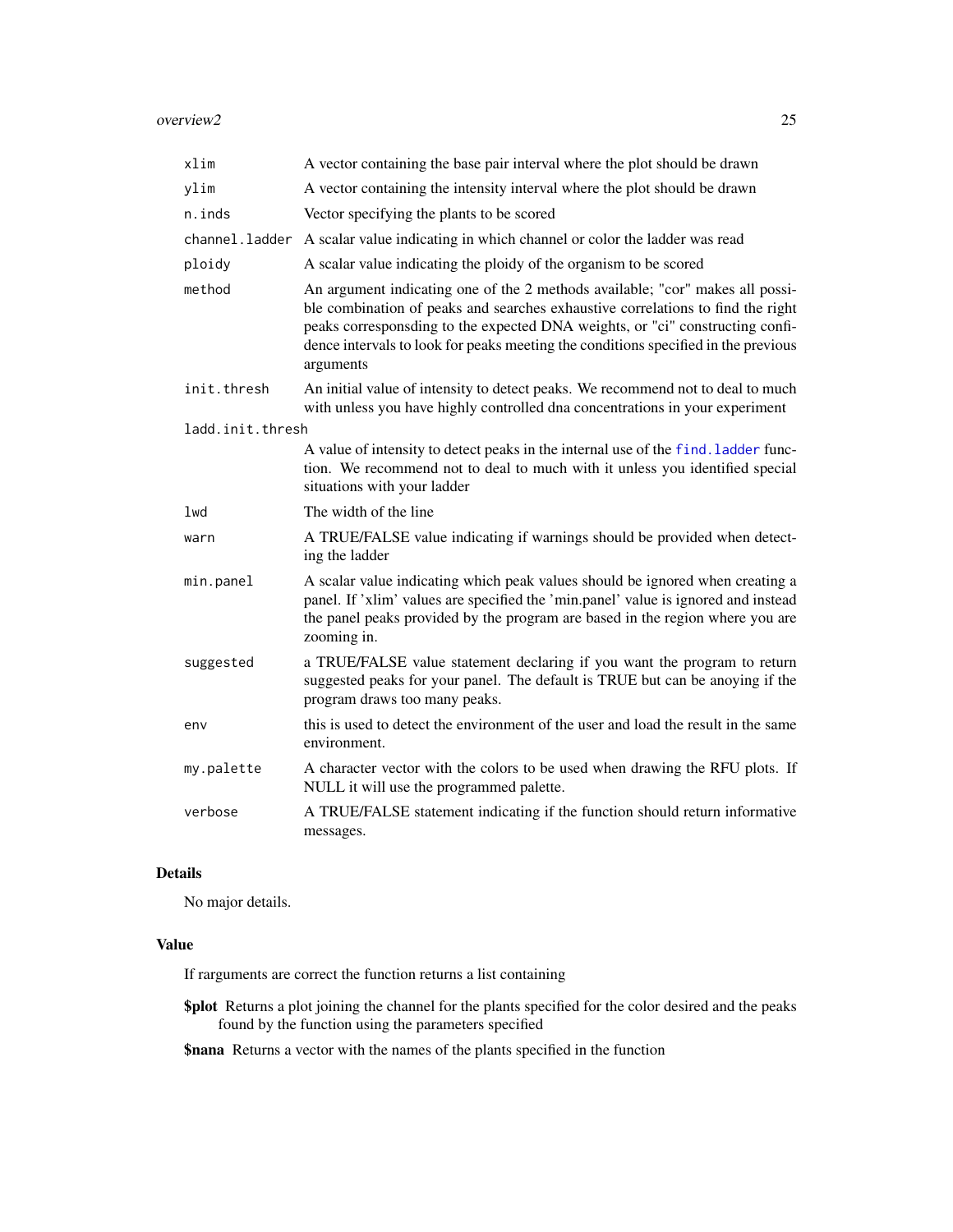#### References

We have spent valuable time developing this package, please cite it in your publication:

Covarrubias-Pazaran G, Diaz-Garcia L, Schlautman B, Salazar W, Zalapa J. Fragman: An R package for fragment analysis. 2016. BMC Genetics 17(62):1-8.

Robert J. Henry. 2013. Molecular Markers in Plants. Wiley-Blackwell. ISBN 978-0-470-95951-0.

Ben Hui Liu. 1998. Statistical Genomics. CRC Press LLC. ISBN 0-8493-3166-8.

#### Examples

```
data(my.plants)
my.plants <- my.plants[1]
my.ladder <- c(50, 75, 100, 125, 129, 150, 175, 200, 225, 250, 275, 300, 325, 350, 375)
overview2(my.inds=my.plants, channel = 1, ladder=my.ladder, lwd=1)
# now use:
# my.panel <- locator(type="p", pch=20, col="red")$x
# to click over the peaks and get the sizes in base pairs
# when you are done make sure you press the "Esc" key, do not push the stop button
## to look at many channels at the same time you
## can use the par(new=TRUE) and a for loop
for(u in 1:4){
  overview2(my.inds=my.plants, channel = u, ladder=my.ladder, lwd=1,
            xlim=c(240,350), ylim=c(0,30000))
  par(new=TRUE)
}
```
plot.fsa\_stored *plot form fsa files stored with storing.inds*

### Description

plot method for class "fsa\_stored".

#### Usage

```
## S3 method for class 'fsa_stored'
plot(x, lay=c(2,1), channel=NULL, cex.legend=.5, ncol.legend=4,lims=NULL, color=NULL, ...)
```
#### Arguments

| x          | an object of class "fsa_stored"                 |
|------------|-------------------------------------------------|
| lav        | layout for the number of plots to visualize.    |
| channel    | if preferred a single channel can be specified. |
| cex.legend | value of the size of the legend.                |

<span id="page-25-0"></span>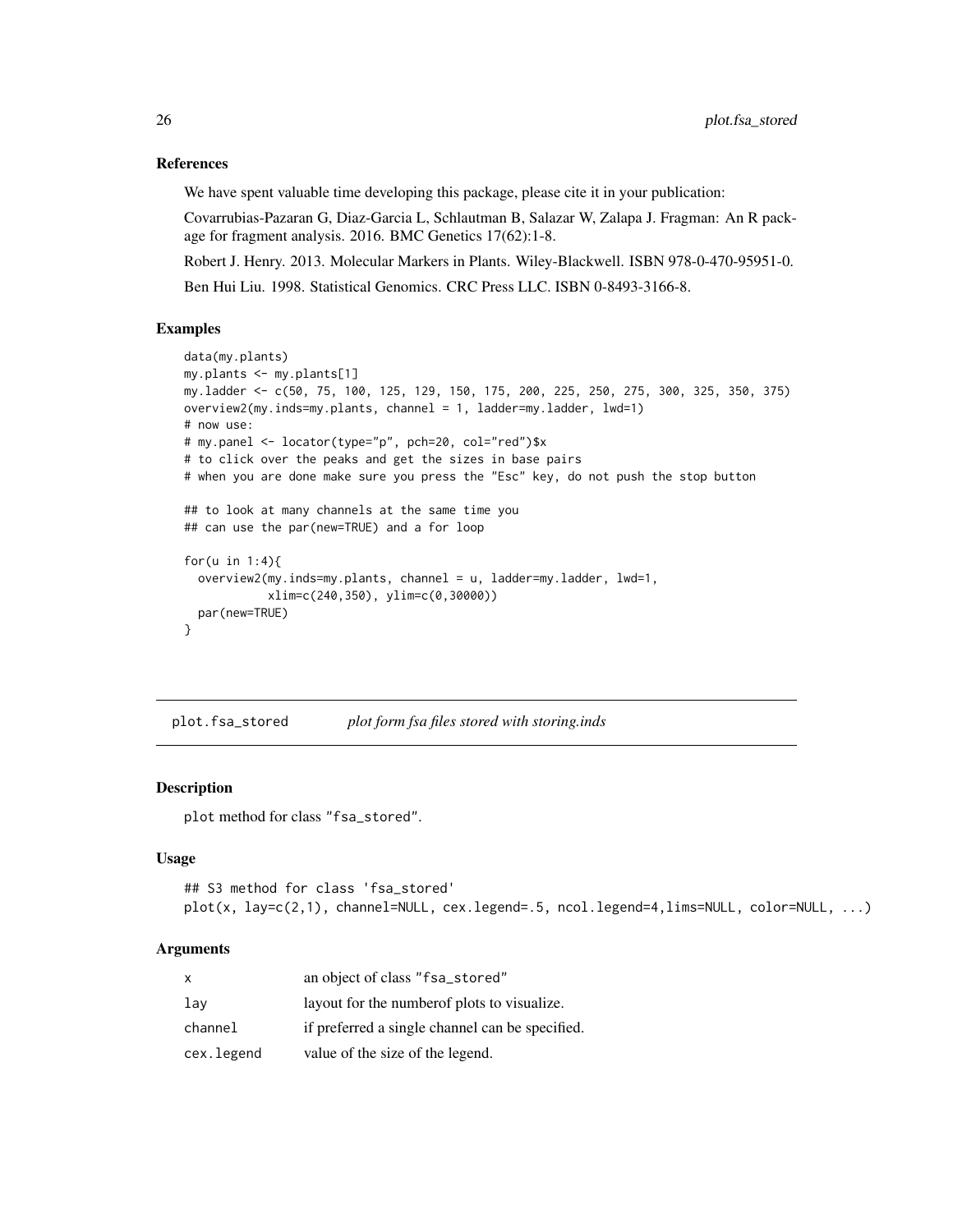#### <span id="page-26-0"></span>pullup 27

| ncol.legend | number of columns to divide the legend.                                |
|-------------|------------------------------------------------------------------------|
| lims        | equivalen to ylim argument in plot, xlim still can be used.            |
| color       | specific colors to use in case the user don't want the default palete. |
| .           | Further arguments to be passed                                         |

## Value

vector of plot

## Author(s)

Giovanny Covarrubias <covarrubiasp@wisc.edu>

#### See Also

[Fragman](#page-1-1)

pullup *Applying pullup to channels/colors*

## Description

This function takes a matrix of DNA intensities and merge all the channels (columns) to identify overall peaks and then creates a window moving from peak to peak looking for the channel where this peak is real and adjust the intensities in the other channels.

#### Usage

pullup(mati, plotting=FALSE, channel=4)

## Arguments

| mati     | matrix of intensities where each column is a channel/color for a given sample.                         |
|----------|--------------------------------------------------------------------------------------------------------|
| plotting | a TRUE/FALSE value indicating if the results from adjusting the intensities<br>should be drawn or not. |
| channel  | a numeric value indicating which of the channels/color (column) allocates the<br>ladder intensties.    |

## Details

No major details.

## Value

If arguments are correctly specified the function returns:

mati A new matrix of DNA intensities corrected for overlapping of wavelenth readings in different channels.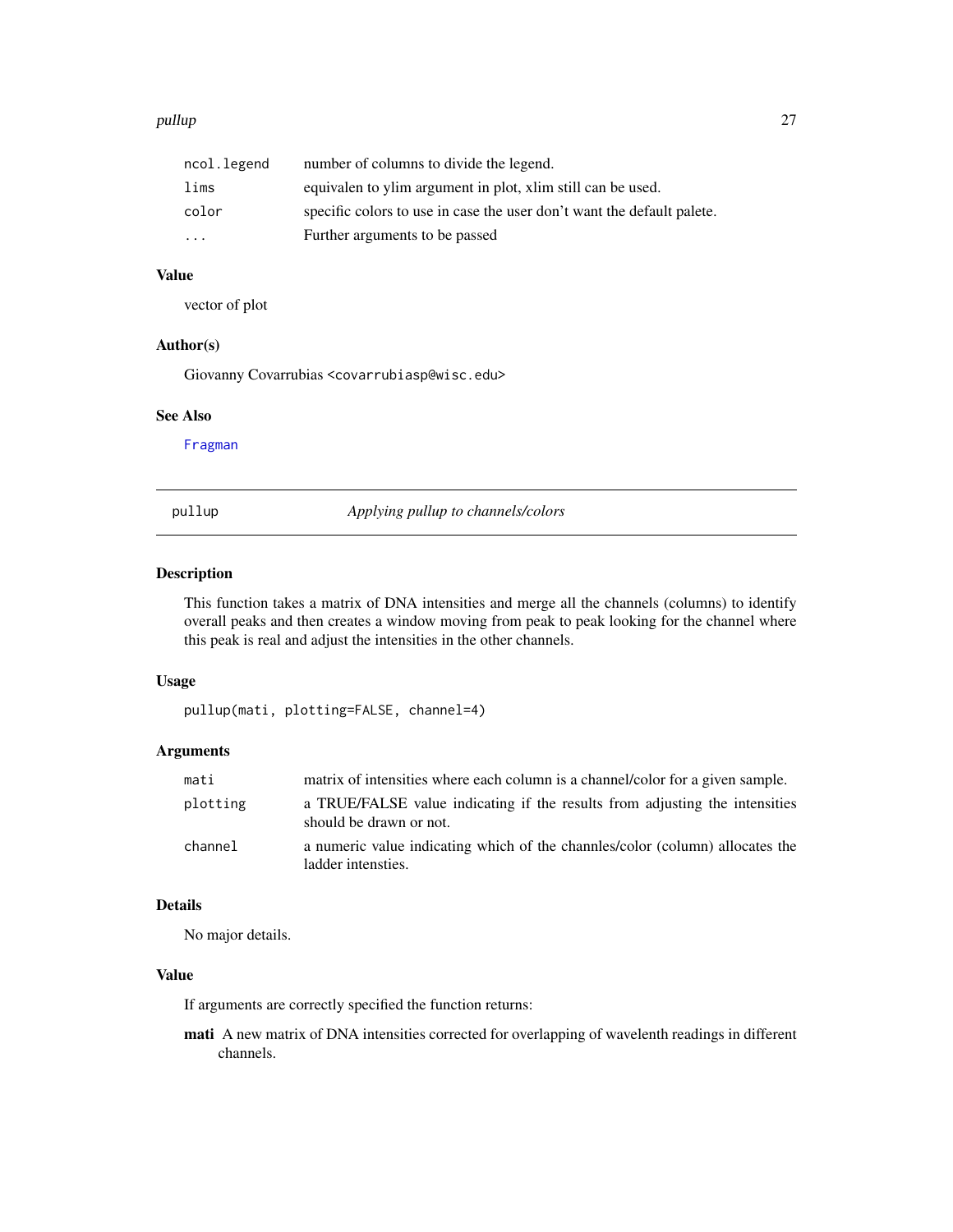#### <span id="page-27-0"></span>References

Covarrubias-Pazaran G, Diaz-Garcia L, Schlautman B, Salazar W, Zalapa J. Fragman: An R package for fragment analysis. 2016. BMC Genetics 17(62):1-8.

Robert J. Henry. 2013. Molecular Markers in Plants. Wiley-Blackwell. ISBN 978-0-470-95951-0.

Ben Hui Liu. 1998. Statistical Genomics. CRC Press LLC. ISBN 0-8493-3166-8.

## Examples

```
data(my.plants)
layout(matrix(1:2,2,1))
# without pull up adjustment
plot(my.plants[[1]][,1], type="l", col="blue", xlim=c(2750,2850))
lines(my.plants[[1]][,2], col="green")
lines(my.plants[[1]][,3], col="gold")
## adjusted
yy <- pullup(my.plants[[1]])
plot(yy[,1], type="l", col="blue", xlim=c(2750,2850))
lines(yy[,2], col="green")
lines(yy[,3], col="gold")
# general view
yy1 <- pullup(my.plants[[1]], plotting=TRUE)
```
read.abif *Read ABIF formatted files*

#### Description

ABIF stands for Applied Biosystem Inc. Format, a binary fromat modeled after TIFF format. Corresponding files usually have an .ab1 or .fsa extension.

## Usage

```
read.abif(filename, max.bytes.in.file = file.info(filename)$size,
pied.de.pilote = 1.2, verbose = FALSE)
```
## Arguments

| filename          | The name of the file.                                                                          |  |
|-------------------|------------------------------------------------------------------------------------------------|--|
| max.bytes.in.file |                                                                                                |  |
|                   | The size in bytes of the file, defaulting to what is returned by file. The                     |  |
|                   | pied.de.pilote Safety factor: the argument readBin is set as pied.de.pilote*max.bytes.in.file. |  |
| verbose           | logical [FALSE]. If TRUE verbose mode is on.                                                   |  |

## Details

All data are imported into memory, there is no attempt to read items on the fly.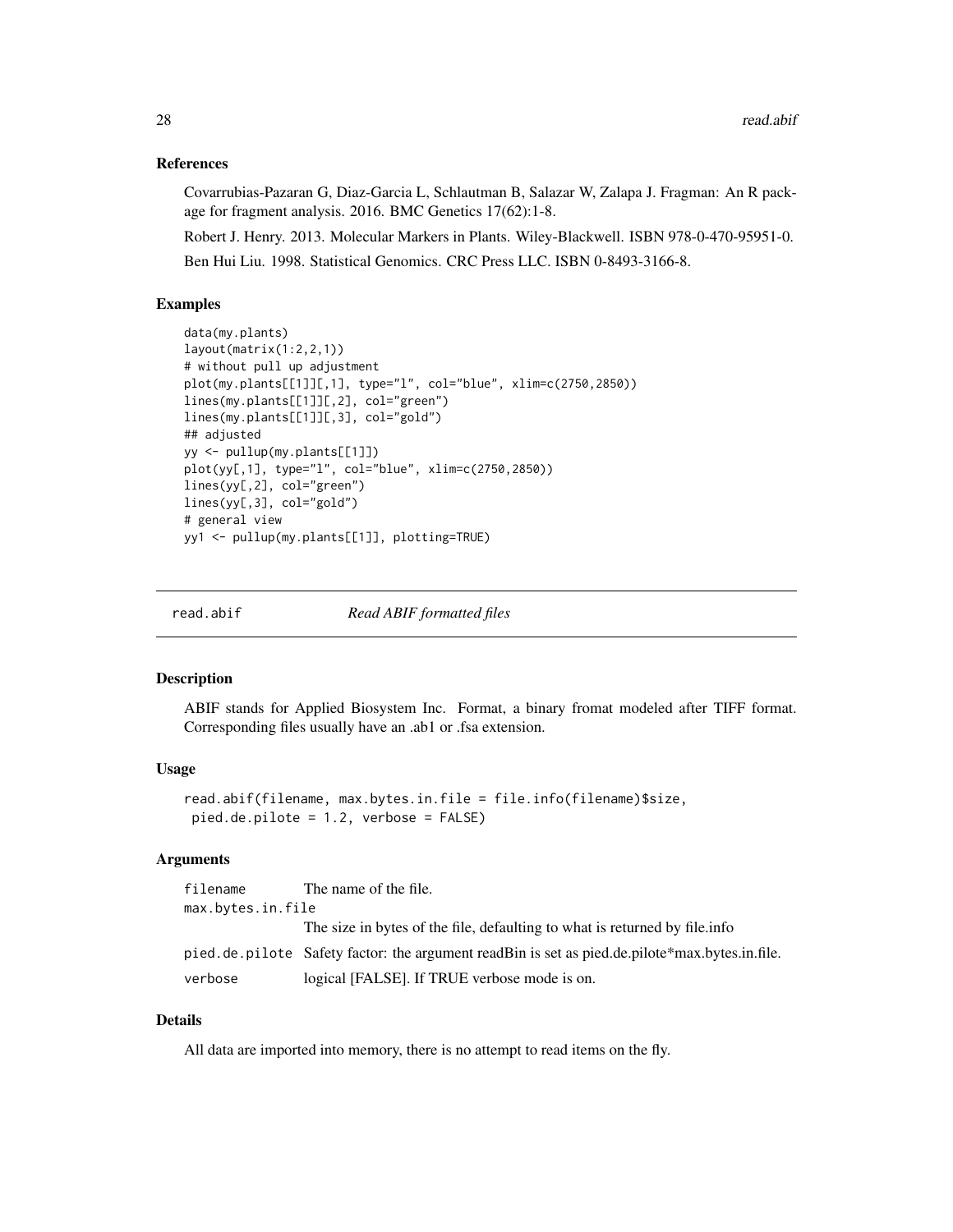#### <span id="page-28-0"></span>reals 29

#### Value

A list with three components: Header which is a list that contains various low-level information, among which numelements is the number of elements in the directory and dataoffset the offset to find the location of the directory. Directory is a data.frame for the directory of the file with the number of row being the number of elements in the directory and the 7 columns describing various low-level information about the elements.

#### Author(s)

J.R. Lobry

#### References

Covarrubias-Pazaran G, Diaz-Garcia L, Schlautman B, Salazar W, Zalapa J. Fragman: An R package for fragment analysis. 2016. BMC Genetics 17(62):1-8.

Anonymous (2006) Applied Biosystem Genetic Analysis Data File Format. Available at [http://](http://www.appliedbiosystems.com/support/software_community/ABIF_File_Format.pdf) [www.appliedbiosystems.com/support/software\\_community/ABIF\\_File\\_Format.pdf](http://www.appliedbiosystems.com/support/software_community/ABIF_File_Format.pdf). Last visited on 03-NOV-2008.

The figure in the example section is an attempt to reproduce figure 1A from:

Krawczyk, J., Goesmann, A., Nolte, R., Werber, M., Weisshaar, B. (2009) Trace2PS and FSA2PS: two software toolkits for converting trace and fsa files to PostScript format. *Source Code for Biology and Medicine*, 4:4.

#### Examples

#No examples provided, please download seqinr package for going deeper in this function.

reals *Finding the real peaks*

#### Description

This function takes a list with the information of positions, heights and weights for an individual and using the panel information finds the real peaks by using the separate function and getting the tallest peaks in the confidence interval constructed for the heights in the inteval of interest.

#### Usage

```
reals(x, panel=c(100:400), shi=1, ploidy=2, left.cond=c(0.4,3),
     right.cond=0.2, window=0.5)
```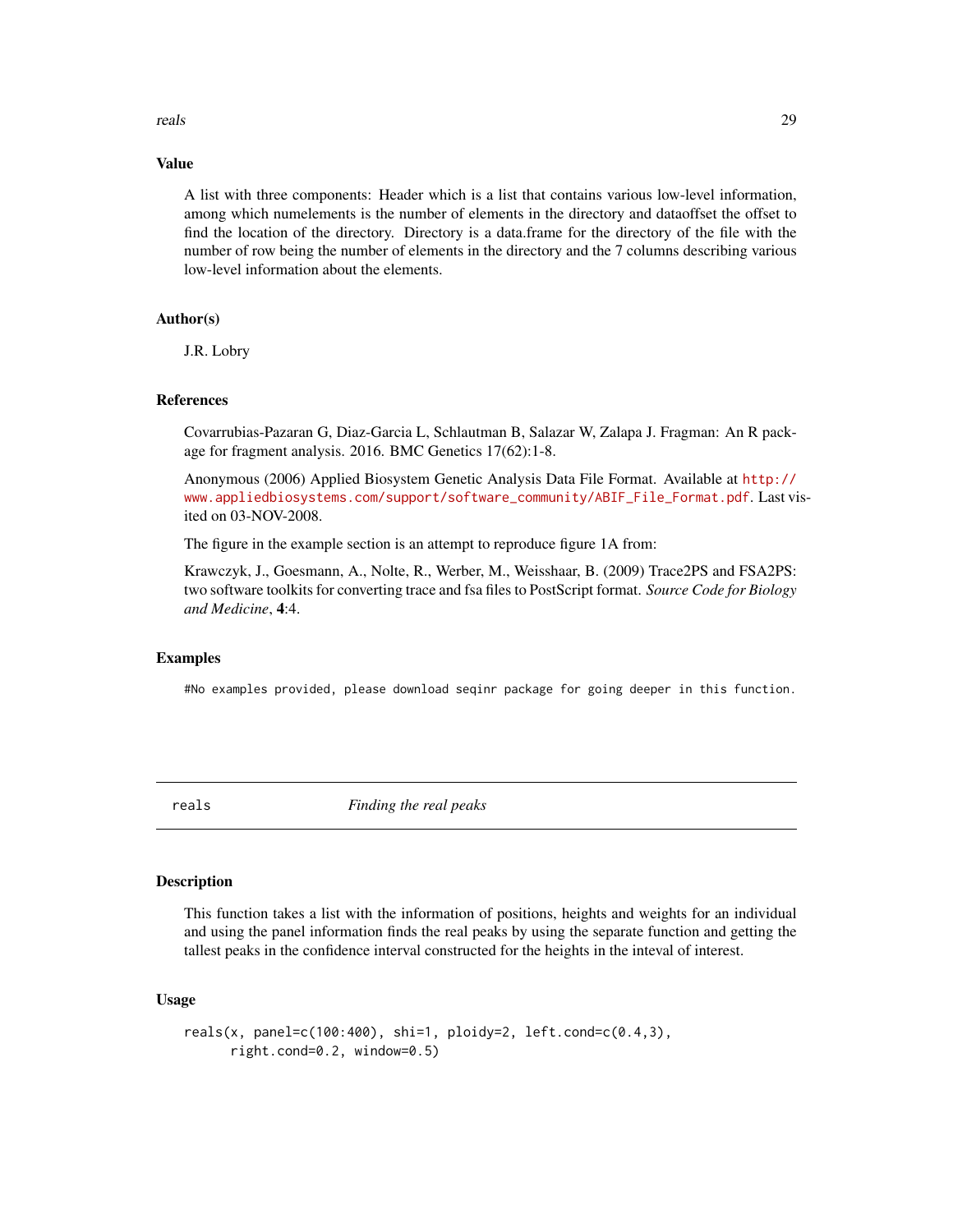## Arguments

| $\mathsf{x}$ | List with 3 elements; the information of positions, heights and weights for an<br>individual in certain channel                                                                                                                                                            |
|--------------|----------------------------------------------------------------------------------------------------------------------------------------------------------------------------------------------------------------------------------------------------------------------------|
| panel        | A vector containing the base pair interval where the peaks should be searched<br>for                                                                                                                                                                                       |
| shi          | The number of base pairs to be used for discarding neighboring peaks to the<br>tallest peaks, i.e. if 2 peaks are 0.3 bp together the smalles will be discarded                                                                                                            |
| ploidy       | A scalar value indicating the ploidy of the organism to be scored                                                                                                                                                                                                          |
| left.cond    | A percentage value indicating when peaks to the leaft of the tallest peaks should<br>be considered real based on the height, i.e. a very close peak right before the<br>tallest peak if smaller than the tallest (half the size of the tallest one will be real<br>or not) |
| right.cond   | A percentage value indicating when peaks to the right of the tallest peaks should<br>be considered real based on the height, i.e. a very close peak right after the<br>tallest peak if smaller than the tallest (half the size of the tallest one will be real<br>or not)  |
| window       | A value in base pairs indicating how much is the error for detecting a peak in a<br>sample that was provided in the panelas a real peak                                                                                                                                    |
|              |                                                                                                                                                                                                                                                                            |

## Details

No major details.

## Value

If arguments are correct the function returns a list containing

\$pos the index positions for the intensities \$hei the intensities for the fragments found \$wei the putative weights in base pairs based on the ladder provided

## References

Robert J. Henry. 2013. Molecular Markers in Plants. Wiley-Blackwell. ISBN 978-0-470-95951-0. Ben Hui Liu. 1998. Statistical Genomics. CRC Press LLC. ISBN 0-8493-3166-8.

## Examples

```
data(my.plants)
x <- big.peaks.col(my.plants[[1]][,1],100)#for any color
#reals(x, panel=c(260,280), shi=1, ploidy=2)
#still needs weight information in order to find the reals,
#works internally of score.easy function
```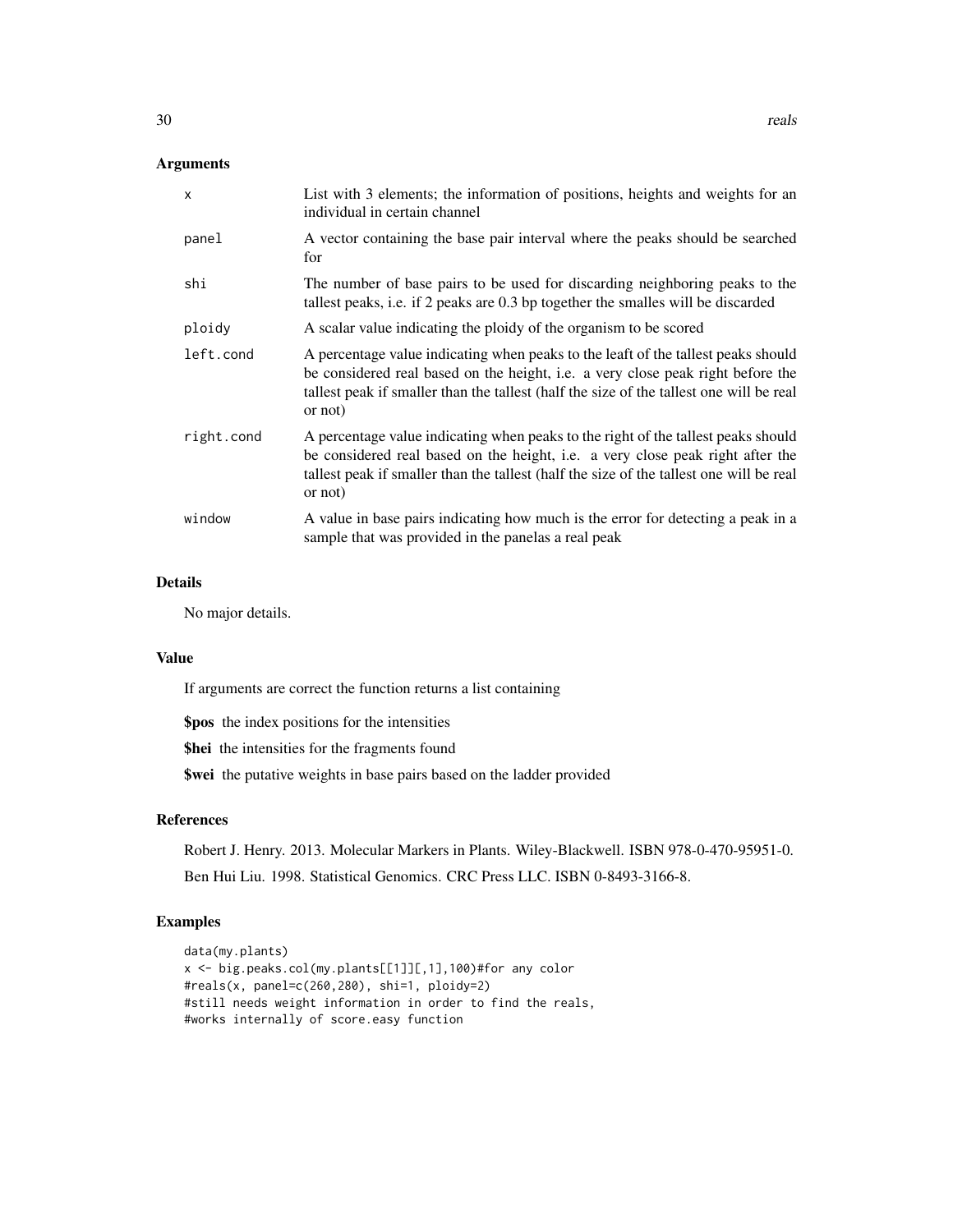<span id="page-30-0"></span>

#### Description

This function takes a vector of intensities and looks for peaks above 8000 RFUs and correct for possible splits at the top of the peaks by inverting the vally between splitted peaks and correcting the peak.

#### Usage

saturate(y)

#### Arguments

y a vector containing the DNA intensities for the capillary electrophoresis.

## Details

No major details.

## Value

If arguments are correctly specified the function returns:

\$y A new vector of DNA intensities adjusted for saturated peaks over 8000 RFUs.

## References

Robert J. Henry. 2013. Molecular Markers in Plants. Wiley-Blackwell. ISBN 978-0-470-95951-0. Ben Hui Liu. 1998. Statistical Genomics. CRC Press LLC. ISBN 0-8493-3166-8.

#### Examples

```
data(my.plants)
y <- my.plants[[1]][,3]
layout(matrix(1:2,2,1))
plot(y, type="l", xlim=c(2750,2850))
y2 <- saturate(y=y)
plot(y2, type="l", xlim=c(2750,2850))
```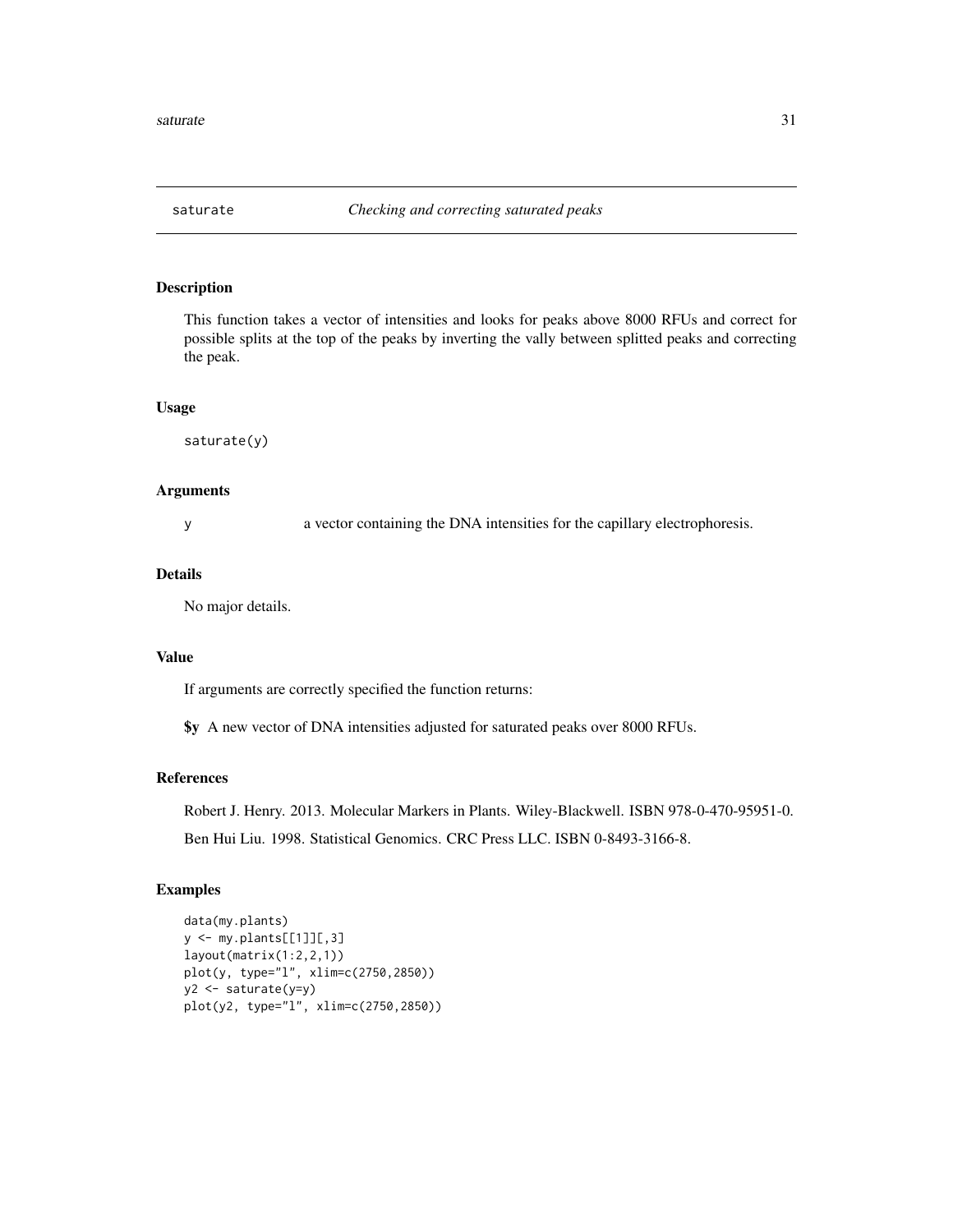## Description

This function uses information from the fsa files read from [storing.inds](#page-36-1) function and does the ssr calling in the channel specified and returns the index position, height and base pair position.

## Usage

```
score.markers(my.inds, channel = 1, n.inds = NULL, panel=NULL, shift=0.8,
          ladder, channel.ladder=NULL,
          ploidy=2, left.cond=c(0.6,3), right.cond=0.35, warn=FALSE,
          window=0.5, init.thresh=200, ladd.init.thresh=200,
          method="iter2", env = parent.frame(), my.palette=NULL,
          plotting=TRUE, electro=FALSE, pref=3)
```
## Arguments

| my.inds   | List with the channels information from the individuals specified, usually com-<br>ing from the storing. inds function output                                                                                                                                                                                                                                                                                                                                                                                                                                                                                                                                               |
|-----------|-----------------------------------------------------------------------------------------------------------------------------------------------------------------------------------------------------------------------------------------------------------------------------------------------------------------------------------------------------------------------------------------------------------------------------------------------------------------------------------------------------------------------------------------------------------------------------------------------------------------------------------------------------------------------------|
| channel   | The channel you wish to analyze, usually 1 is blue, 2 is green, 3 is yellow, 4 is<br>red and so on                                                                                                                                                                                                                                                                                                                                                                                                                                                                                                                                                                          |
| n.inds    | Vector specifying the plants to be scored                                                                                                                                                                                                                                                                                                                                                                                                                                                                                                                                                                                                                                   |
| panel     | A vector containing the base pair interval where the peaks should be searched<br>for                                                                                                                                                                                                                                                                                                                                                                                                                                                                                                                                                                                        |
| shift     | The number of base pairs to be used for discarding neighboring peaks to the<br>tallest peaks, i.e. if 2 peaks are 0.3 bp together the smalles will be discarded                                                                                                                                                                                                                                                                                                                                                                                                                                                                                                             |
| ladder    | A vector containing the expected weights for the ladder peaks that will be found<br>the using the find. ladder function                                                                                                                                                                                                                                                                                                                                                                                                                                                                                                                                                     |
|           | channel. ladder A scalar value indicating in which channel or color the ladder was read                                                                                                                                                                                                                                                                                                                                                                                                                                                                                                                                                                                     |
| ploidy    | A scalar value indicating the ploidy of the organism to be scored to decide<br>the maximum number of peaks the program should look for. TO BE IMPLE-<br>MENTED SOON. STILL NOT FUNCTIONAL.                                                                                                                                                                                                                                                                                                                                                                                                                                                                                  |
| left.cond | A percentage value $(0-1)$ indicating when peaks to the left of the tallest peaks<br>should be considered real based on the height, i.e. a value of 0.5 would mean<br>that a close peak (to the left of the tallest peak) will be picked only if such peak<br>is at least 50 percent as tall with respect to the tallest peak. The second argument<br>is the number of base pair indicating when peaks to the left of the tallest peaks<br>should be considered real based on the distance, i.e. a value of 3 would mean<br>that a close peak (to the left of the tallest peak) will be picked only if such peak<br>is at least 3 base pairs far away from the tallest peak |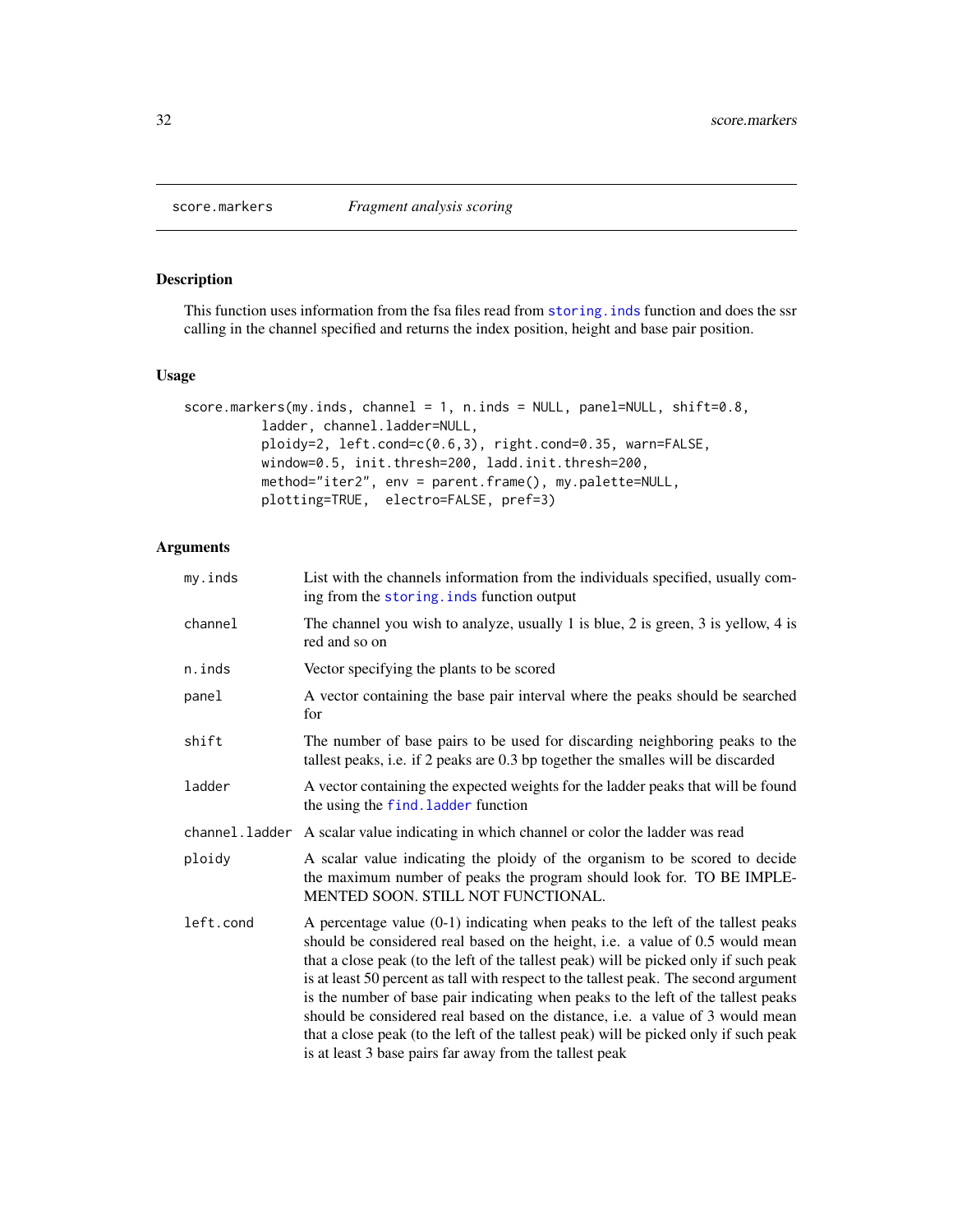<span id="page-32-0"></span>

| A percentage value $(0-1)$ indicating when peaks to the right of the tallest peaks<br>should be considered real based on the height, i.e. a value of 0.5 would mean<br>that a close peak (to the right of the tallest peak) will be picked only if such peak<br>is at least 50 percent as tall with respect to the tallest peak.                                                                                                                                                                                                                                                                    |
|-----------------------------------------------------------------------------------------------------------------------------------------------------------------------------------------------------------------------------------------------------------------------------------------------------------------------------------------------------------------------------------------------------------------------------------------------------------------------------------------------------------------------------------------------------------------------------------------------------|
| A TRUE/FALSE value indicating if warnings should be provided when detect-<br>ing the ladder                                                                                                                                                                                                                                                                                                                                                                                                                                                                                                         |
| A value in base pairs indicating how much is the error for detecting a peak in a<br>sample when providing a panel with expected peaks.                                                                                                                                                                                                                                                                                                                                                                                                                                                              |
| An initial value of intensity to detect peaks. We recommend not to deal to much<br>with it unless you have highly controlled dna concentrations in your experiment.                                                                                                                                                                                                                                                                                                                                                                                                                                 |
| ladd.init.thresh                                                                                                                                                                                                                                                                                                                                                                                                                                                                                                                                                                                    |
| If samples were not sized using the info.ladder.attach function this value will be<br>used to detect ladder peaks. Internally the program will use the find. ladder<br>function. We recommend not to deal to much with it unless you identified special<br>situations with your ladder                                                                                                                                                                                                                                                                                                              |
| If samples were not sized using the info.ladder.attach function this method will<br>be used to detect ladder peaks. An argument indicating one of the 3 methods<br>available; "cor" makes all possible combination of peaks and searches exhaus-<br>tive correlations to find the right peaks corresponsding to the expected DNA<br>weights, or "ci" constructing confidence intervals to look for peaks meeting the<br>conditions specified in the previous arguments, "iter2" an iterative procedure<br>looking for the most likely peaks meeting your ladder expectation. Default is<br>"iter2". |
| this is used to detect the environment of the user and load the result in the same<br>environment. Don't mess with it please.                                                                                                                                                                                                                                                                                                                                                                                                                                                                       |
| A character vector with the colors to be used when drawing the RFU plots. If<br>NULL it will use the programmed palette.                                                                                                                                                                                                                                                                                                                                                                                                                                                                            |
| a TRUE/FALSE value indicating if the plots should be drawn or not. The default<br>value is TRUE.                                                                                                                                                                                                                                                                                                                                                                                                                                                                                                    |
| A TRUE/FALSE value indicating if the electrogram/gel should be drawn or not.<br>The default value is FALSE.                                                                                                                                                                                                                                                                                                                                                                                                                                                                                         |
| A scalar value indicating how many plots should be drawn in the output plotting.<br>The dafault is 3.                                                                                                                                                                                                                                                                                                                                                                                                                                                                                               |
|                                                                                                                                                                                                                                                                                                                                                                                                                                                                                                                                                                                                     |

## Details

Method "ci" has been depreciated, currently the method "iter2" is the default and uses the ladder provided and observed peaks to match them using an iterative procedure based on least squares.

### Value

If arguments are correct the function returns a plot and a list containing

\$pos the index positions for the intensities

\$hei the intensities for the fragments found

\$wei the putative weights in base pairs based on the ladder provided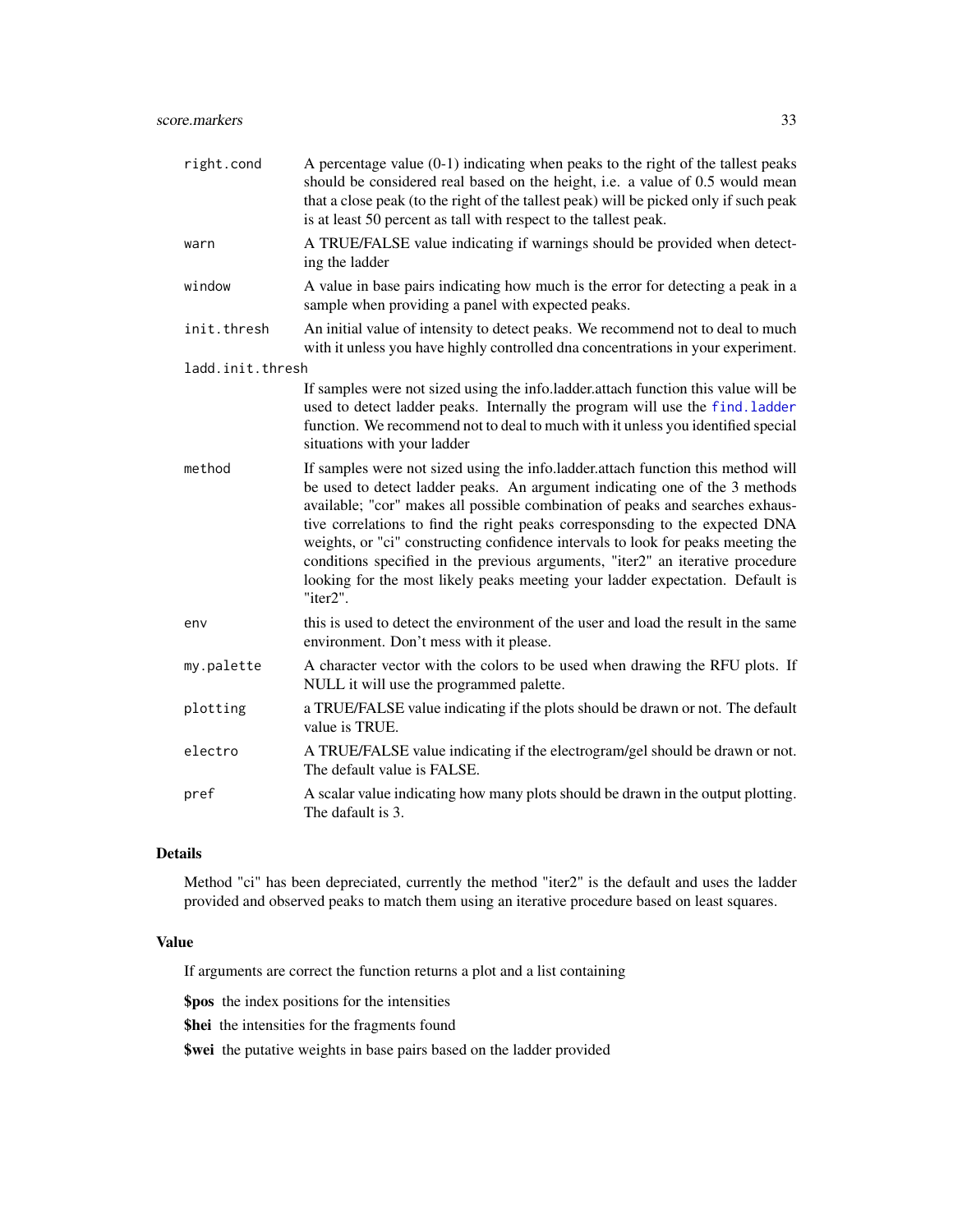#### References

We have spent valuable time developing this package, please cite it in your publication:

Covarrubias-Pazaran G, Diaz-Garcia L, Schlautman B, Salazar W, Zalapa J. Fragman: An R package for fragment analysis. 2016. BMC Genetics 17(62):1-8.

Robert J. Henry. 2013. Molecular Markers in Plants. Wiley-Blackwell. ISBN 978-0-470-95951-0. Ben Hui Liu. 1998. Statistical Genomics. CRC Press LLC. ISBN 0-8493-3166-8.

#### Examples

## ================================= ## ## ================================= ## ## Fragment analysis requires ## 1) loading your data ## 2) matching your ladder ## 3) define a panel for scoring ## 4) score the samples ## ================================= ## ## ================================= ##

##################### ## 1) Load your data #####################

### you would use something like: # folder <- "~/myfolder" # my.plants <- storing.inds(folder) ### here we just load our sample data and use the first 2 plants

?my.plants data(my.plants) my.plants <- my.plants[1:2] class(my.plants) <- "fsa\_stored"

#### #######################

## 2) Match your ladder #######################

### create a vector indicating the sizes of your ladder and do the match

my.ladder <- c(50, 75, 100, 125, 129, 150, 175, 200, 225, 250, 275, 300, 325, 350, 375) ladder.info.attach(stored=my.plants, ladder=my.ladder)

### matching your ladder is a critical step and should only happen once per batch of ### samples read

###\*\*\*\*\*\*\*\*\*\*\*\*\*\*\*\*\*\*\*\*\*\*\*\*\*\*\*\*\*\*\*\*\*\*\*\*\*\*\*\*\*\*\*\*\*\*\*\*\*\*\*\*\*\*\*\*\*\*\*\*\*\*\*\*\*\*\*\*\*\*\*\*\*\*\*\*\*\*\*\*\*\*\*\*\*\*\*\*### ### OPTIONAL: ### If the ladder.info attach function detects some bad samples ### that you can correct them manually using ### the ladder.corrector() function ### For example to correct one sample in the previous data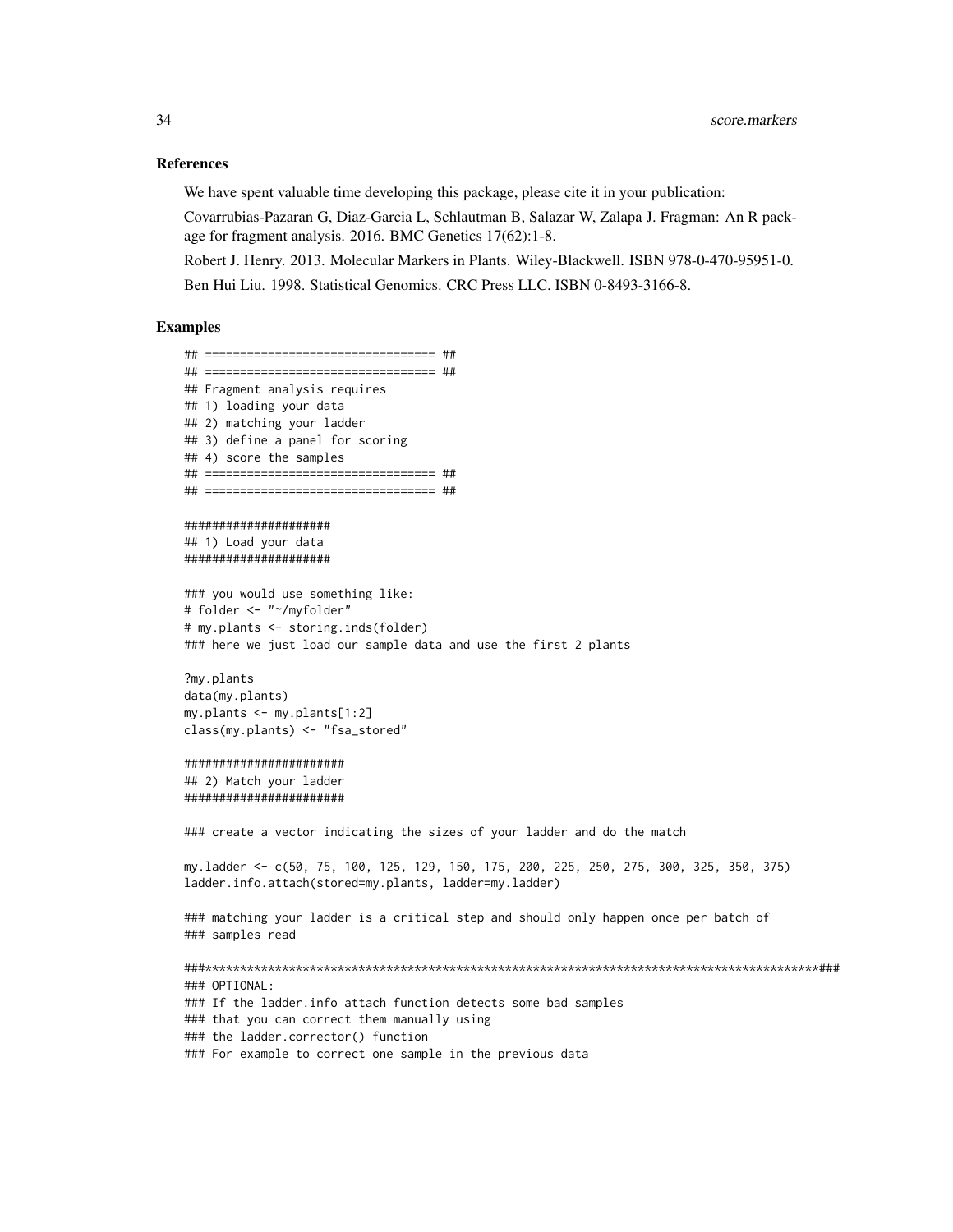score.markers 35

```
### ladder.corrector(stored=my.plants,
#to.correct="FHN152-CPN01_01A_GH1x35_152-148-209_717-704-793_367-382-381.fsa",
#ladder=my.ladder)
###****************************************************************************************###
#######################
## 3) Define a panel
#######################
### In fragment analysis you usually design a panel where you indicate
### which peaks are real. You may use the overview2 function which plots all the
### plants in the channel you want in the base pair range you want
overview2(my.inds=my.plants, channel = 2:3, ladder=my.ladder, init.thresh=5000)
### You can click on the peaks you think are real, given that the ones
### suggested by the program may not be correct. This can be done by using the
### 'locator' function and press 'Esc' when you're done, i.e.:
# my.panel <- locator(type="p", pch=20, col="red")$x
### That way you can click over the peaks and get the sizes
### in base pairs stored in a vector named my.panel
### Just for demonstration purposes I will use the suggested peaks by
### the program using overview2, which will return a vector with
### expected DNA sizes to be used in the next step for scoring
### we'll do it in the 160-190 bp region
my.panel \leq overview2(my.index=my.plants, channel = 3,ladder=my.ladder, init.thresh=7000,
                    xlim=c(160,190)); my.panel
##########################
## 4) Score the samples
##########################
### When a panel is created is time to score the samples by providing the initial
### data we read, the ladder vector, the panel vector, and our specifications
### of channel to score (other arguments are available)
### Here we will score our samples for channel 3 with our panel created previously
res <- score.markers(my.inds=my.plants, channel = 3, panel=my.panel$channel_3,
                ladder=my.ladder, electro=FALSE)
### Check the plots and make sure they were scored correctly. In case some samples
### are wrong you might want to use the locator function again and figure out
### the size of your peaks. To extract your peaks in a data.frame do the following:
final.results <- get.scores(res)
final.results
```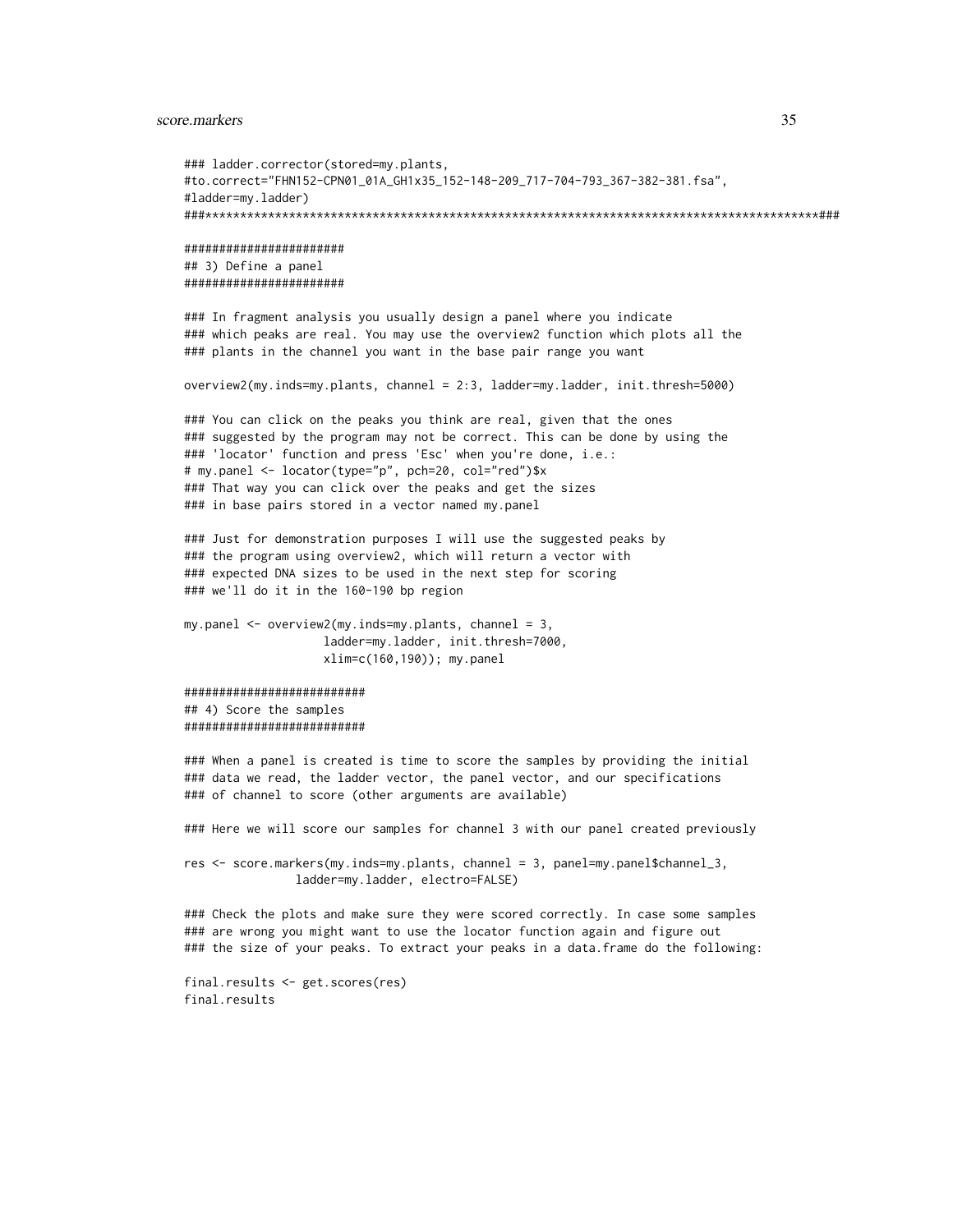#### <span id="page-35-0"></span>**Description**

This function takes a list with positions, heights and weights called "g" and using a shift in base pairs determines when 2 neighboring peaks should be considered only one by getting the tallest peak. For example two peaks found at 173 and 173.5 base pairs are unlikely to be 2 different peaks, therefore only the tallest peak will pe chosen.

#### Usage

separate(g, shift=1, type="bp")

#### Arguments

| g     | List with 3 elements; the information of positions, heights and weights for an<br>individual in certain channel                                                 |
|-------|-----------------------------------------------------------------------------------------------------------------------------------------------------------------|
| shift | The number of base pairs to be used for discarding neighboring peaks to the<br>tallest peaks, i.e. if 2 peaks are 0.3 bp together the smalles will be discarded |
| type  | A word indicating if the shift to be used should be used in base pairs or in index.<br>The use is "bp" or "ind"                                                 |

#### Details

No major details.

## Value

If arguments are correct the function returns a new list containing

\$pos the index positions for the intensities

\$hei the intensities for the fragments found

\$wei the putative weights in base pairs based on the ladder provided

#### References

Covarrubias-Pazaran G, Diaz-Garcia L, Schlautman B, Salazar W, Zalapa J. Fragman: An R package for fragment analysis. 2016. BMC Genetics 17(62):1-8.

Robert J. Henry. 2013. Molecular Markers in Plants. Wiley-Blackwell. ISBN 978-0-470-95951-0.

Ben Hui Liu. 1998. Statistical Genomics. CRC Press LLC. ISBN 0-8493-3166-8.

#### Examples

```
data(my.plants)
x <- big.peaks.col(my.plants[[1]][,1],100)#for any color
#separate(x, shift=1, type="bp") #still needs weight information
```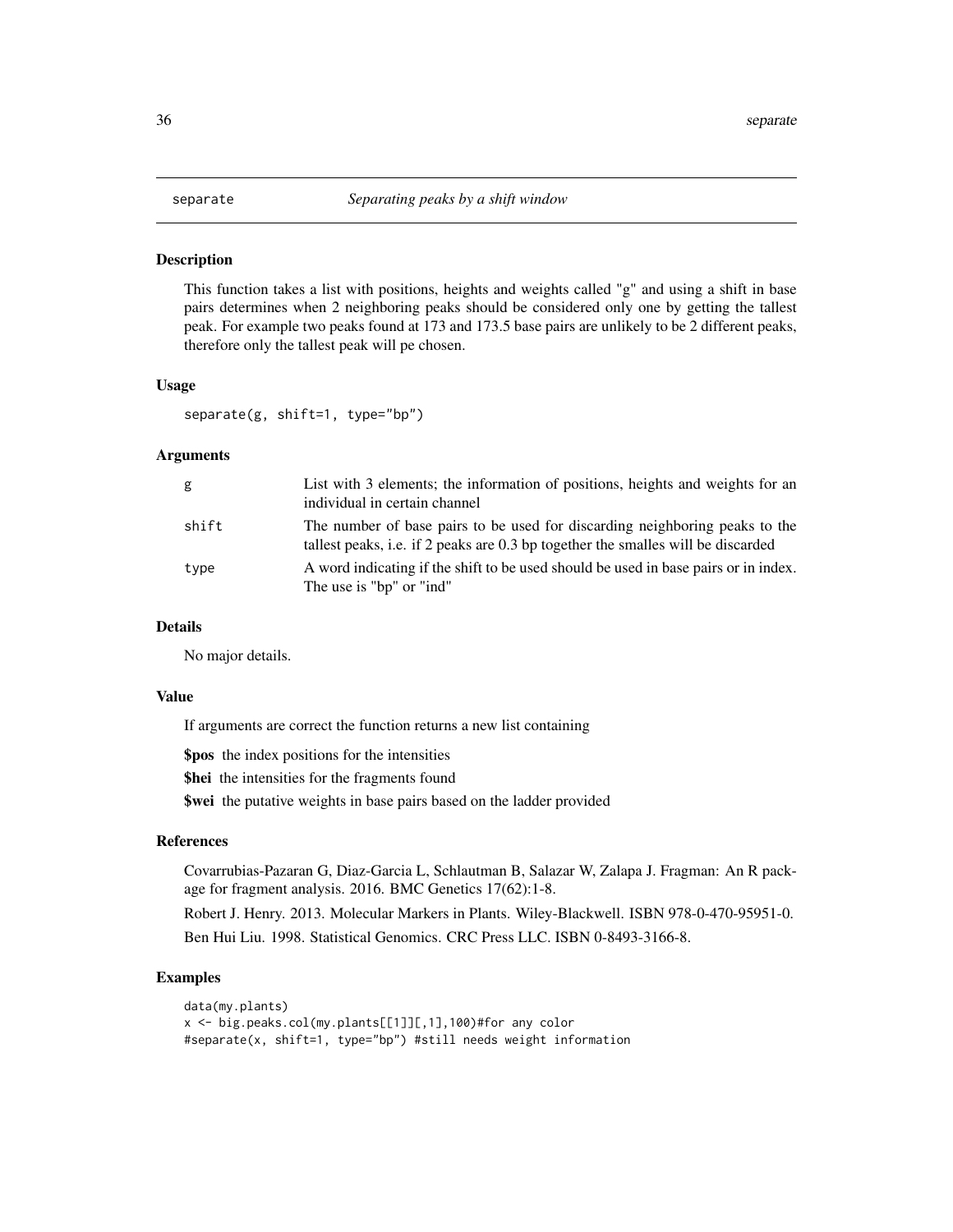<span id="page-36-1"></span><span id="page-36-0"></span>

## Description

This function reads the FSA files using a function named 'read.abif' from another R package called seqinr. This will extract the information of the DNA intensities of the capillary electrophoresis and will store it in a data structure know in R as a list. The usage of the function and the arguments it takes are as follows:

#### Usage

```
storing.inds(folder, channels=NULL, fourier=TRUE,
            saturated=TRUE, lets.pullup=TRUE,
            plotting=FALSE, rawPlot=FALSE,
            llength=3000, ulength=80000)
```
## Arguments

| folder      | A path/directory where the FSA files are located. We recommend to use the<br>Seession tab -> Set working directory and provide that folder as an argument                                                                                                 |
|-------------|-----------------------------------------------------------------------------------------------------------------------------------------------------------------------------------------------------------------------------------------------------------|
| channels    | A scalar value indicating how many channels/colors should be found in the FSA<br>files, usually people using the rox 375 ladder in the red channel have 4 channels,<br>people using the LIZ ladder have 5 channels. The default is the last channel.      |
| fourier     | A FALSE/TRUE value indicating if data should be smooth aplying a Fourier<br>transormation using 40 percent of the lowest frequencies. The dafault is TRUE                                                                                                 |
| saturated   | A FALSE/TRUE value indicating if data should be checked and treated for sat-<br>urated peaks above 8000 RFU which usually split at the top in 2 different peaks.<br>The dafault is TRUE                                                                   |
| lets.pullup | A FALSE/TRUE value indicating if data should be treated for noise from chan-<br>nel to channel known as pull up or pull down peaks since wavelengths where the<br>dyes are read usually overlap (blue->green->yellow->red->orange. The dafault<br>is TRUE |
| plotting    | A FALSE/TRUE value indicating if results after data cleaning steps should be<br>plotted to asses graphically how data was handled. The dafault is FALSE                                                                                                   |
| rawPlot     | A FALSE/TRUE value indicating if a plot drawing all vectors read should be<br>plotted. The dafault is FALSE since this consumes a lot of memory.                                                                                                          |
| llength     | A numeric value indicating how small can be the number of indexes in each<br>channel. Default is 3000 indexes for small runs.                                                                                                                             |
| ulength     | A numeric value indicating how big can be the number of indexes in each chan-<br>nel. Default is 80000 indexes for long runs.                                                                                                                             |

## Details

No major details.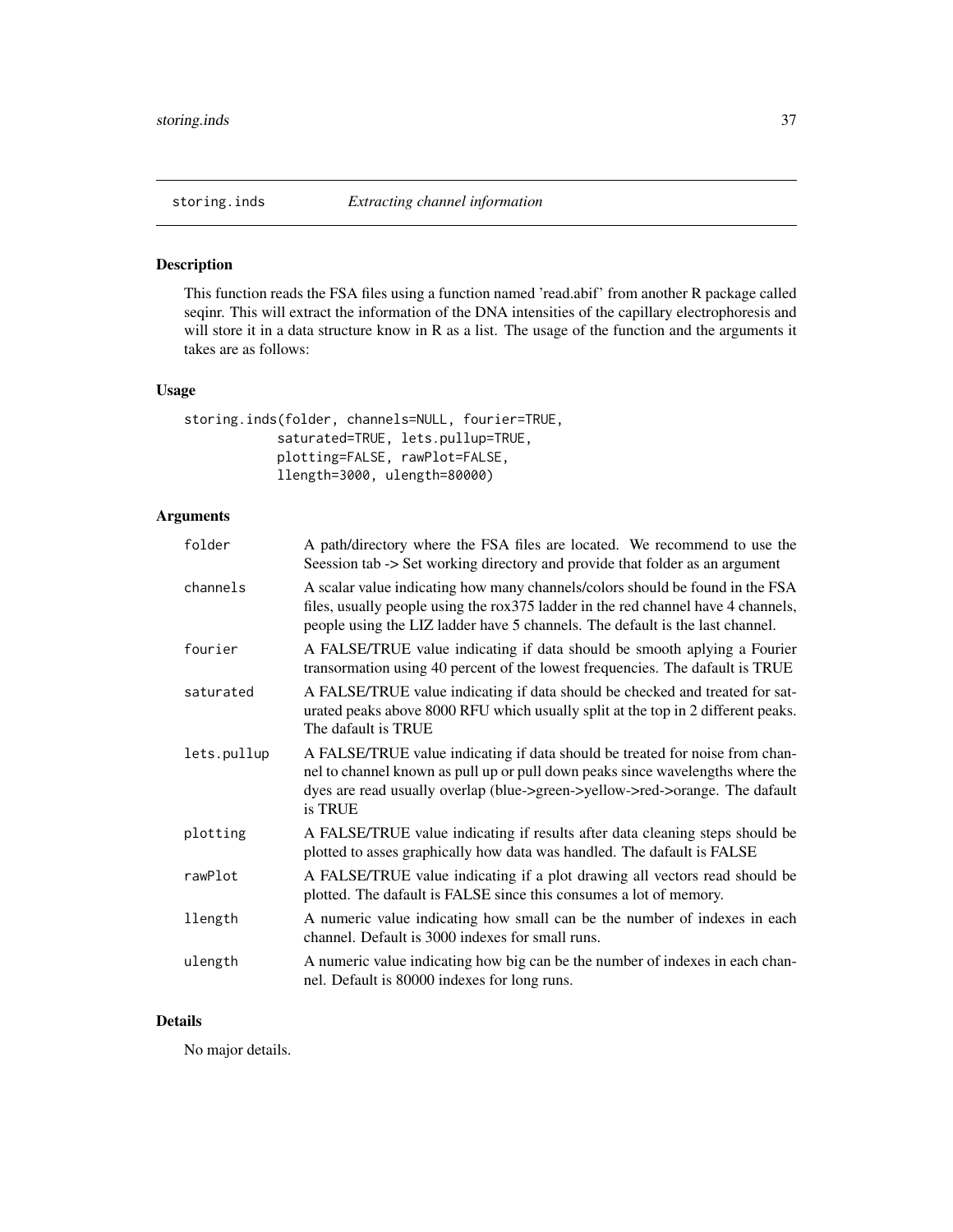<span id="page-37-0"></span>If arguments are correct the function returns a list containing

all.inds.mats A list where each element is a data frame containing the "n" channels of an individual

## References

We have spent valuable time developing this package, please cite it in your publication:

Covarrubias-Pazaran G, Diaz-Garcia L, Schlautman B, Salazar W, Zalapa J. Fragman: An R package for fragment analysis. 2016. BMC Genetics 17(62):1-8.

Robert J. Henry. 2013. Molecular Markers in Plants. Wiley-Blackwell. ISBN 978-0-470-95951-0.

Ben Hui Liu. 1998. Statistical Genomics. CRC Press LLC. ISBN 0-8493-3166-8.

#### Examples

```
data(my.plants)
### the correct way to do it for a population of inds with
### 4 colors + ladder= 5 would be:
# my.plants <- storing.inds(folder)
```
threshs *Customizing thresholds*

#### Description

This function takes data contained in a list with 2 elements, the first containing the position in base pairs and the heights of the positions and given a panel finds the best minimum threshold by creating a confidence interval in order to get only the real peaks. Implemented internally of auto,score and score.easy function.

## Usage

threshs(my.plant, min.thre=200, panel, ci=1.9)

#### Arguments

| my.plant | List with 2 elements; the position in base pairs and the heights associated with<br>them                                  |  |
|----------|---------------------------------------------------------------------------------------------------------------------------|--|
| min.thre | Starting threshold to find the peaks and refine the search                                                                |  |
| panel    | Two scalar values indicatin the interval where the peaks should be found                                                  |  |
| ci       | Scalar value indicating the number of standard errors to be used when creating<br>the confidence interval for ssr calling |  |

## Details

No major details.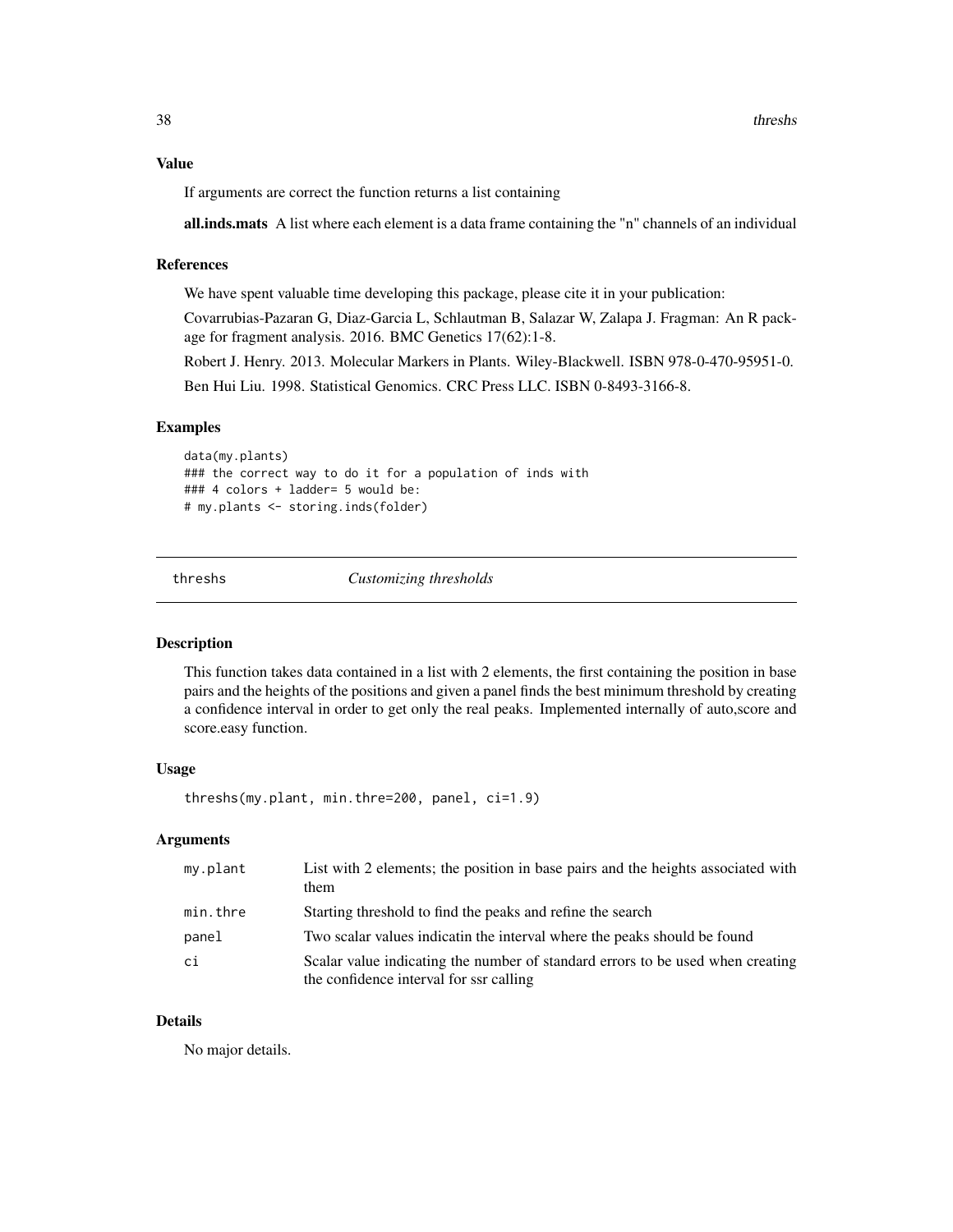#### <span id="page-38-0"></span>transfft 39

## Value

If arguments are correctly specified the function returns a list containing

\$newthre A scalar value indicating the new threshold to be used when calling the real peaks

## References

Robert J. Henry. 2013. Molecular Markers in Plants. Wiley-Blackwell. ISBN 978-0-470-95951-0. Ben Hui Liu. 1998. Statistical Genomics. CRC Press LLC. ISBN 0-8493-3166-8.

#### Examples

```
data(my.plants)
# implemented internally of auto,score and score.easy function
# threshs(my.plant, min.thre=200, panel=(260,290), ci=1.9)
```
transfft *Applying the fourier transformation to a data frame*

#### Description

This function takes a vector and applies a fourier transformation in order to smooth the peaks usinf the fft function in the base package. Use only top 40 percent of the lowest frequencies.

#### Usage

transfft(sn, top=0.3)

#### **Arguments**

| sn  | a numeric vector containing the DNA intensities for the capillary electrophore-<br>S1S. |
|-----|-----------------------------------------------------------------------------------------|
| top | percent of lowest frequencies that should be used for the fourier transformation.       |

## Details

No major details.

## Value

If arguments are correctly specified the function returns:

\$y A new vector of DNA intensities smoothed to avoid extra noisy peaks.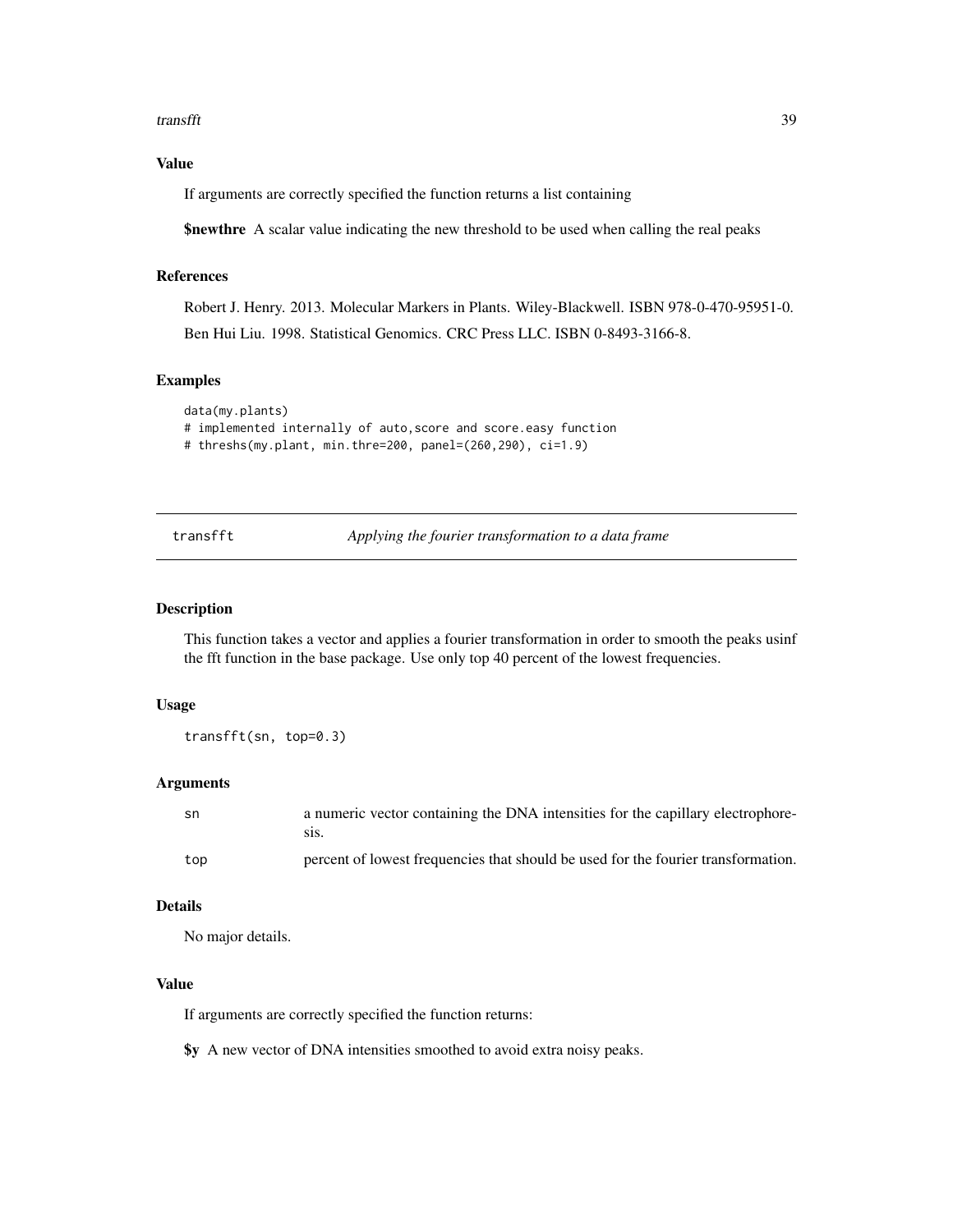#### <span id="page-39-0"></span>References

Covarrubias-Pazaran G, Diaz-Garcia L, Schlautman B, Salazar W, Zalapa J. Fragman: An R package for fragment analysis. 2016. BMC Genetics 17(62):1-8.

Robert J. Henry. 2013. Molecular Markers in Plants. Wiley-Blackwell. ISBN 978-0-470-95951-0. Ben Hui Liu. 1998. Statistical Genomics. CRC Press LLC. ISBN 0-8493-3166-8.

## Examples

```
data(my.plants)
g1 <- transfft(my.plants[[1]][,4], top=0.8)
g2 \leftarrow transfft(my.plants[[1]][,4], top=0.4)
g3 <- transfft(my.plants[[1]][,4], top=0.1)
layout(matrix(1:3,3,1))
plot(g1, type="l")
lines(g2, col="red")
lines(g3, col="blue")
par1 <- c("top=0.8", "top=0.4", "top=0.1")
par2 <- c("black", "red", "blue")
par3 <- c(1,1,1)legend("topright", legend=par1, col=par2, bty = "n", lty=par3, lwd=par3, cex=0.75)
```
transp *Creating color with transparency*

#### Description

This function takes a color and returns the same with a certain alpha grade transparency.

#### Usage

transp(col, alpha=0.5)

#### Arguments

| col   | Color to be used for transparency |
|-------|-----------------------------------|
| alpha | Grade of transparency desired     |

## Details

No major details.

## Value

If arguments are correctly specified the function returns:

**\$res** A new color with certain grade of transparency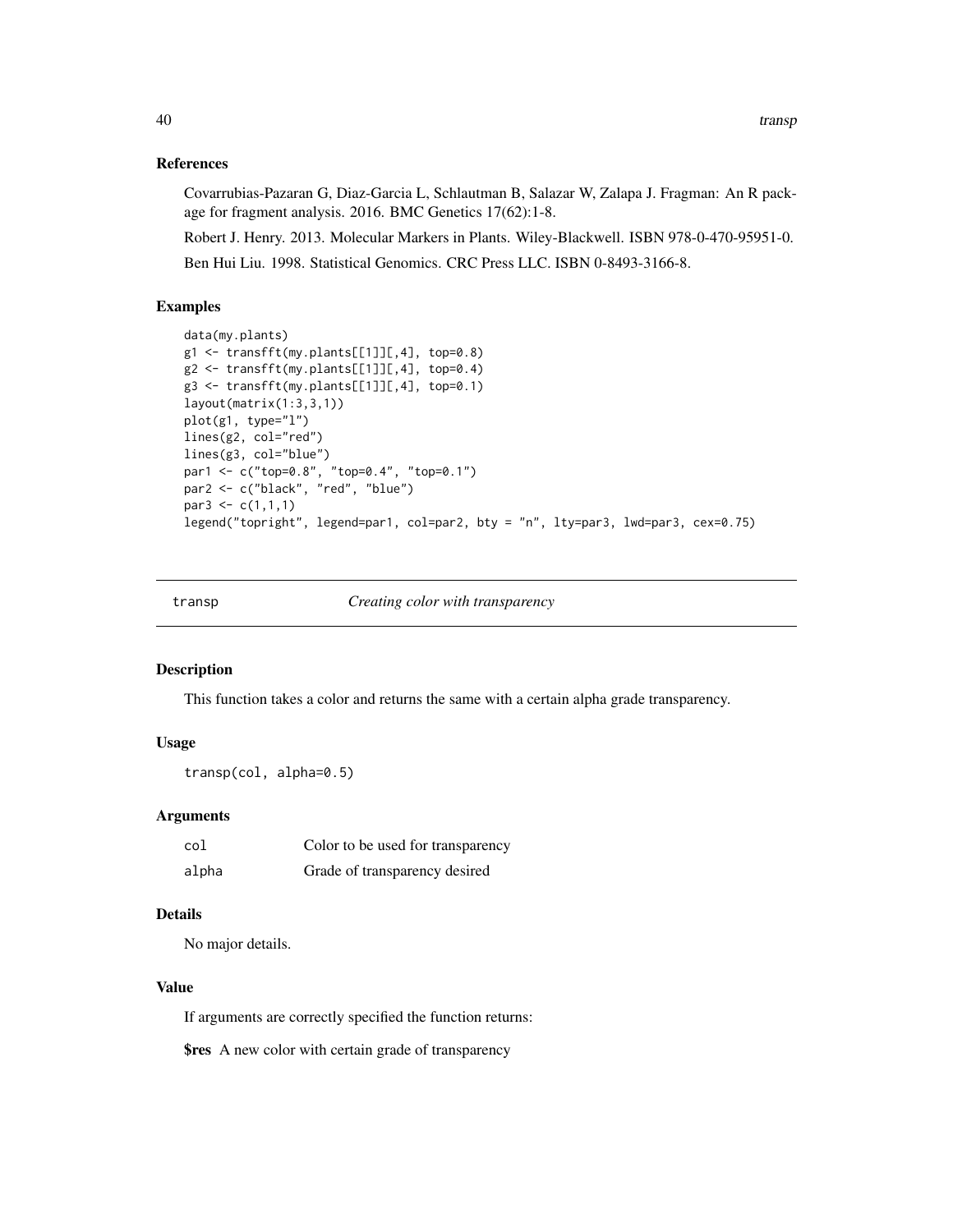#### transp and the set of the set of the set of the set of the set of the set of the set of the set of the set of the set of the set of the set of the set of the set of the set of the set of the set of the set of the set of th

## References

Covarrubias-Pazaran G, Diaz-Garcia L, Schlautman B, Salazar W, Zalapa J. Fragman: An R package for fragment analysis. 2016. BMC Genetics 17(62):1-8.

Robert J. Henry. 2013. Molecular Markers in Plants. Wiley-Blackwell. ISBN 978-0-470-95951-0. Ben Hui Liu. 1998. Statistical Genomics. CRC Press LLC. ISBN 0-8493-3166-8.

## Examples

transp("red", alpha=0.5)